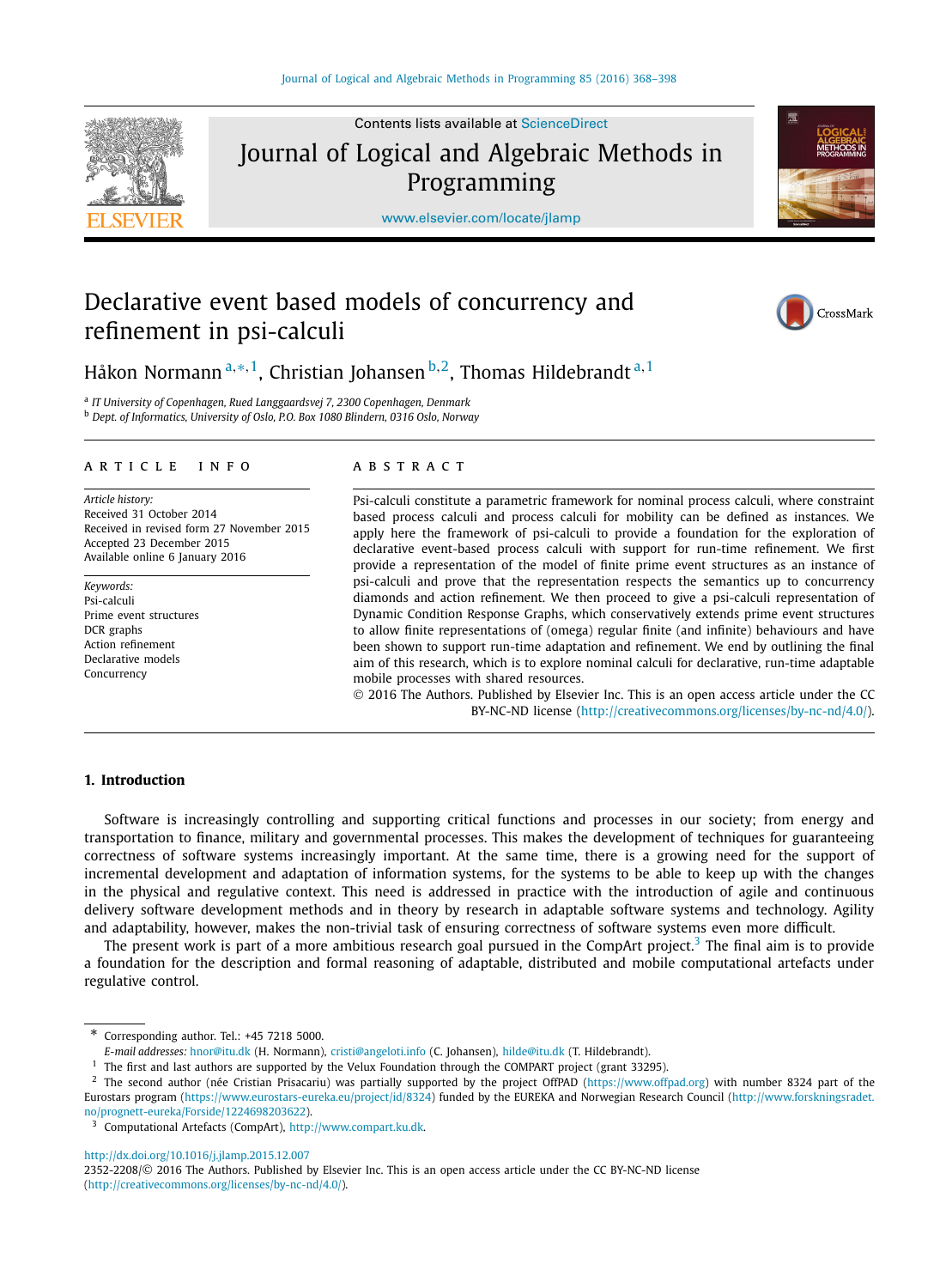

<span id="page-1-0"></span>Fig. 1. Summary of the results in this paper, where: E is the class of finite prime event structures, D is the class of DCR graphs, eventPsi and dcrPsi are the two psi-instances we define, **ref** is the refinement operation of [\[17\],](#page-29-0) **ref***-* is the corresponding refinement operation we define for eventPsi processes, and **dcr** and **emb** are embeddings of event structures and eventPsi into DCR graphs respectively dcrPsi.

A number of proposals have been made for concrete formal models and reasoning techniques for distributed and mobile systems supporting different kinds of adaptability (e.g.  $[1-5]$ ). The plethora of models indicates that our understanding of the needs for such agile and adaptable computational artefacts is still developing. For this reason, we aim for a foundation that facilitates experimentation with different formal process calculi. Our focus on mobility, shared resources, regulative control and adaptability leads us to consider the formal meta process calculus of psi-calculi [\[6\].](#page-29-0) Psi-calculi provides a general setting for the definition of process calculi for distributed and mobile processes, that generalises the seminal pi-calculus [\[7\]](#page-29-0) in two dimensions: *(i)* generalisation of channel names to nominal data structures [\[8\],](#page-29-0) i.e. general terms with a notion of local names; and *(ii)* a general logic for expressing constraints guarding actions. Examples of calculi encoded as psi-calculi include the spi- and applied-pi calculi  $[9,10]$  and the CC-pi  $[11,12]$ .

While the general nominal data structures and channel communication provide a foundation for expression of shared mobile resources, the constraint logic provides a foundation for declarative expression of control and regulations. Concretely, we show how two declarative, event-based process models for concurrency, i.e., the seminal prime event structures [\[13,](#page-29-0) [14\]](#page-29-0) and the Dynamic Condition Response (DCR) Graphs [\[15\],](#page-29-0) can be represented as psi-calculi. We consider declarative event-based concurrent models for two reasons: Firstly, declarative models more naturally describe regulations, that is, rules governing processes. Secondly, they are well-behaved with respect to action refinement [\[16,17\],](#page-29-0) which we see as a fundamental step towards supporting agile development and adaptation. Simply put, action refinement is the method of developing a system by starting with an abstract specification, and gradually refining its components (or actions) by providing more details. Thus an action can be changed from being instantaneous to having structure, or duration. This should not be confused with the notion of refinement often found in process algebras where an implementation refines a specification by reducing the set of execution traces.

Fig. 1 gives an overview of the main results from this paper. After providing the necessary background on psi-calculi in Section [2,](#page-2-0) we give a representation of model of finite prime event structures [\[13,14\]](#page-29-0) as an instance of psi-calculi in Section [3.](#page-8-0) The encoding function espsi, illustrated by the middle horizontal arrow in Fig. 1 exploits the logic of psi-calculi to represent the causality, independence and conflict relation of event structures. This allows us to prove that the representation respects the semantics up to concurrency diamonds and action refinement [\[17\].](#page-29-0) Concretely, we define action refinement **ref***-* on the eventPsi-processes, and prove in Sec. [3.3](#page-14-0) that also action refinement is preserved by our translation, making the upper square diagram of Fig. 1 commute.

We also identify the syntactic shape of psi-processes that correspond to finite prime event structures. This last result can be seen as a characterisation of the psi-processes for which the middle arrow in Fig. 1 is one part of an equivalence.

Event structures are a denotational model and cannot provide finite representations of infinite behaviours. To accommodate finite representations of infinite behaviours, we proceed in Section [4](#page-16-0) to consider Dynamic Condition Response graphs (abbreviated DCR graphs or just DCRs) [\[15\].](#page-29-0) DCR graphs are an event-based model of concurrency strictly generalising event structures by permitting the events to happen more than once (as opposed to in event structures, where events happen at most once) and by refining the relations of dependency and conflict between events. This generalises event structures in two ways: Firstly, DCR graphs are a so-called system model allowing finite representations of infinite behaviours. Secondly, DCR graphs allow representation of acceptance criteria for computations, making it possible to express both safety and liveness properties. We will not consider acceptance criteria in the present paper. DCRs have been shown to support run-time adaptation [\[5\]](#page-29-0) and have been successfully used in industry to model and support flexible and adaptable business processes for knowledge workers [\[18,19\].](#page-29-0)

As for event structures, we provide an encoding DCRPSI of DCR graphs into the psi-instance dcrPsi, shown in Fig. 1 as the lower arrow. Again we identify the syntactic shape of those dcrPsi-processes which corresponds exactly to DCR graphs, i.e. characterises the dcrPsi-processes for which the mapping is part of an equivalence, and prove a bisimulation relation between the DCR graphs semantics and their encoding for a naturally defined event-labelled transition system semantics of the encoding.

We end the section by showing that the encoding of DCR graphs in dcrPsi is a conservative generalisation of the encoding of finite event structures by showing that the lower square diagram in Fig. 1 commutes, for the standard embedding **dcr** of event structures into DCR graphs and a suitably defined, semantics preserving embedding **emb** of eventPsi-processes (corresponding to event structures) into dcrPsi-processes (corresponding to DCR graphs).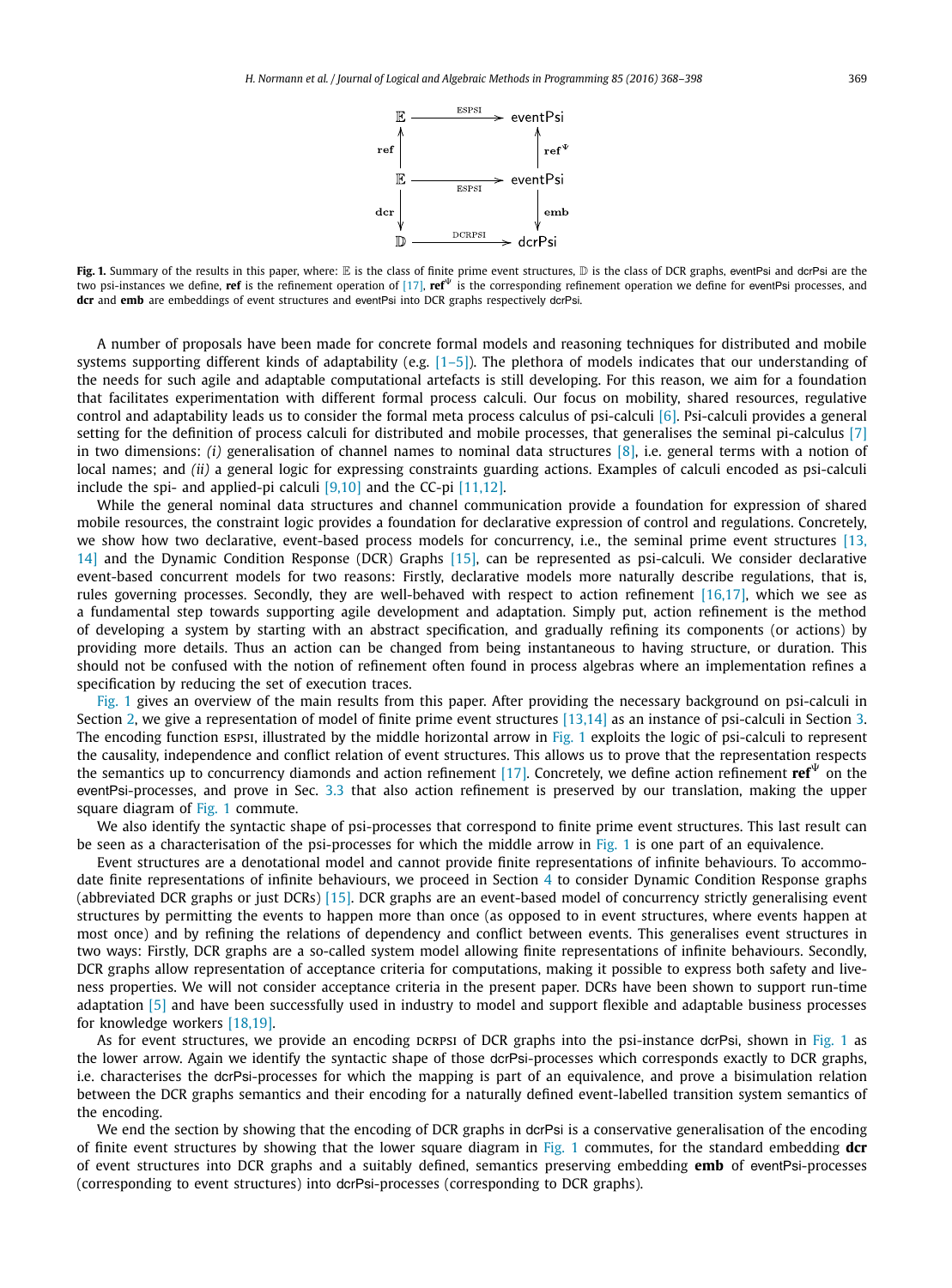<span id="page-2-0"></span>We end in Section [5](#page-28-0) by concluding and outlining the path towards the final aim of this research, which is to explore nominal calculi for declarative, run-time adaptable mobile processes with shared resources, subject to both safety and liveness regulations.

This paper extends [\[20\]](#page-30-0) by including new results, more examples, motivation and background. In particular, the background section on psi-calculi has been considerably enlarged, including more definitions, examples and intuitions. The same was done for the backgrounds on DCR graphs and event structures and refinement. The results have more detailed proofs and include new results that complete the diagram of [Fig. 1](#page-1-0) with the embedding of eventPsi into dcrPsi, as well as the syntactic restrictions for dcrPsi-processes that make the lower arrow part of an equivalence.

### **2. Background on psi-calculi**

*Psi-calculi* [\[6\]](#page-29-0) have been developed as a framework for defining nominal process calculi, like the many variants of the pi-calculus [\[7\].](#page-29-0) Instances of psi-calculi have been made for applied-pi calculus [\[10\]](#page-29-0) and for CC-pi [\[11,12\]](#page-29-0) which can in turn capture probabilistic models. Typed psi-calculi exist  $[21]$  as well as the related instance  $[22]$  for distributed pi-calculus [\[23,24\].](#page-30-0)

The psi-calculi framework is based on nominal datatypes. We assume an infinite set of atomic *names* N ranged over by *a, b,...*. Intuitively, names are symbols that can be statically scoped, as well as be subjected to substitution (which we define later). A nominal datatype is then constructed from a nominal set [\[8\],](#page-29-0) which is a set equipped with *name swapping* functions, written (*ab*), satisfying certain natural axioms such as  $(ab)((ab)t) = t$ . Intuitively, applying the name swapping *(ab)* changes a term *t* by replacing *a* with *b* and *b* with *a*. One main point is that even without having any particular syntax for constructing *t* we can define what it means for a name to "occur" in a term, i.e., when the term can be affected by a swapping that involves that name. The names occurring in this way in a term *t* constitute the *support* of *t*, written *n(t)*. In usual datatypes, without binders, we will have  $a \notin n(t)$  if *a* does not occur syntactically in *t*. Whereas in the lambda calculus the support corresponds to the free names, since terms are identified up to alpha-equivalence. A function *f* is *equivariant* if  $(a**b**) f(t) = f((*ab*)t)$  holds for all *t*. We can then define a nominal datatype formally as follows.

**Definition 2.1** *(Nominal datatypes and substitutions).* A *nominal datatype* is a nominal set together with a set of equivariant functions on it. Psi-calculi consider *substitution functions* that substitute terms for names. If *t* is a term of a datatype, *a*˜ is a sequence of names without duplicates, and  $\tilde{T}$  is an equally long sequence of terms of possibly different datatypes, the *substitution*  $t[\tilde{a} := \tilde{T}]$  is a term of the same datatype as *t*. The only formal requirements for substitutions are that a substitution is an equivariant function that satisfies two substitution laws:

1. if  $\tilde{a} \subseteq n(t)$  and  $b \in n(\tilde{T})$  then  $b \in n(t[\tilde{a} := \tilde{T}])$ 

2. if  $\tilde{b} \notin n(t)$  and  $\tilde{b} \notin n(\tilde{a})$ , then  $t[\tilde{a} := \tilde{T}] = ((\tilde{b}\tilde{a})t)[\tilde{b} := \tilde{T}]$ .

Law 1 says that a substitution does not lose names: any name *b* in the terms  $\tilde{T}$  that substitute the names  $\tilde{a}$  occurring in *t* must also appear in the resulting term after the substitution  $t[\tilde{a}:=\tilde{T}]$ . Law 2 is a form of alpha-conversion for substitutions, where  $\tilde{a}$  and  $\tilde{b}$  have the same length, and  $(\tilde{b}\tilde{a})$  swaps each name of  $\tilde{a}$  with the corresponding name of  $\tilde{b}$ .

**Definition 2.2** *(Parameters).* The psi-calculi framework is *parametric*; instantiating the parameters accordingly, one obtains an *instance of psi-calculi*, like the pi-calculus, or the cryptographic spi-calculus. These parameters are:

- **T** terms (data/channels)
- **C** conditions
- **A** assertions

which are nominal datatypes not necessarily disjoint; together with the following equivariant operators:

 $\overrightarrow{\mathbf{r}}$  :  $\mathbf{T} \times \mathbf{T} \rightarrow \mathbf{C}$  channel equality

⊗ : **A** × **A** → **A** composition of assertions

- $1 \in A$  minimal assertion
- ⊆ **A** × **C** entailment relation

The operators are usually written infix, i.e.:  $M \leftrightarrow N$ ,  $\Psi \otimes \Psi'$ ,  $\Psi \vdash \varphi$ .

Intuitively, terms can be seen as generated from a signature, as in term algebras [\[25\].](#page-30-0) We can think of the conditions and assertions like in first-order logic: the minimal assertion being top/true, entailment the one from first-order logic, and composition taken as conjunction. It is helpful to think of assertions and conditions as logical formulas, and the entailment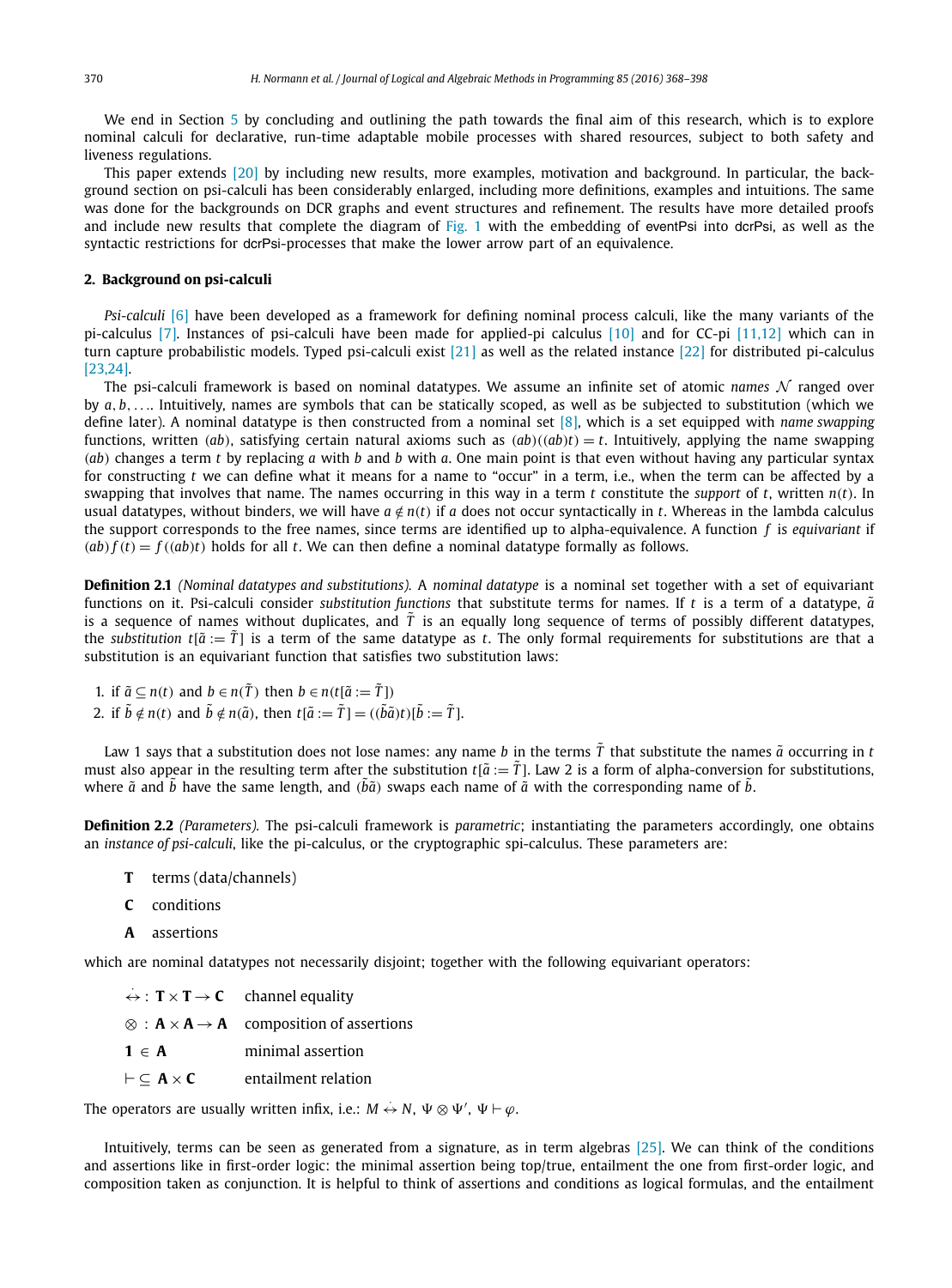<span id="page-3-0"></span>relation as an entailment in logic; but allow the intuition to think of logics abstractly, not just propositional logic, so that assertions and conditions are used to express any logical statements, where the entailment defines when assertions entail conditions (do not restrict to only thinking of truth tables; e.g., in our encodings we will use an extended logic for sets, with membership, pairs, etc.). The intuition of entailment is that  $\Psi\vdash\varphi$  means that given the information in  $\Psi,$  it is possible to infer *ϕ*. Two assertions are equivalent if they entail the same conditions.

**Definition 2.3** (Assertion equivalence). Two assertions are equivalent, written  $\Psi \simeq \Psi'$ , iff for all  $\varphi$  we have that  $\Psi \vdash \varphi \iff$  $\Psi' \vdash \varphi.$ 

The above operators need to obey some natural requirements, when instantiated.

**Definition 2.4** *(Requisites on valid psi-calculus parameters).* The following properties must be satisfied by any psi-instance.

| Channel Symmetry:     | $\Psi \vdash M \leftrightarrow N \Longrightarrow \Psi \vdash N \leftrightarrow M$                                        |
|-----------------------|--------------------------------------------------------------------------------------------------------------------------|
| Channel Transitivity: | $\Psi \vdash M \leftrightarrow N \wedge \Psi \vdash N \leftrightarrow L \Longrightarrow \Psi \vdash M \leftrightarrow L$ |
| Compositionality:     | $\Psi \simeq \Psi' \Longrightarrow \Psi \otimes \Psi'' \simeq \Psi' \otimes \Psi''$                                      |
| Identity:             | $\Psi \otimes \mathbf{1} \simeq \Psi$                                                                                    |
| Associativity:        | $(\Psi \otimes \Psi') \otimes \Psi'' \simeq \Psi \otimes (\Psi' \otimes \Psi'')$                                         |
| Commutativity:        | $\Psi\otimes\Psi'\simeq\Psi'\otimes\Psi$                                                                                 |

Channel equality is a *partial equivalence* which means that there can be terms that are not equivalent with anything (not even themselves). This does not allow them to be used as channels (but only as data). The composition of assertions (wrt. assertion equivalence) must be associative, commutative, and have **1** as unit; moreover, composition must preserve equivalence of assertions. $4,5$ 

The intuition is that assertions will be used to capture assumptions about the environment of the processes. Conditions will be used as guards for guarded (non-deterministic) choices, and are to be tested against the assertion of the environment for entailment. Terms are used to represent complex data communicated through channels, but will also be used to define the channels themselves, which can thus be more than just mere names, as is the in pi-calculus. The composition of assertions should capture the notion of combining assumptions from several components of the environment.

**Definition 2.5** *(Syntax).* The syntax for building psi-processes is the following (psi-processes are denoted by *P, Q ,...*; terms from **T** by *M, N,...*):

| 0                                               | Empty/trivial process                                  |
|-------------------------------------------------|--------------------------------------------------------|
| $\overline{M}\langle N\rangle$ . P              | Output                                                 |
| $M\langle (\lambda \tilde{x})N \rangle.P$       | Input                                                  |
| case $\varphi_1 : P_1, \ldots, \varphi_n : P_n$ | Conditional (non-deterministic) choice                 |
| $(\nu a)P$                                      | Restriction of name <i>a</i> inside processes <i>P</i> |
| $P \parallel Q$                                 | Parallel composition                                   |
| ! P                                             | Replication                                            |
| $(\Psi)$                                        | Assertion processes                                    |

where  $\tilde{x}$  is a sequence of variable names bound in the object term *N*,  $\varphi_i \in \mathbf{C}$  are conditions, *a* is a name possibly appearing in *P*, and  $\Psi \in A$  is an assertion.

The *input* and *output* processes are as in pi-calculus except that the channel objects *M* can be arbitrary terms. In the input process the object *(λx*˜*)N* is a pattern with the variables *x*˜ bound in *N* as well as in the continuation process *P* . 6

<sup>&</sup>lt;sup>4</sup> Note that *idempotence* ( $\Psi \otimes \Psi \simeq \Psi$ ) is not required from the composition operation, meaning that logics to represent resources, like linear logic, can be captured through the assertions language.

<sup>&</sup>lt;sup>5</sup> Note also that *weakening* ( $\Psi \vdash \varphi \Rightarrow \Psi \otimes \Psi' \vdash \varphi$ ) is not required, meaning that non-monotonic logics could be captured as well.

<sup>6</sup> Note the use of *λ* as a syntactic binder denoting patterns of terms, and the use of the standard *π*-calculus restriction operation on names *ν*. The use of *λ* is only in the input terms.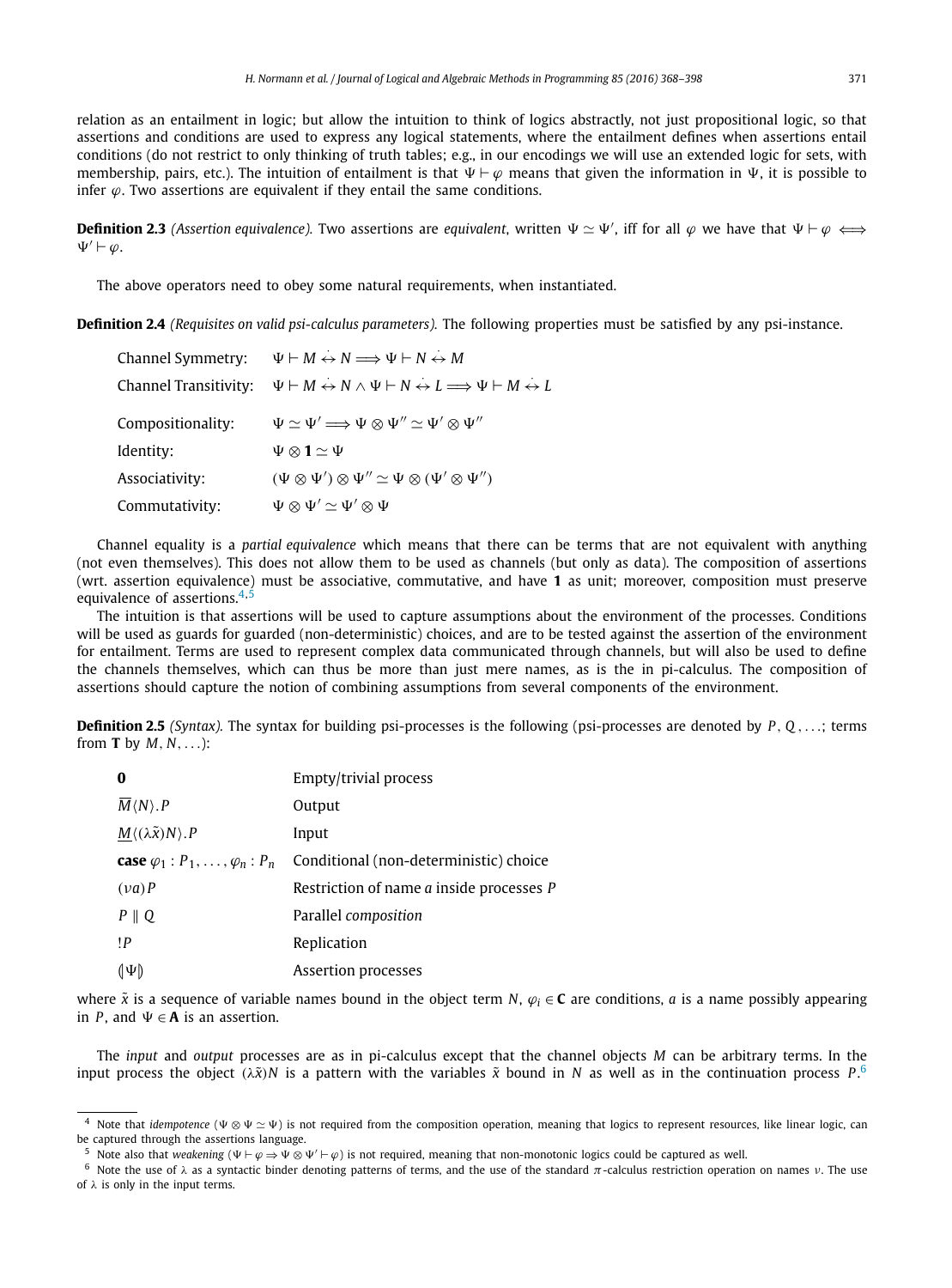Intuitively, any term message received on *M* must match the pattern *N* for some substitution of the variables  $\tilde{x}$ . The same substitution is used to substitute these variables in *P* after a successful match. The traditional pi-calculus input *a(x).P* would be modelled in psi-calculi as  $a(\lambda x)x$ . *P*, where the names are the only terms allowed. Restriction, parallel composition, and replication are the standard constructs of pi-calculus.

The **case** process behaves like one of the  $P_i$  for which the condition  $\varphi_i$  is entailed by the current environment assumption, as defined by the notion of *frame* which we present later. Frames are familiar from the applied pi-calculus [\[10\],](#page-29-0) where were introduced with the purpose of capturing static information about the environment (or seen in reverse, the frame is the static information that the current process exposes to the environment). Particular examples of using the case construct are:

- 1. **case**  $\varphi$  : *P* which can be read as **if**  $\varphi$  **then** *P*:
- 2. **case**  $\top$  :  $P_1$ ,  $\top$  :  $P_2$ , where  $\top$  would be any condition that is entailed by all assertions (like  $a \leftrightarrow a$  in pi-calculus); this use is mimicking the pi-calculus non-deterministic choice  $P_1 + P_2$ .

**Remark 2.6.** Psi-calculi work with finite terms and processes. Therefore, we restrict our further investigations to finite event structures and DCRs. To handle event structure over an infinite set of events one needs to investigate extensions of psi-calculi with three forms of infinity:

- 1. Infinite summation, which is sometimes found in process algebras, e.g., in Milner's SCCS [\[26\].](#page-30-0) In the case of psi-calculi an infinite case construct can be written as **case** *ϕ*˜*<sup>i</sup>* : *<sup>P</sup>*˜ *<sup>i</sup>* where infinite lists are used to represent the respective condition/process pairs. No significant changes to the semantics would be needed.
- 2. Infinite parallel composition could use the same semantic rule as for the finite case, but care needs to be taken with the required notions of frame and entailment. Often the replication is the preferred way to obtain infinite parallel components.
- 3. Infinite nominal data structures, where works into infinite terms would be a starting point.

*Assertion processes* ▲*-*▼ can float freely in a process (i.e., through parallel compositions) thus describing assumptions about the environment. Otherwise, assertions can appear at the end of a sequence of input/output actions, i.e., these are the guarantees that a process provides after it makes an action (on the same lines as in assume/guarantee reasoning about programs). Assertion processes are somehow similar to the active substitutions of the applied pi-calculus, except that assertions do not have computational behaviour, but only restrict the behaviour of the other constructs by providing their assumptions about the environment.

**Example 2.7** *(Pi-calculus as an instance).* To obtain pi-calculus [\[7\]](#page-29-0) as an instance of psi-calculi use the following, built over a single set of names  $\mathcal{N}$ :

$$
T \stackrel{\triangle}{=} \mathcal{N}
$$
  
\n
$$
C \stackrel{\triangle}{=} \{a = b \mid a, b \in T\}
$$
  
\n
$$
A \stackrel{\triangle}{=} \{1\}
$$
  
\n
$$
\stackrel{\triangle}{\leftrightarrow} \stackrel{\triangle}{=} =
$$
  
\n
$$
\vdash \stackrel{\triangle}{=} \{(1, a = a) \mid a \in T\}
$$

with the trivial definition for the composition operation. The only terms are the channel names  $a \in \mathcal{N}$ , and there is no other assertion than the unit. The conditions are equality tests for channel names, where the only successful tests are those where the names are equal. Hence, channel comparison is defined as just name equality.

**Example 2.8.** From the instance created in Example 2.7 one can obtain the polyadic pi-calculus [\[27\]](#page-30-0) by adding tupling symbols  $t_n$  for tuples of arity *n* to **T**, i.e.

$$
\mathbf{T}=\mathcal{N}\cup\{t_n(M_1,\ldots,M_n):M_1,\ldots,M_n\in\mathbf{T}\}.
$$

The polyadic output is to simply output the corresponding tuple of object names, and the polyadic input  $a(b_1, \ldots, b_n)$ . P is represented by a pattern matching

$$
\underline{a}(\lambda b_1,\ldots b_n)t_n(b_1,\ldots,b_n).P.
$$

Strictly speaking this allows nested tuples as well as tuples in the subject position of inputs and outputs. But these do not give rise to transitions because the definition of channel equality only applies to channel names, thus  $M \leftrightarrow M$  can be entailed by an assertion only when *M* is a name.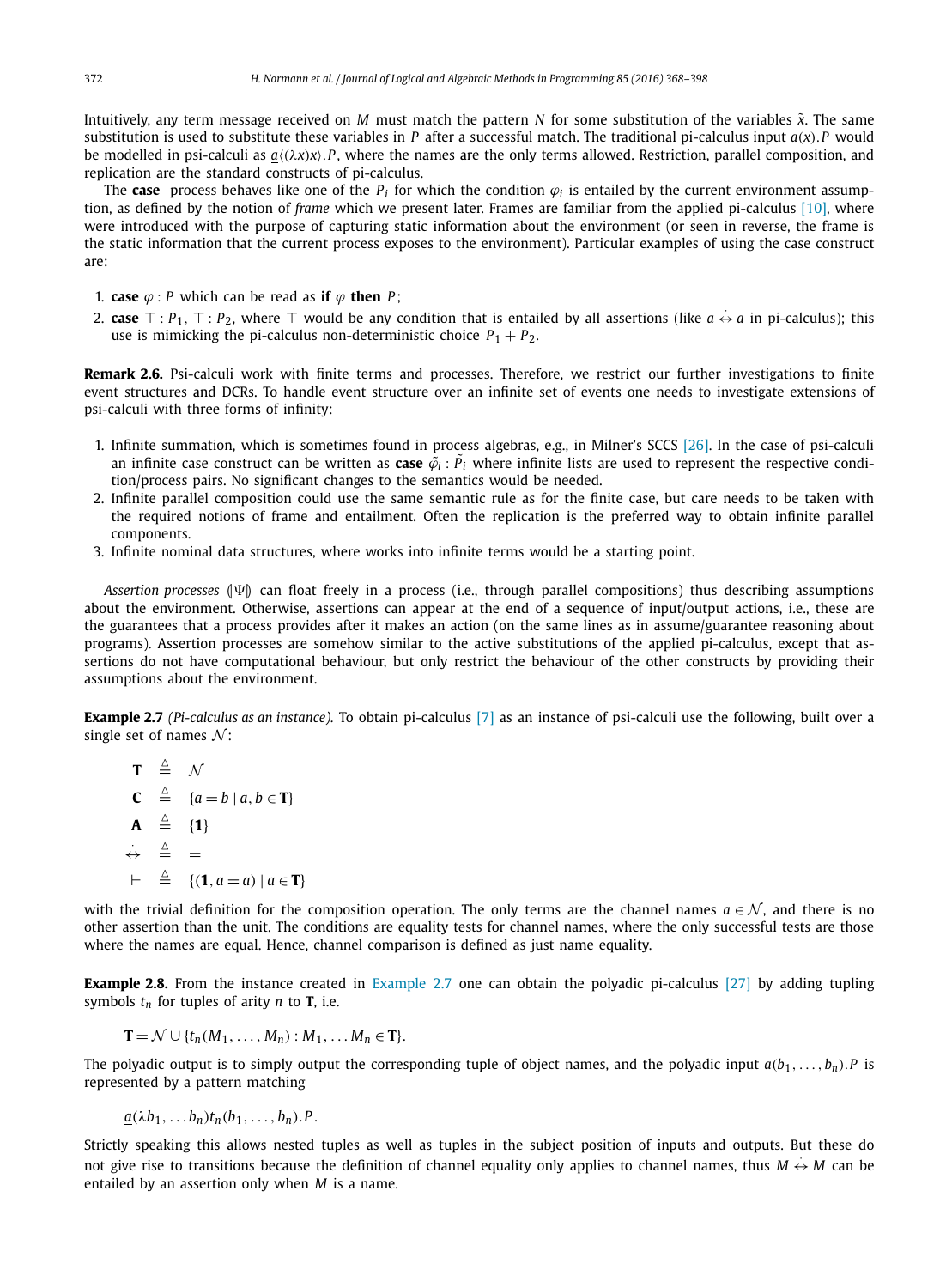Psi-calculi are given an operational semantics in  $[6]$  using labelled transition systems, where the states are the process terms and the transitions represent one reduction step, labelled with the action that the process executes. The actions, generally denoted by *α,β*, represent respectively the input and output constructions, as well as *τ* the internal synchronisation/communication action:

$$
\overline{M}\langle(\nu\tilde{a})N\rangle \mid \underline{M}\langle N\rangle \mid \tau
$$

The restriction operator *ν* binds the names  $\tilde{a}$  in *N*. We will denote by  $bn(\alpha)$  the set of bound names in a communication  $\tanh$ *;* i.e.,  $bn(\overline{M}\langle(\nu\tilde{a})N\rangle) = \tilde{a}$ .

Transitions are done in a context, which is represented as an assertion  $\Psi$ , capturing assumptions about the environment:

 $\Psi \triangleright P \xrightarrow{\alpha} P'$ 

Intuitively, the above transition could be read as: The process *P* can perform an action *α* in an environment respecting the assumptions in  $\Psi$ , after which it would behave like the process  $P'$ .

The environment assertion is obtained using the notion of *frame* which essentially collects (using the composition operation) the outer-most assertions of a process. A frame also keeps the information about the restrictions under which the assertion processes are found.

**Definition 2.9** *(Frame).* A *frame* is of the form  $(\nu\tilde{b})\Psi$  where  $\tilde{b}$  is a sequence of names that bind into the assertion  $\Psi$ . We write just Ψ for (ν $\epsilon$ )Ψ when there is no risk of confusing a frame with an assertion. We identify alpha variants of frames. In consequence, composition of frames is defined by  $(\nu b_1)\Psi_1\otimes(\nu b_2)\Psi_2=(\nu b_1b_2)\Psi_1\otimes\Psi_2$  where  $b_1\in n(b_2,\Psi_2)$  and vice versa. The frame of a process  $\mathcal{F}(P)$  is defined inductively on the structure of the process as:

$$
\mathcal{F}(\{\Psi\}) = \Psi
$$
  
\n
$$
\mathcal{F}(P \parallel Q) = \mathcal{F}(P) \otimes \mathcal{F}(Q)
$$
  
\n
$$
\mathcal{F}((\nu a)P) = (\nu a)\mathcal{F}(P)
$$
  
\n
$$
\mathcal{F}(!P) = \mathcal{F}(\text{case } \tilde{\varphi} : \tilde{P}) = \mathcal{F}(\overline{M}\langle N \rangle.P) = \mathcal{F}(\underline{M}\langle (\lambda \tilde{x})N \rangle.P) = 1
$$

Any assertion that occurs under an action prefix or a condition is not visible in the frame.

**Example 2.10.** Calculating the frame of the following process, when  $a \notin n(\Psi_1)$ , is:

$$
\mathcal{F}(\langle \Psi_1 \rangle \parallel (\nu a)(\langle \Psi_2 \rangle \parallel \overline{M} \langle N \rangle.\langle \Psi_3 \rangle)) = \Psi_1 \otimes (\nu a) \Psi_2 = (\nu a)(\Psi_1 \otimes \Psi_2).
$$

Here  $\Psi_3$  occurs under a prefix and is therefore not included in the frame. An agent where all assertions are guarded thus has a frame equivalent to **1**. Because frames are considered equivalent up to alpha-conversion, proper renaming allows to move restriction operators *(νa)*, as exemplified here.

**Definition 2.11** *(Semantics).* The transition rules for psi-calculi are the following, where the symmetric rules for (par) and (com) are elided.

$$
\frac{\Psi \vdash M \leftrightarrow K}{\Psi \rhd M((\lambda \tilde{y})N). P \xrightarrow{\underline{KN}[\tilde{y}:=\tilde{L}]} P[\tilde{y}:=\tilde{L}]} \qquad (IN) \qquad \frac{\Psi \vdash M \leftrightarrow K}{\Psi \rhd \overline{M}\langle N\rangle. P \xrightarrow{\overline{KN}} P} \quad (OUT)
$$
\n
$$
\frac{\Psi \rhd M(\lambda \tilde{y})N). P \xrightarrow{\overline{M}\langle \nu \tilde{a} \rangle N} P' \qquad b \notin n(\tilde{a}), b \notin n(\Psi), b \notin n(M) \qquad b \in n(N)}{\Psi \rhd (\nu b) P \xrightarrow{\overline{M}\langle \nu \tilde{a} \cup \{b\} \rangle N} P' \qquad (OPER)}
$$
\n
$$
\frac{\Psi \varphi \Psi \vdash M \leftrightarrow K \qquad \Psi \rho \otimes \Psi \rhd Q \xrightarrow{\underline{KN}} Q' \qquad \Psi \varphi \otimes \Psi \rhd P \xrightarrow{\overline{M}\langle \nu \tilde{a} \rangle N} P' \qquad \tilde{a} \notin n(Q)}{\Psi \rhd P \parallel Q \xrightarrow{\tau} (\nu \tilde{a})(P' \parallel Q')}
$$
\n(COM)

In the (com) rule the assertions  $\Psi_P$  and  $\Psi_Q$  come from the frames of  $\mathcal{F}(P)=(\nu\tilde{b}_P)\Psi_P$  respectively  $\mathcal{F}(Q)=(\nu\tilde{b}_Q)\Psi_Q$  and it is assumed that  $\tilde{b}_P$  is fresh for all of  $\Psi, \tilde{b}_Q, Q, M$  and  $P$ , and respectively for  $\tilde{b}_Q$ .

$$
\frac{\Psi \rhd P_i \xrightarrow{\alpha} P' \qquad \Psi \vdash \varphi_i}{\Psi \rhd \text{case } \varphi_1 : P_1, \dots, \varphi_n : P_n \xrightarrow{\alpha} P' \qquad (\text{CASE})} \qquad \frac{\Psi \otimes \Psi_Q \rhd P \xrightarrow{\alpha} P' \qquad bn(\alpha) \notin n(Q)}{\Psi \rhd P \parallel Q \xrightarrow{\alpha} P' \parallel Q} \quad (\text{PAR})
$$
\n
$$
\frac{\Psi \rhd P \xrightarrow{\alpha} P' \qquad b \notin n(\alpha), b \notin n(\Psi)}{\Psi \rhd (v b) P \xrightarrow{\alpha} (v b) P'} \quad (\text{SCOPE}) \qquad \frac{\Psi \rhd P \parallel !P \xrightarrow{\alpha} P'}{\Psi \rhd !P \xrightarrow{\alpha} P'} \quad (\text{Rep})
$$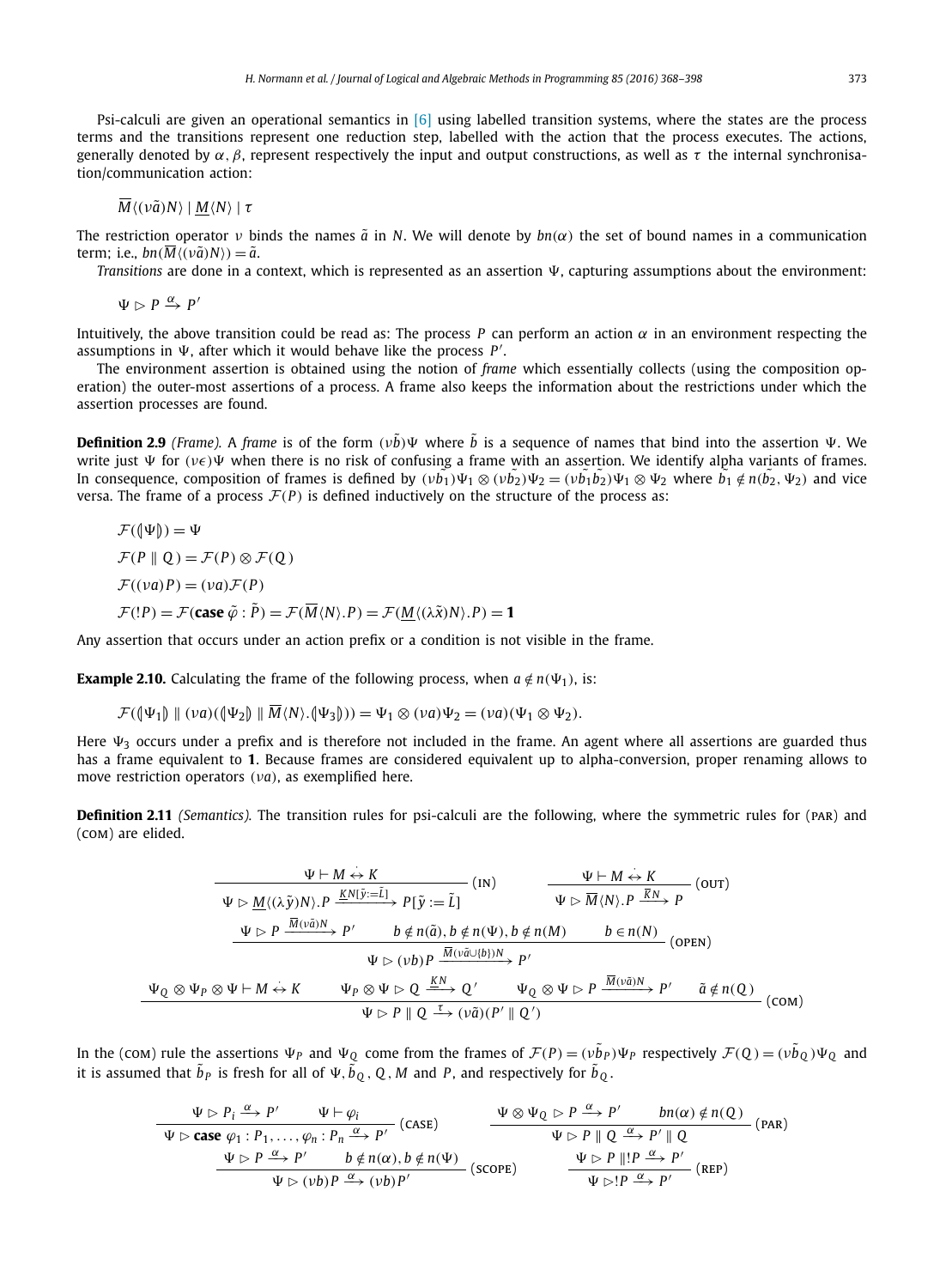<span id="page-6-0"></span>There is no transition rule for the assertion process; this is only used in constructing frames. Once an assertion process is reached, the computation stops, and this assertion remains floating among the other parallel processes and will be composed part of the frames, when necessary, like in the case of the communication rule. The empty process has the same behaviour as, and thus can be modelled by, the trivial assertion process (11).

The (in) rule makes transitions labelled with any channel term *K* equivalent to the input channel *M*, and for any substitution replacing the variables  $\tilde{y}$  by term values  $\tilde{L}$  in the (pattern) term *N*. The input rule is open to any possible matching outputs, where the (com) rule will pair any of the exact matchings. The (out) rule just outputs the term *N* on some equivalent channel term *K*.

In (open) the expression  $\tilde{a} \cup \{b\}$  means the sequence  $\tilde{a}$  with *b* inserted anywhere.

The communication rule (com) shows how the environment processes executing in parallel contribute their top-most assertions to make the new context assertion for the input/output action of the other parallel process. The (com) rule requires that for a synchronisation to happen the channels in the transition labels for the input and output processes must be equivalent.

The (case) rule shows how the conditions are tested against the context assertions. From all the entailed conditions one is non-deterministically chosen as the continuation branch.

The (par) rule allows a component *P* in a parallel process to do an  $\alpha$  transition to *P'* as long as the bound names of the transition label are not captured by the environment process *Q* , i.e., when the bound names of *α* are fresh in *Q*  $(bn(\alpha) \cap n(Q) = \emptyset)$ . Moreover, for the frame  $\mathcal{F}(Q) = (\nu \tilde{b}_Q) \Psi_Q$  it is assumed that  $\tilde{b}_Q$  is fresh for  $\Psi$ , P and  $\alpha$ .

The (scope) rule can be applied only when *b* is fresh in both  $\alpha$  and the assertion that the process is executed with.

The (REP) rule is standard from pi-calculi.

**Example 2.12.** For a simple example of a transition, suppose for an assertion  $\Psi$  and a condition  $\varphi$  that  $\Psi \vdash \varphi$ . Also assume that

 $\forall \Psi'.\Psi' \triangleright Q \xrightarrow{\alpha} Q'$ 

i.e., *Q* has an action  $\alpha$  regardless of the environment. Then by the (case) rule we get

 $\Psi \triangleright \textbf{case} \ \varphi : Q \xrightarrow{\alpha} Q'$ 

i.e., **case**  $\varphi$  : Q has the same transition if the environment is  $\Psi$ . Since  $\mathcal{F}(\Psi) = \Psi$  and  $\Psi \otimes \mathbf{1}$  we get by (PAR) that

 $\mathbf{1} \triangleright (\Psi) \parallel \mathbf{case} \varphi : Q \xrightarrow{\alpha} (\Psi) \parallel Q'.$ 

#### *2.1. Terms*

A more detailed introduction to nominal sets used in psi-calculi can be found in [6, [Sec. 2.1\]](#page-29-0) and the recent book  $[8]$ contains a thorough treatment of both the theory behind nominal sets as well as various applications, e.g., see  $[8, Ch, 8]$  for nominal algebraic datatypes. For our presentation here we expect only some familiarity with notions of algebraic datatypes and term algebras. In the following we briefly present the notion of terms that we will be using in our encodings in the rest of the paper.

**Definition 2.13** *(Terms, cf.* [25, *Chap.* 3.1]). In universal algebra, *terms* are constructed from a signature  $F$  of function names of some arity, and a set of variables  $X$ , and are denoted  $t \in \mathcal{T}(\mathcal{F}, \mathcal{X})$ . Function symbols of arity 0 are called constants. Function symbols are sometimes denoted as  $f(\_)$  or  $f(\_, \_)$  to emphasise their arity (i.e., number of arguments, respectively one and two in this example). Terms without variables are called *ground*, their set being denoted by  $\mathcal{T}(\mathcal{F})$ , whereas terms containing variables are sometimes called *open*, to emphasise this aspect (in consequence, some works call ground terms *closed*). Every variable is also a term, i.e., an open term.

One could see an intuitive association between variables and names, since in nominal datatypes names can be subject to substitutions, the same as variables in open terms. Though names have other properties, as we have seen, like bindings or alpha conversion.

**Example 2.14** *(Natural numbers as ground terms).* The set of natural numbers can be seen as terms denoted by N and defined as  $\mathcal{T}(\{s(\_),0\})$ , i.e., only ground terms, built from the single constant term 0 using the unary successor function. An example of the term representing number 3 is  $s(s(s(0)))$ .

**Definition 2.15** *(Multi-sorted terms, cf. [\[28\]\)](#page-30-0).* A multi-sorted algebraic structure is obtained if we add a notion of *sorts* to the Definition 2.13. Consider a set of sorts  $s \in S$  with a partial order on them, e.g.,  $s_1 < s_2$  means that any term of sort  $s_1$  is also of sort  $s_2$ . Assign to each function symbol  $f \in \mathcal{F}$  a sort for each parameter and a sort for output; e.g.,  $f : s_1, \ldots, s_n \to s$  takes *n* arguments of the respective sorts. In particular, each constant symbol is of some sort. One function can now be applied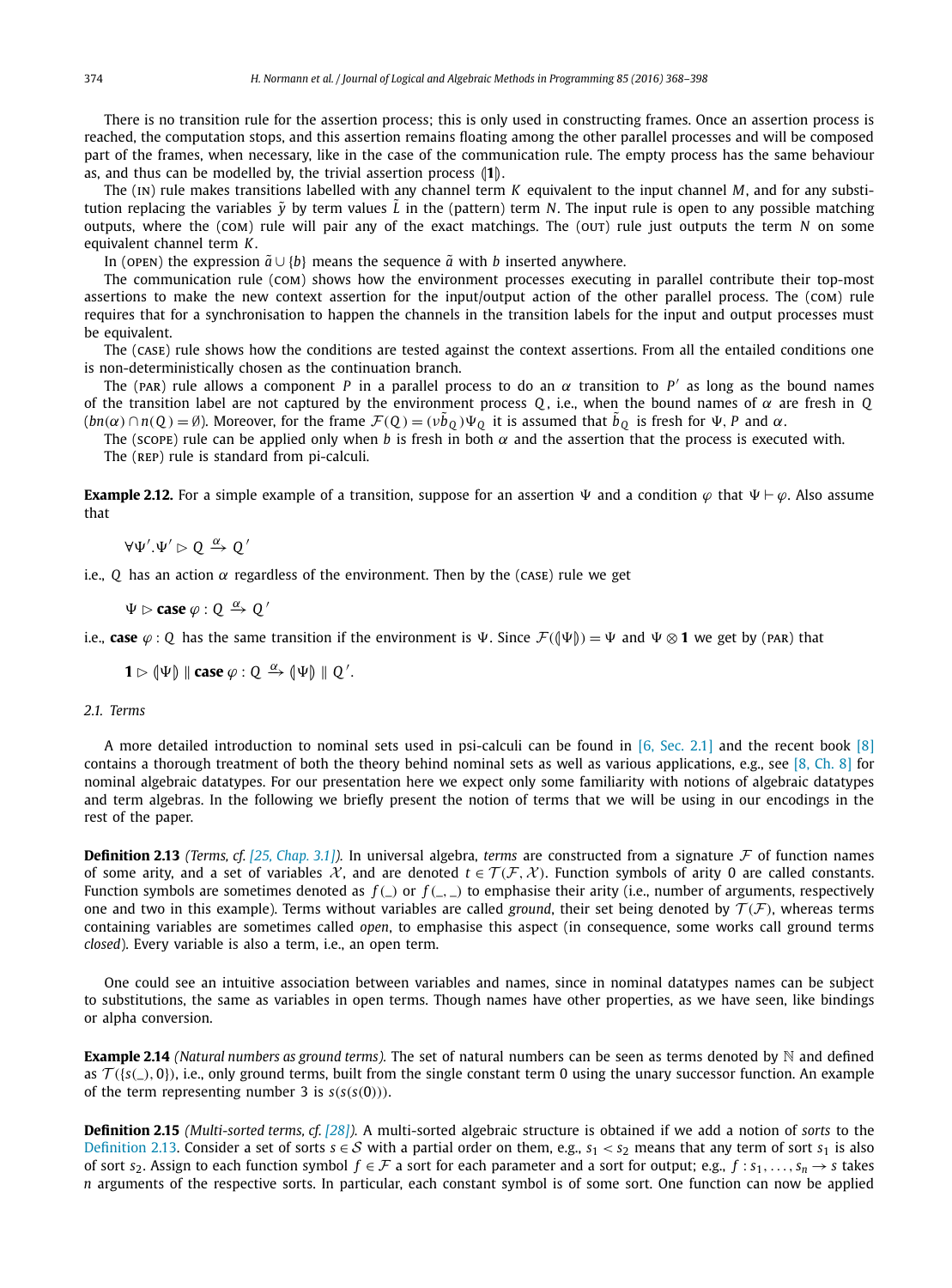<span id="page-7-0"></span>only to terms of the appropriate sort, to produce a term of the respective result sort. The set of variables is now partitioned into sorted variables, i.e., each variable is of a certain sort. We sometimes mention the set of sorts as  $\mathcal{T}(\mathcal{F},\mathcal{X},\mathcal{S})$  when we

**Definition 2.16** *(Equality of terms). Equations* can be defined between terms,  $t_l = t_r$ , to express which terms should be viewed as equal. Equations are usually defined between open terms and are closed under substitutions, meaning that any two terms obtained by applying the same substitution to both  $t$  and  $t'$  would also be considered equal. For some set of equations, we infer the equality of two terms by applying the inference rules of equational logic, i.e., identity, symmetry, transitivity, closure under function application and under substitutions.

want to be specific; but most of the time we rely on the context for disambiguation.

**Example 2.17** *(Multi-sets as ground multi-sorted terms).* One representation of sets can be given as terms built over two sorts S = {*el, set*} using constant symbols *ei* of sort *el* and constant symbol ∅ of sort *set*, and using <sup>a</sup> multi-sorted concatenation operation  $_{el}$ :  $_{set}$  which takes the first argument of sort *el* and the second argument of sort *set*. An example is  $e_1$ :  $(e_2$ : *(e*<sup>3</sup> : ∅*))*. Because elements can appear several times in a concatenation, we have just modelled *multi-sets*. All multi-sets over some  $e_i \in E$  are denoted by  $N^E$ . With standard equations one could treat the multi-set terms with duplicate elements as equal to terms with a single copy of the element so that, e.g.,  $e_1$ :  $(e_1 : \emptyset)$  would be equal to  $e_1 : \emptyset$ . Examples of equations of relevance to this case are: commutativity in multi-sets could be  $e_1$ :  $(e_2 : x) = e_2$ :  $(e_1 : x)$ , whereas an annihilation equation would be  $e_1$ :  $(e_1 : x) = e_1 : x$ . We denote all the terms capturing sets over some *E* of constant symbols by  $2^{E}$ .

**Example 2.18** *(Natural numbers with operations).* When interested in operations on natural numbers we could build a term algebra N*op* from N of [Example 2.14](#page-6-0) by adding operators and equations related to the operators, as well as variables. Consider two sorts  $S = \{g, op\}$  and have all ground terms from [Example 2.14](#page-6-0) to be of sort *g*, i.e., put the constant 0 and the successor function to be of sort *g*. Take the order *g < op*, saying that any ground number *g* is also a number term with operations. Now define any operations, like \_ + \_ or \_ − \_ , to be of sort *op*, i.e., taking as input *op* terms and returning *op* terms. Put the standard definition of such an operator into equations, e.g.:  $s(0) + x = s(x)$ . One can also put as equations the standard properties of such operators, like commutativity. So in our example  $\mathbb{N}_{on} = (\{s, 0, +, -\}, \mathcal{X}, \mathcal{S})$ . The sorts have been used just to make the representation nicer, i.e., having the natural numbers as building blocks on which the operations work. But in the presence of equations we can safely do without sorts; we will just have the successor function possibly applied to an operation like  $s(s(0) + s(s(0)))$ .

With such a definition of natural numbers with operations as terms, we can then work with them as usual in mathematical proofs, but also as terms when the psi-calculi rigour requires it. In particular, when using a proof assistant, as is customarily done when making meta-proofs for psi-calculi, we would need to select an appropriate package to work with natural numbers, and with sets and multi-sets. These packages would be using encodings on the lines described above, to every detail. For this paper we stick to the well-known intuitive notations for natural numbers and multi-sets.

**Example 2.19** *(Multi-sets with operations).* Take the sets and multi-sets of Example 2.17 and add functional symbols for standard operations like:  $\cup$  ,  $\setminus$  ,  $\setminus$  +  $\setminus$  (the last one standing for summation of multi-sets). Consider the definitions of these operations in the equations; for example  $e_1 : e_2 : \emptyset \cup e_3 : \emptyset = e_1 : e_2 : e_3 : \emptyset$ . Variables X are included as well. We could also add sorts for ground sets and sets with operators, as we did in the previous example. We denote such sets and multi-sets with operators and variables over some E by  $2^E_{op} = (\{:\emptyset,\cup,\setminus\},\mathcal{X})$  and  $\mathbb{N}^E_{op} = (\{:\emptyset,+,-\},\mathcal{X})$ .

Many times data structures used in computer science are multi-sorted, and thinking in terms of sorts makes our results easier to follow. Therefore, we give a few definitions for sorts in the case when names are present. Complete treatment can be found in references like [\[8,29–31\].](#page-29-0)

**Definition 2.20** *(Multi-sorted nominal datatypes, cf.* [8, *[ch. 8\]](#page-29-0)* or [\[29\]\)](#page-30-0). Consider a set of *name* sorts  $S^{\mathcal{N}}$  disjoint from the set of sorts used for the datastructures, which we will call *data sorts* and denote  $S<sup>D</sup>$ . Each name is assigned a name sort, the same as we were doing for variables. Name swapping is now *sort-respecting* in the sense that the two names being swapped must have the same name sort. In consequence, *freshness* and *name abstraction* are also sort-respecting (see [8, [ch. 4.7\]\)](#page-29-0). Nominal datastructures are built over sorts described using the following grammar:

$$
\mathcal{S} ::= \mathcal{S}^{\mathcal{N}} \mid \mathcal{S}^{\mathcal{D}} \mid 1 \mid \mathcal{S}^{\mathcal{N}} : \mathcal{S} \mid (\mathcal{S}, \mathcal{S})
$$

This basically describes binding sorts and pairs (and thus tuples) sorts. Functions are defined as  $f : S \to S^D$  always returning a data sort. Terms are built respecting the sorting, including information about name binding.

<sup>7</sup> Note that to model infinite sets we would need infinite terms in the above term encoding.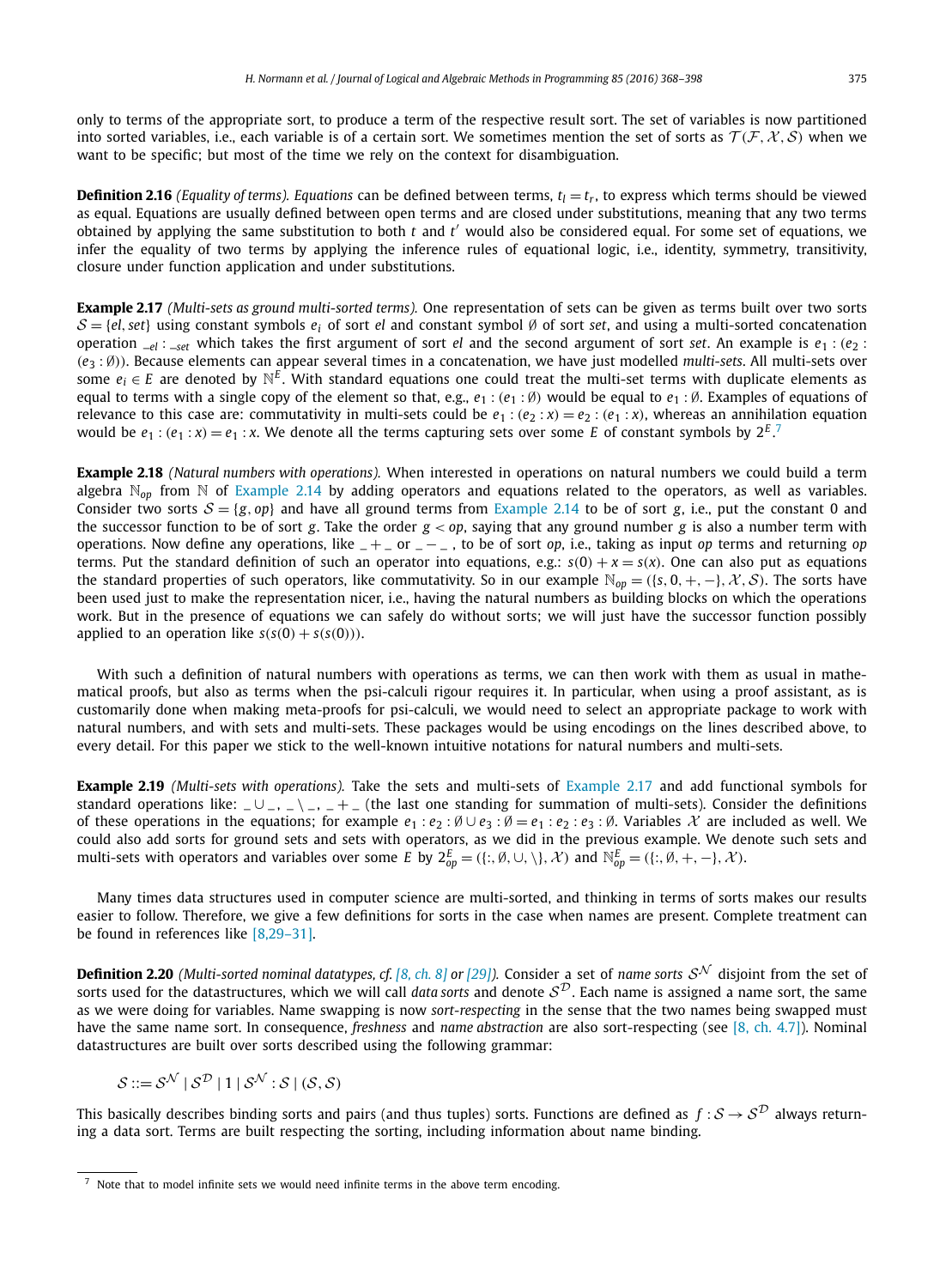<span id="page-8-0"></span>Our use of sorts in psi-calculi is rather simplistic, mainly to make sure that the right kind of terms are being used in the right place; e.g., when receiving data on a channel. We prefer to minimise mentioning sorting aspects, as for our results these details would mean too much cluttering without gained insights or correctness concerns. Nevertheless, when strictness is necessary, like when working with a proof assistant, then all details of the sorting should be in place, and the methods described in [\[30,31\]](#page-30-0) should be followed. We give here a brief definition of some main aspects of sorted psi-calculi.

**Definition 2.21** *(Sorted psi-calculi, [30, [sec. 2.4\]\)](#page-30-0).* Multi-sorted psi-calculi use two main notions on top of multi-sorted nominal datatypes:

- *sorts for channels* specify for each sort (designating terms that can be the subject of a channel) the sort of terms (objects) that can be send/received on that channel;
- *multi-sorted substitutions* need to know which sorts (of terms) can substitute which sorts of names; i.e., a relation *<sub*⊆
	- $S_N \times S$ . The relation on sorts from [Definition 2.15](#page-6-0) is respected in the sense that if  $a \lt_{sub} s_2$  and  $s_1 \lt s_2$  then  $a <$ <sub>sub</sub>  $s_1$ .

In our work we rely on sorts to give some discipline in building psi-terms without cluttering unnecessarily the notation. Sorts are intuitive and we will abuse the notation and rely on the context and intuition to disambiguate. Here are a few examples of our simple way of using sorts in the psi-instances that we will define.

**Example 2.22** (Simple use of sorts in psi-instances). Often a function like pairing is multi-sorted,  $(2, 2) : s_1 \times s_2 \to s_3$ . The left parameter may be of sort natural numbers whereas the right parameter may be a multiset; everything could be considered of sort *pairs*. We would like to allow names to be used as parameters, and these names could be replaced upon a psi-communication. In this case we just say that the names must be of sort natural number and multiset. In consequence, the substitutions to respect the sorts should replace the name on the left only with natural number terms and the name on the right only with multisets.

#### **3. Representing event structures in psi-calculi**

In this section we provide a psi-calculus representation of finite *prime* event structures (recalled in Definition 3.1).

It is fairly easy to represent the interleaving, transition semantics for a finite event structure as a psi-calculus term. However, in contrast to most process calculi, event structures and more expressive event-based models of concurrency [\[32–39\]](#page-30-0) come with a non-interleaving semantics. A non-interleaving semantics makes it possible to distinguish between interleaving and independence (sometimes called "true" concurrency) and are well behaved wrt. action refinement [\[17\].](#page-29-0) A simple example is given by two concurrent processes executing each a different instance of the same action *a*. An interleaving transition system based model would represent such a process by an "interleaving" diamond with all four sides labelled by the same action, which semantically typically would be equal to the sequential composition *a.a* of the two actions. Refining the action *a* into *a*1*.a*2 in the semantical model, would thus result in the single sequence *a*1*.a*2*.a*1*.a*2 as the possible behaviour. However, when refining the parallel composition of two concurrent processes that both executes *a*, one would expect all possible interleavings, that is, the two different behaviours {*a*1*.a*2*.a*1*.a*2*,a*1*.a*1*.a*2*.a*2}.

The encoding of finite prime event structures into the instance of psi-calculi, which we call eventPsi, not only preserves the behaviour of event structures up to interleaving diamonds, but it also preserves the causal structure by exploiting the assertions and conditions of psi-calculi, and as a consequence is also compatible with action refinement.

We show in the subsequent section that this idea can be generalised to DCR graphs, and we believe that also other generalised versions of event structures [\[14,36\]](#page-29-0) can be represented as psi-calculi following a similar approach as presented here.

#### *3.1. Background on event structures*

We follow the standard notation and terminology from [40, [sec. 8\].](#page-30-0)

**Definition 3.1** (Prime event structures). A labelled prime event structure over alphabet Act is a tuple  $\mathcal{E} = (E, \leq, \sharp, l)$  where E is a possibly infinite set of events,  $\leq \subseteq E \times E$  is a partial order (the *causality* relation) satisfying

1. *the principle of finite causes, i.e.:*  $∀e ∈ E : {d ∈ E | d ≤ e}$  is finite,

and  $\sharp \subseteq E \times E$  is an irreflexive, symmetric binary relation (the *conflict* relation) satisfying

2. *the principle of conflict heredity, i.e.,*  $\forall d, e, f \in E : d \leq e \wedge d \forall f \Rightarrow e \forall f$ 

and  $l: E \to Act$  is the labelling function. In the rest of the paper we only consider finite prime event structures, that is prime event structures where the set of events  $E$  is finite. Denote by  $E$  the class of all finite prime event structures.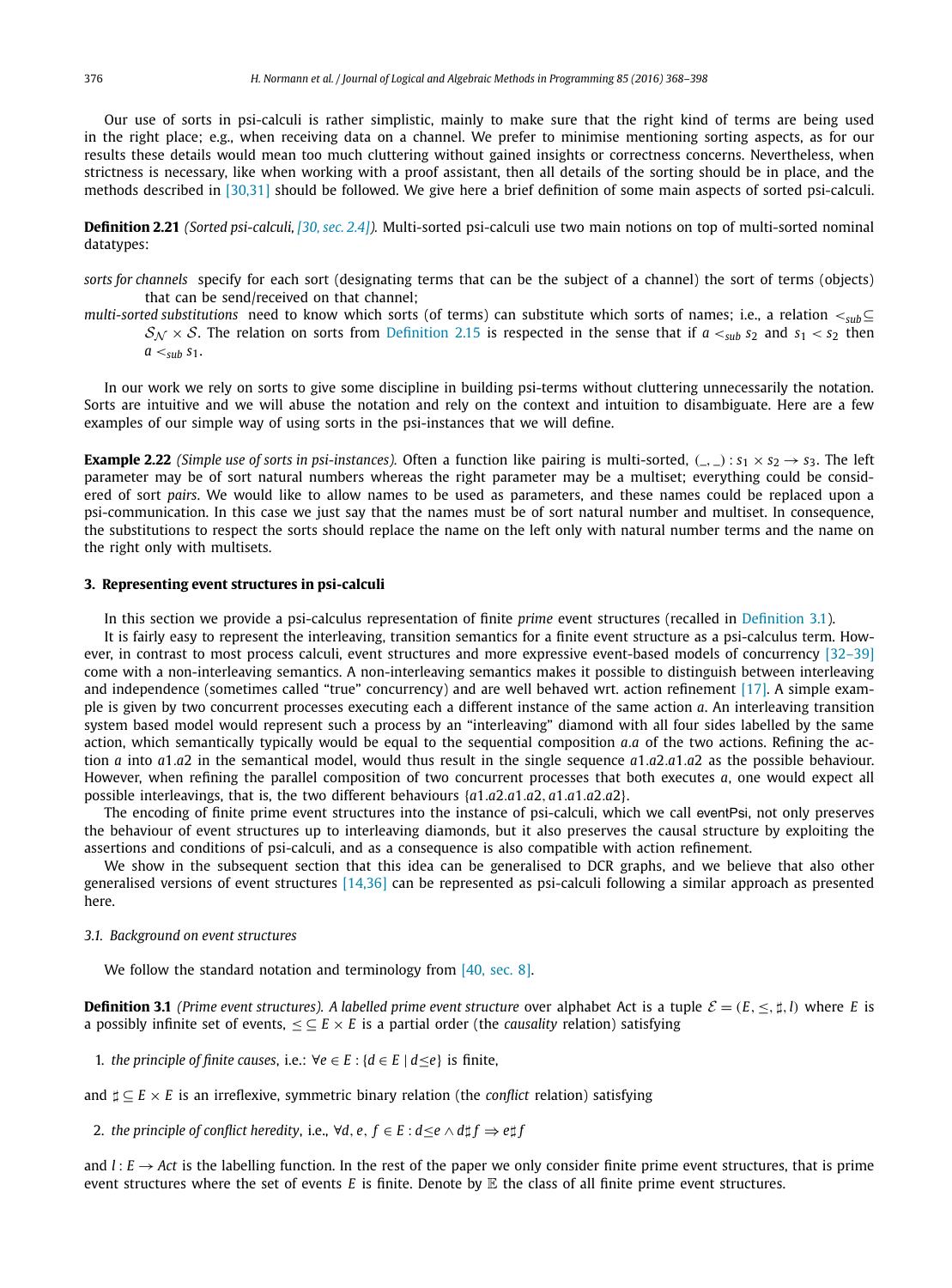<span id="page-9-0"></span>

**Fig. 2.** Classic examples of event structures. Different boxes represent different events, possibly labelled the same. Arrows represent causality (not displaying those coming from the transitive closure); and dashed lines represent the symmetric conflicts (not displaying those coming from heredity).

Intuitively, a prime event structure models a concurrent system by taking *d*≤*e* to mean that event *d* is a prerequisite of event *e*, i.e., event *e* cannot happen before event *d* has been done. A conflict *de* says that events *d* and *e* cannot both happen in the same run. Compared to other models of concurrency like process algebras, event structures model systems by looking only at their events, and how these events relate to each other. The two basic relations considered by event structures are the *dependency* and the *conflict* relations. The conflict relation can be used to capture choices made by the system, since the execution of one event discards all other events in conflict with itself for the rest of the computation.

Labels can be understood as actions, with a wide and general meaning. Events are instances of actions, and an action can happen several times, thus as different events. The same action can also happen in different components running in parallel, giving rise to *autoconcurrency*, as exemplified in the beginning of this section. Actions are important for observational equivalence, but not only them (see [Example 3.5\)](#page-10-0).

**Example 3.2.** In Fig. 2 we pictured four simple examples of finite event structures (taken from [41, [Fig. 4\]\)](#page-30-0). We illustrate events as boxes containing their labels, the dependency relation by arrows, and the conflict relation by dashed lines with a  $\sharp$  sign. In the left-most event structure we have three events, where the events labelled *b* and *c* depend on the event labelled *a* and are in conflict with each other. This is a standard branching point which could be specified in a simple CCS notation as  $a$ ;  $(b + c)$ . In the second event structure we have two (conflicting) events, both labelled with *a*, and two events labelled *b* and *c* which depend on the first and the second *a*-labelled event respectively. Because of the principle of conflict hereditary, *b* is in conflict with the lower *a*-labelled event and similarly, *c* is in conflict with the upper *a*-labelled event (but the conflict relations are in this case usually not explicitly illustrated). In CCS notation this could be  $a; b + a; c$ . In the third event structure we have just two events without any explicit or inherited relation, which means that they are *concurrent* (e.g., *ab*), as made precise below. The last event structure is similar to the second, except that it offers two conflicting paths with the label *a* followed by *b* or *b* followed by *a* respectively.

**Definition 3.3** *(Concurrency). Causal independence (concurrency)* between events is defined in terms of the above two relations as

$$
d||e \stackrel{\triangle}{=} \neg(d \leq e \vee e \leq d \vee d \,\sharp\, e).
$$

This definition captures the intuition that two events are concurrent when there is no causal dependence between the two and, moreover, they are not in conflict.

From the definition it follows that only the two events in the third event structure in Fig. 2 are concurrent.

The behaviour of an event structure is described by subsets of events that happened in some (partial) run of the system being modelled. This is called a *configuration* of the event structure, and *steps* can be defined between configurations.

**Definition 3.4** (Configurations). Define a *configuration* of an event structure  $\mathcal{E} = (E, \leq, \sharp)$  to be a finite subset of events  $C \subseteq E$ that respects:

- 1. *conflict-freeness*: ∀*e*, *e'* ∈ *C* : ¬(*e* $\sharp$ *e'*) and,
- 2. *downwards-closure*:  $\forall e, e' \in E : e' \leq e \land e \in C \Rightarrow e' \in C$ .

We denote the set of all configurations of some event structure by  $\mathbb{C}_{\mathcal{E}}$ .

Conflict-freeness is saying that no two conflicting events can happen in one run. This also says that once an event is discarded it can never be executed on the current run. This is similar to how the semantics of the choice operator in process algebras is defined (see rule (case) in Section [2\)](#page-2-0) where all other branches of the choice are discarded once a step is taken. The downwards-closure says that all the dependencies of an executed event (i.e., which is part of a configuration) must have been executed also (on this same run).

Note in particular that Ø is a configuration (i.e., the root configuration) and that any set  $\lceil e \rceil \triangleq \{e' \in E \mid e' \leq e\}$  is also a configuration determined by the single event *e*. Events determine steps between configurations in the sense that  $C \rightarrow C$ whenever *C*, *C*<sup> $\prime$ </sup> are configurations, *e*  $\notin$  *C*, and *C*<sup> $\prime$ </sup> = *C* ∪ {*e*}.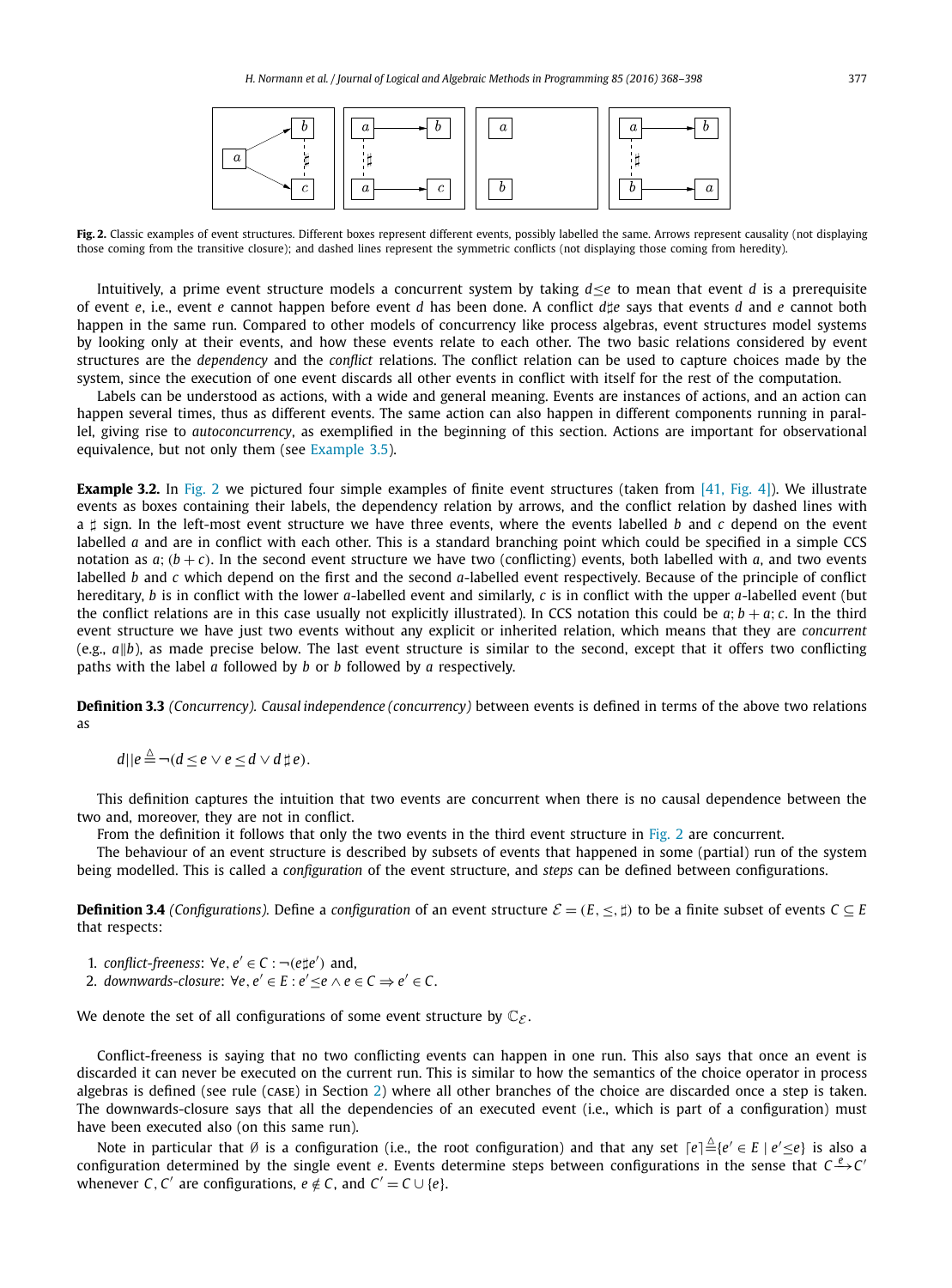<span id="page-10-0"></span>

**Fig. 3.** Configurations and steps for event structures in [Fig. 2.](#page-9-0) The labels of the events are shown as superscripts.

**Example 3.5.** For the examples from [Fig. 2](#page-9-0) we get the configurations and steps depicted in Fig. 3.

One may note that if only the paths of labels are observed, the two first event structures are indistinguishable, but if the branching structure is observed, i.e. by a bisimulation equivalence, they are distinguishable. One may also note that if the paths of labels are observed and even if branching time is observed, the two latter event structures are indistinguishable, but if concurrency is observed, i.e. by a history-preserving bisimulation equivalence [\[42,17\],](#page-30-0) they are distinguishable.

**Remark 3.6.** It is known (see e.g., [40, [Prop. 18\]\)](#page-30-0) that prime event structures are fully determined by their sets of configurations, i.e., the relations of causality, conflict, and concurrency can be recovered only from the set of configurations  $\mathbb{C}_{\mathcal{E}}$  as follows:

1.  $e \leq e'$  iff  $\forall C \in \mathbb{C}_{\mathcal{E}} : e' \in C \Rightarrow e \in C$ ; 2.  $e \sharp e'$  iff  $\forall C \in \mathbb{C} \varepsilon : \neg (e \in C \wedge e' \in C);$ 3.  $e||e' \text{ iff } \exists C, C' \in \mathbb{C}_{\mathcal{E}} : e \in C \land e' \notin C \land e' \in C' \land e \notin C' \land C \cup C' \in \mathbb{C}_{\mathcal{E}}.$ 

It is also known (see e.g.,  $[40, \text{Sec. 8}]$  for prime event structures or  $[17, \text{Sec. 4}]$  for the more general event structures of [\[14\]\)](#page-29-0) that there is no loss of expressiveness when working with finite, instead of infinite configurations. An infinite configuration can be obtained from infinite union of finite configurations coming from an infinite run.

For some event *e* we denote by  $\leq e = \{e' \in E \mid e' \leq e\}$  the set of all events which are conditions of *e* (which is the same as the notation  $[e]$  from  $[40]$ , but we prefer to use the above so to be more consistent with similar notations we use in the rest of this paper for similar sets defined for DCRs too), and  $\sharp e = \{e' \in E \mid e' \sharp e\}$  those events in conflict with *e*. We denote by  $\langle e \rangle \langle e \rangle$  are non-trivial conditions of *e*, i.e., excluding itself.

#### *3.2. The encoding of prime event structures*

In this section we provide an encoding of finite prime event structures into an instance of psi-calculi which we call eventPsi. We consider *finite* event structures only, since it is not the goal of our work to represent denotational models. Moreover, the direct encoding we are aiming for of event structures with infinite sets of events would require a treatment in psi-calculi of infinite parallel composition, infinite terms, frame definition, and careful look at the SOS rules which use entailment among infinite assertion and condition terms. Such a treatment is beyond the scope of the paper. We will instead see in the next section how to encode an event-based model generalising event structures to allow finite representations of infinite behaviour.

The intuition of the encoding is to represent event structure configurations as assertions and the causality and conflict relations as conditions. We do this by taking assertions **A** to be sets of events representing the history of executed events, i.e. a configuration, and composition just set union. Conditions  $C$  are taken to be pairs  $(p, c)$  of sets of events and entailment relation is then defined such that  $p$  represents the preconditions of an event, i.e.  $\leq e$ , and  $c$  represents the conflict set, i.e.  $\sharp e$ . That is, an assertion (history of executed events)  $\Psi$  entails a condition  $(p, c)$  if and only if  $p \subseteq \Psi$  (the preconditions have been executed) and  $c \cap \Psi = \emptyset$  (none of the conflicting events have been executed). Finally, we take the set of terms **T** to be simply a set of constants representing the events. To keep the exposition simple, we will ignore event labels until Section [3.3,](#page-14-0) where we treat action refinement. But labels could easily be added by redefining the terms to be pairs of an event and its label, for some given labelling function; e.g., *(e,l(e))*.

**Definition 3.7** *(Event psi-calculus over E ).* We define a psi-calculus instance, called eventPsi, parametrised by a set *E* of constant symbols, to be understood as *events*, by providing the following definitions of the key elements of a psi-calculus instance:

$$
\mathbf{T} \stackrel{\text{def}}{=} E
$$
\n
$$
\mathbf{C} \stackrel{\text{def}}{=} (2^{E} \times 2^{E}) \cup \{e \leftrightarrow f \mid e, f \in \mathbf{T}\}
$$
\n
$$
\mathbf{A} \stackrel{\text{def}}{=} 2^{E}
$$
\n
$$
\otimes \stackrel{\text{def}}{=} \cup
$$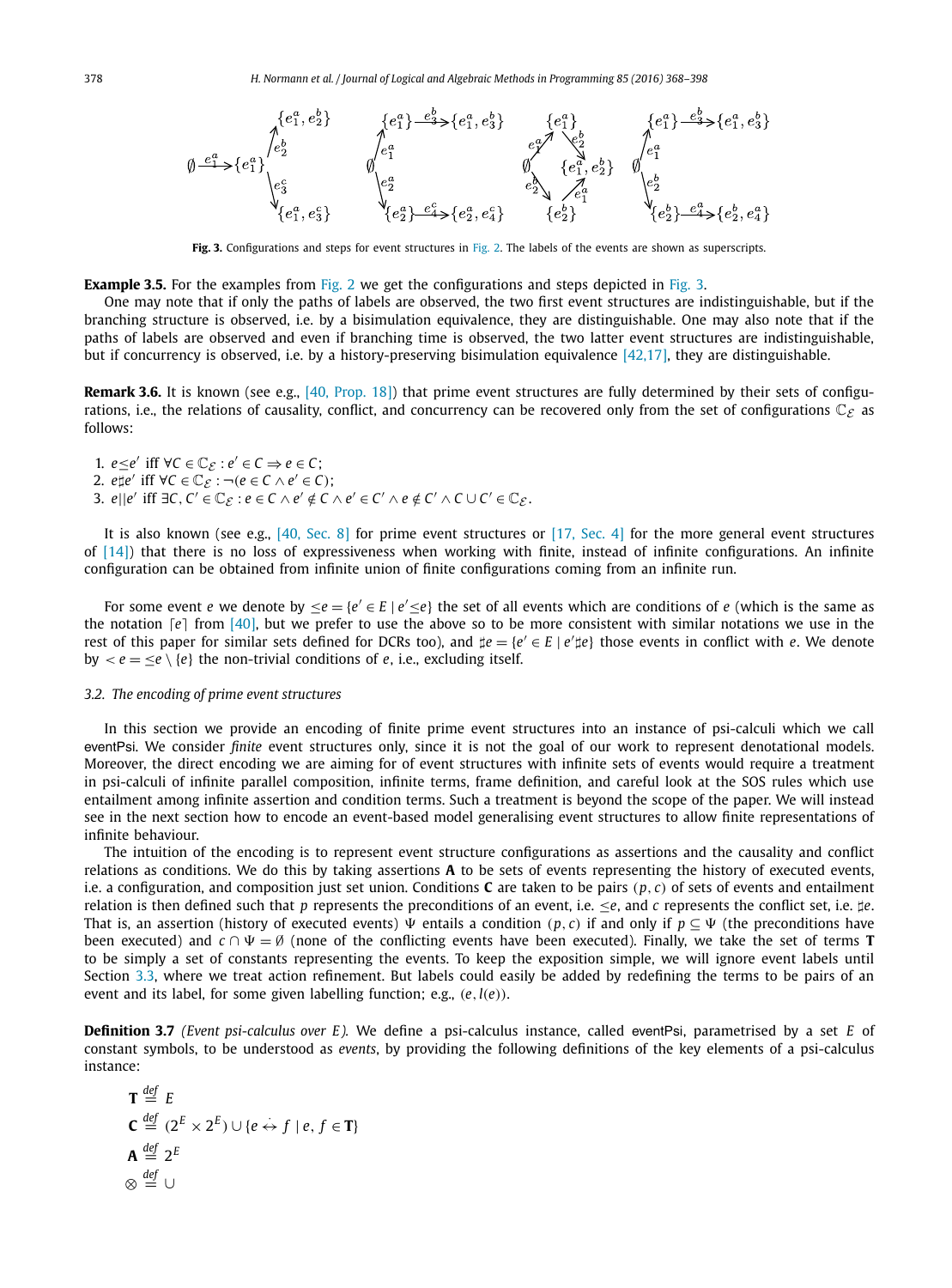<span id="page-11-0"></span>
$$
1 \stackrel{\text{def}}{=} \emptyset
$$
  
\n
$$
\vdash \stackrel{\text{def}}{=} \begin{cases} \Psi \vdash (D, C) & \text{iff } (D \subseteq \Psi) \land (C \cap \Psi = \emptyset) \\ \Psi \vdash e \leftrightarrow f & \text{iff } e = f \end{cases}
$$

where **T**, **C**, and **A** are algebraic data types built over the constants in *E*.

It is easy to see that our definitions respect the restrictions of making a psi-calculus instance. In particular, channel equivalence is symmetric and transitive since equality is. The ⊗ is compositional, associative and commutative, as  $\cup$  is; and moreover  $\emptyset \cup S = S$ , for any set S, i.e., **1** is the identity for  $\otimes$ .

**Remark 3.8.** We are not using the nominal aspects of psi-calculi. Throughout the rest of this section we do not work with names, and therefore the support of all terms will be empty. Names will make their appearance in the encoding of DCRs in Section [4.](#page-16-0)

We are now ready to provide the encoding espsi which maps a finite prime event structure and a configuration to an eventPsi-process. The eventPsi-process is defined as a parallel composition of atomic "event processes". These come in two forms: The first, defined simply as an assertion process, corresponds to events in the configuration of the translated event structure (i.e., those that already happened). The latter corresponds to events that have not happened yet and are defined using the case construct with a condition  $\varphi_e = (p, c)$  where  $p = \langle e,$  i.e. the preconditions of the event *e*, and  $c = \sharp e$  is the set of events that *e* is in conflict with. The definition of entailment then ensures that the **case** process can execute if and only if the event is enabled, and if it executes, the event is asserted, thereby updating the configuration. To easily observe which event happened, we also communicate the event *e* on the channel *e*.

**Definition 3.9** (Event structures to event Psi). For  $\mathcal{E} = (E, \leq, \sharp)$  an event structure and a configuration C of E, define  $ESIS(\mathcal{E}, C)$ as

$$
ESPSI(\mathcal{E}, C) = ||_{e \in E} P_e
$$

with

$$
P_e = \begin{cases} \langle \{e\} \rangle & \text{if } e \in C \\ \text{case } \varphi_e : \bar{e} \langle e \rangle . \langle \{e\} \rangle & \text{otherwise} \end{cases}
$$

where  $\varphi_e = \langle \langle e, \phi \rangle$ . If the configuration is empty we will allow writing  $ESPSI(\mathcal{E})$  for  $ESPSI(\mathcal{E}, \emptyset)$ .

We often use the product notation in situations as above, i.e., *<sup>e</sup>*∈*<sup>E</sup> Pe* to mean the parallel composition of the *Pe* processes.

We have seen that the eventPsi-processes that we obtain from event structures in Definition 3.9 have a specific syntactic form. But the eventPsi instance allows any process term to be constructed over the three nominal data-types that we gave in [Definition 3.7.](#page-10-0) Below we give the syntactic restrictions on eventPsi-process terms corresponding to event structures, via the mapping defined by [Theorem 3.19.](#page-13-0)

**Definition 3.10** *(Syntactic restrictions for* eventPsi*).* We define an eventPsi-process to be *syntactically correct* if it is constructed using the grammar:

 $P_{ES}$  :=  $(|{e}|)$  | **case**  $\varphi$  :  $\overline{e} \langle e \rangle$ .  $(|{e}|)$  |  $P_{ES}$  ||  $P_{FS}$ 

and moreover, it respects the following constraints, for any  $\varphi_e, \varphi_e$  from **case**  $\varphi_e : \vec{e}\langle e \rangle$ . ( $\{e\}$ ) respectively **case**  $\varphi_e$ : *e*<sup>'</sup>  $\langle e' \rangle$ .  $(\{e'\})$ :

1. conflict: (i)  $e \notin \pi_R(\varphi_e)$  and (ii)  $e' \in \pi_R(\varphi_e) \Leftrightarrow e \in \pi_R(\varphi_{e'})$ ;

2. causality: (i)  $e \notin \pi_L(\varphi_e)$  and (ii)  $e \in \pi_L(\varphi_{e'}) \Rightarrow (e' \notin \pi_L(\varphi_e) \land \pi_L(\varphi_e) \subset \pi_L(\varphi_{e'}))$ ;

3. executed events: for any *e*,  $P_{ES}$  will have at most one of  $\{e\}\$  or **case**  $\varphi : \overline{e}\langle e \rangle \cdot (\{e\})$ .

Denote by  $ev(P) \subseteq T$  the event constants appearing in a process  $P_{ES}$ .

To justify for the last restriction assume having  $(\{e\}) \parallel \mathbf{case} \varphi_e : \bar{e}\langle e \rangle$ .  $(\{e\}) \parallel \mathbf{part}$  of  $P_{ES}$ . This would say that *e* has already happened and at the same time *e* can happen in future when the case condition holds. This cannot be in event structures, and thus needs to be ruled out.

**Definition 3.11** *(Event transitions).* We define transitions between syntactically correct eventPsi processes *P* and *P* to be  $P \stackrel{e}{\leadsto} P'$  iff  $\mathbf{1} \triangleright P \stackrel{\bar{e}e}{\longrightarrow} P'$ .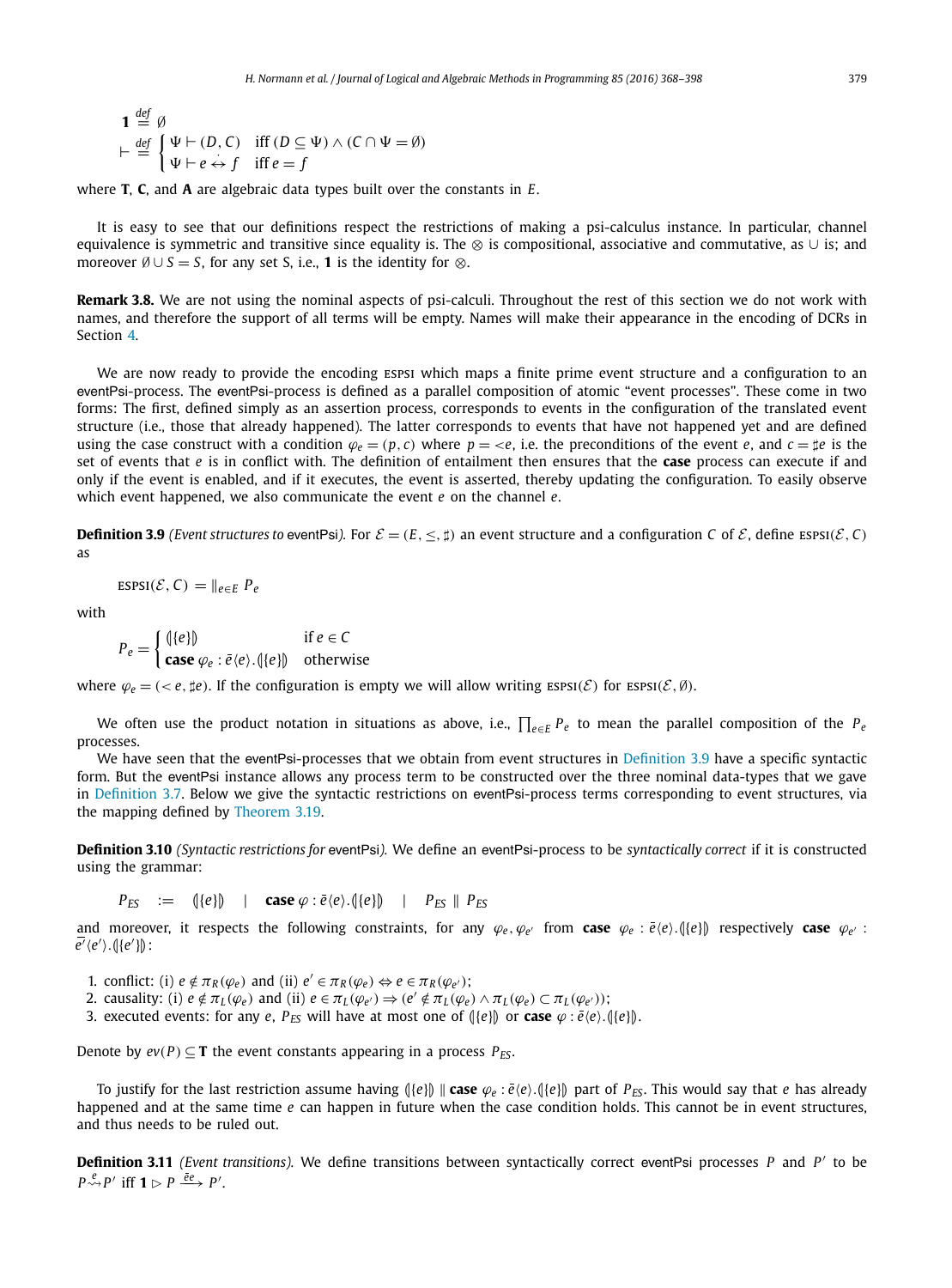<span id="page-12-0"></span>**Remark 3.12.** Arbitrary eventPsi-processes can have different kinds of labelled transitions, but for syntactically correct processes the restrictions guarantee that only event transitions exist.

**Lemma 3.13.** For a syntactically correct eventPsi process P and a transition  $P\overset{e}{\leadsto}P'$  then  $P'$  is also syntactically correct.

**Proof.** Having  $P \stackrel{e}{\leadsto} P'$ , we know from the transition rules of psi-calculi, and the syntactic restrictions of [Definition 3.10](#page-11-0) that  $P = \text{case} \ \varphi : \bar{e}\langle e \rangle \langle e | e \rangle \langle e | e \rangle$  || Q where Q is syntactically correct and does not contain another (case or assertion process)  $P'_e$ i.e., indexed by the same *e*. Recall that Ø is the unit assertion **1**, and that the minimal process **0** is equivalent with the  $(\emptyset \emptyset)$ . which can be in place of *Q* so that the parallel composition ends. The transition thus is

**case**  $\varphi : \bar{e}\langle e \rangle . (\lbrace e \rbrace \rbrace \parallel Q \stackrel{e}{\leadsto} (\lbrace e \rbrace \rbrace \parallel Q = P'$ .

As we know that *Q* is syntactically correct and it does not contain another  $P'_e$  then  $(\{e\}) \parallel Q = P'$  is also syntactically correct.  $\Box$ 

**Lemma 3.14** (Correspondence configuration–frame). For any event structure  $E$  and configuration C, the frame of the eventPsi-process  $\text{ESPSI}(\mathcal{E}, \mathcal{C})$  *is the same as the configuration*  $\mathcal{C}$ *.* 

**Proof.** Denote  $ESPSI(\mathcal{E}, C) = P_E^C$  defined as in [Definition 3.9.](#page-11-0) The frame of  $P_E^C$  is the composition with ⊗ of the frames of  $P_e$  for  $e \in E$ . As  $P_e$  is either  $(\{e\})$  if  $e \in C$  or case  $\varphi_e : e \in (e)$ .  $(\{e\})$  then the frame of  $P_e$  would be either  $\mathcal{F}(\{\{e\}\}) = \{e\}$  or *F*(**case**  $\varphi_e : \overline{e} \langle e \rangle$ .  $(\{e\})$ ) = **1** = Ø. Thus the frame of  $P_E$  is the union of Ø and all events in *C*. □

Lemma 3.15 (Transitions are preserved). For any event structure  $\mathcal E$  and any of its configurations C, any transition from this configuration  $C \xrightarrow{e} C'$  is matched by a transition  $ESPSI(\mathcal{E}, C) \xrightarrow{e} ESPSI(\mathcal{E}, C')$  in the corresponding eventPsi-process.

**Proof.** By Lemma 3.14 the frame of  $ESPSI(\mathcal{E}, \mathcal{C})$  is the same as *C*. The assumption of the lemma, i.e., the existence of the step between configurations, implies that *e* is enabled by the configuration *C*. This means that  $e \notin C$ , which implies by [Definition 3.9](#page-11-0) that  $ESPS(\mathcal{E}, C) = \text{case } \varphi_e : \overline{e}\langle e \rangle$ . ( $\{e\}\}\| Q$ . This implies that  $\mathcal{F}(ESPS(\mathcal{E}, C)) = 1 \otimes \mathcal{F}(Q) = C$ , with  $e \notin C$ , meaning that  $\mathcal{F}(Q) = C$ . Moreover, since *C* enables *e* it means that all  $\lt e$  are in *C* and no  $\sharp e$  is in *C*, which is the definition of entailment relation in eventPsi, i.e.,  $\mathcal{F}(\text{ESPSI}(\mathcal{E}, C)) \vdash \varphi_e$ , which enables the step from  $\text{ESPSI}(\mathcal{E}, C)$  that the lemma expects. After  $ESPSI(\mathcal{E}, C) \stackrel{e}{\leadsto} P'$  we have  $P' = (\{e\}) \parallel Q$  and  $\mathcal{F}(P') = \mathcal{F}(\{\{e\}\}) \otimes \mathcal{F}(Q) = \{e\} \cup C = C'$ . From the definition of the translation function espsi it is easy to see that  $ESPSI(\mathcal{E}, C') = (\{e\}) \parallel Q$ .  $\Box$ 

**Lemma 3.16** (Transitions are reflected). For an event structure  ${\cal E}$  and a configuration C, any transition ESPSI( ${\cal E}$ , C) $\stackrel{e}{\leadsto}$ P' is matched by *a step*  $C \xrightarrow{e} C'$ *, with*  $P' = \text{ESPSI}(\mathcal{E}, C').$ 

**Proof.** We know that for  $ESPSI(E, C)$  to have a transition labelled with *e* it must be of the form  $ESPSI(E, C) = P_e \parallel Q$  where  $P_e = \text{case } \varphi_e : \bar{e}\langle e \rangle$ . ( $\{e\}\rangle$ ), with  $\varphi_e = \langle e, \sharp e \rangle$ . We know from Lemma 3.14 that the frame of ESPSI( $\mathcal{E}, \mathcal{C}$ ) is the assertion corresponding to *C*, which is  $\mathcal{F}(P_e \parallel Q) = 1 \otimes \Psi_Q = \Psi_Q$ . For the transition *e* to be enabled we also know from [Definition 3.7](#page-10-0) that  $\langle e \rangle \subseteq \Psi_Q$  and  $\sharp e \cap \Psi_Q = \emptyset$ . From how  $\varphi_e$  is created in the [Definition 3.9](#page-11-0) we know that  $e$  must be enabled in  $(\mathcal{E}, \mathsf{C})$ . Therefore, we have the transition  $(\mathcal{E}, C) \xrightarrow{e} (\mathcal{E}, C')$ , where  $C' = \{e\} \cup C$ .

After a transition  $P_e \parallel Q \stackrel{e}{\leadsto} (\{e\}) \parallel Q$  we have that the new frame of the process is  $\{e\} \cup \Psi_Q$ . From [Definition 3.9](#page-11-0) we see that  $ESPSI(\mathcal{E}, \mathcal{C}')$  would create an eventPsi-process where all but the sub-process for *e* will be the same as for  $ESPSI(\mathcal{E}, \mathcal{C})$ , and the sub-process  $P_e$  will be  $(\{e\})$  instead of **case**  $\varphi_e : \overline{e}\langle e \rangle$ .  $(\{e\})$ . This is the same process that we got after the transition in eventPsi.  $\Box$ 

**Theorem 3.17** (Preserving interleaving diamonds). For an event structure  $\mathcal{E} = (E, \leq, \sharp)$  with two concurrent events  $e||e'$ , then in the translation ESPSI( $\mathcal{E}, \emptyset$ ) we find the behaviour forming the interleaving diamond, i.e., there exists a C s.t.

 $\text{ESPSI}(\mathcal{E}, \mathcal{C}) \stackrel{e}{\leadsto} P_1 \stackrel{e'}{\leadsto} P_2$  and ESPSI(*E*, *C*) $\stackrel{e'}{\leadsto} P_3 \stackrel{e}{\leadsto} P_2$ .

**Proof.** In a prime event structure if two events  $e, e'$  are concurrent then there exists a configuration C reachable from the root which contains the conditions of both events, i.e.,  $\langle e \rangle \subset C$  and  $\langle e' \rangle \subset C$ , and does not contain any of the two events, i.e.,  $e, e' \notin C$ . This can be seen from [Remark 3.6\(](#page-10-0)3) which ensures the existence of some configurations  $C_1, C_2$ , and  $C_1$  ∪  $C_2$ , which contains both *e*, *e'*. Removing from this last configuration both *e*, *e'* we still obtain a configuration. Take this configuration as the one *C* sought in the theorem. Therefore we have the following steps in the event structure:  $C \rightarrow C \cup \{e\}$ *C*  $\stackrel{e'}{\longrightarrow}$ *C* ∪ {*e'*}, *C* ∪ {*e*} $\stackrel{e'}{\longrightarrow}$ *C* ∪ {*e*,*e'*}, and *C* ∪ {*e'*} $\stackrel{e}{\longrightarrow}$ *C* ∪ {*e*,*e'*}.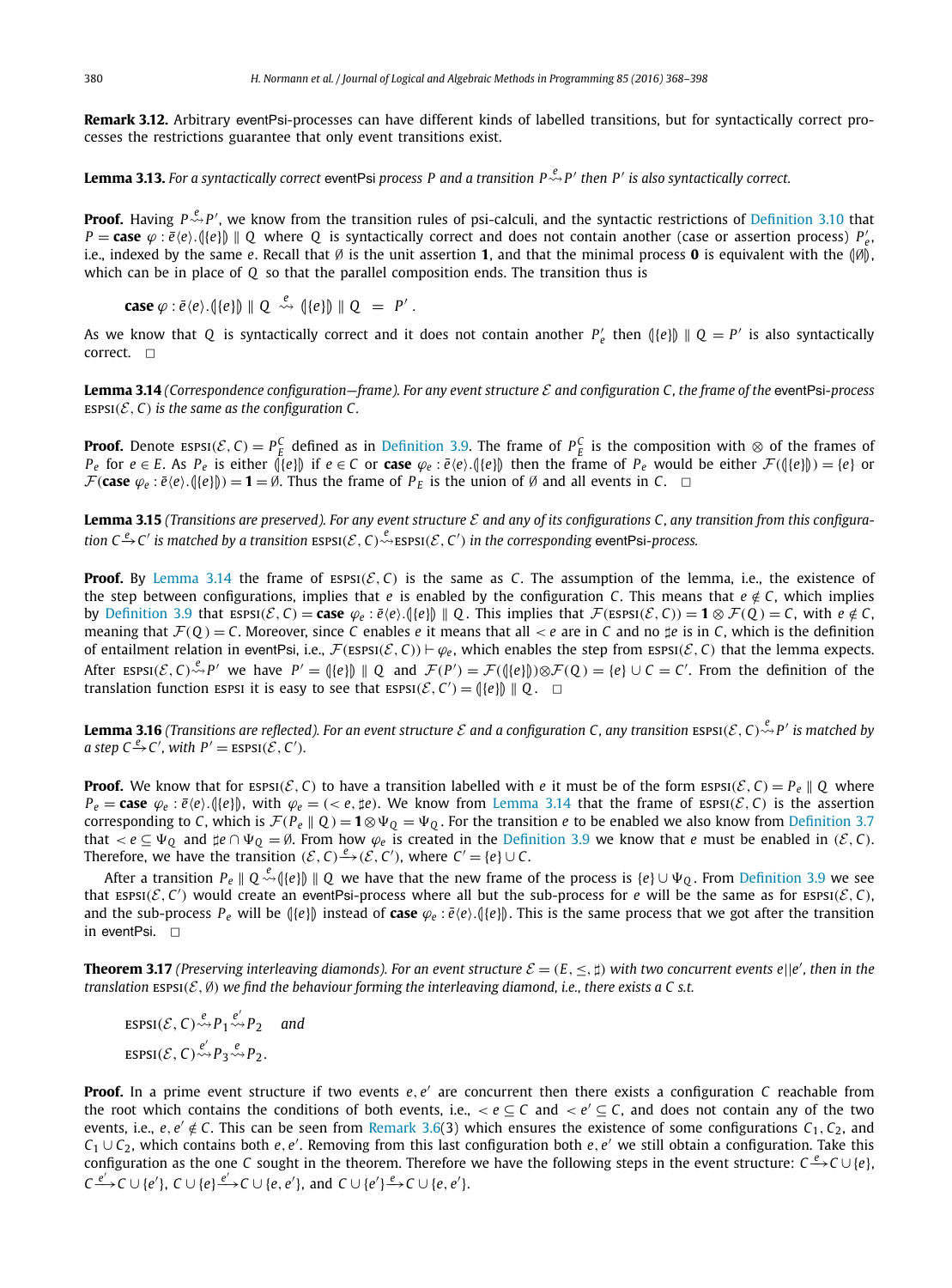<span id="page-13-0"></span>Since *C* is reachable from the root then by [Lemma 3.15](#page-12-0) all the steps are preserved in the behaviour of the eventPsi-process  $ESPSI(\mathcal{E}, \emptyset)$ , meaning that  $ESPSI(\mathcal{E}, \mathcal{C})$  is reachable from (i.e., part of the behaviour of)  $ESPSI(\mathcal{E}, \emptyset)$ .

Since  $e, e' \notin C$  we have that  $ESPSI(\mathcal{E}, C)$  is in the form  $P_0 = P_e \parallel P_{e'} \parallel Q$  with  $P_e$  and  $P_{e'}$  processes of kind **case.** From [Lemma 3.14](#page-12-0) we know that the frame of  $ESPSI(\mathcal{E}, \mathcal{C})$  is the assertion corresponding to *C*, which is  $\mathcal{F}(P_e \parallel P_{e'} \parallel Q)$  =  $\emptyset$ ∪ $\emptyset$ ∪ $\Psi$ <sub>Q</sub> =  $\Psi$ <sub>Q</sub>.

From [Lemma 3.15](#page-12-0) we see the transitions between the eventPsi-processes:  $ESPSI(\mathcal{E}, C) \stackrel{e}{\leadsto} P_1 \stackrel{e'}{\leadsto} P_2$  with  $P_2 = (\{e\}) \parallel (\{e'\}) \parallel$ 

*Q* as well as  $ESPSI(\mathcal{E}, C) \stackrel{e'}{\rightsquigarrow} P_4$  with  $P_4 = (\{e\}) \parallel (\{e'\}) \parallel Q$ . We thus have the expected interleaving diamond.

As an aside, remark that  $\mathcal{F}(P_1) = \mathcal{F}(P_0) \otimes \{e\}$  and  $\mathcal{F}(P_3) = \mathcal{F}(P_0) \otimes \{e'\}$  thus  $\mathcal{F}(P_1) \otimes \mathcal{F}(P_3) = \mathcal{F}(P_0) \otimes \{e\} \otimes \{e'\} = \mathcal{F}(P_4)$ , which says that  $e \in \mathcal{F}(P_1) \wedge e' \notin \mathcal{F}(P_1) \wedge e' \in \mathcal{F}(P_3) \wedge e \notin \mathcal{F}(P_3) \wedge \mathcal{F}(P_1) \otimes \mathcal{F}(P_3) = \mathcal{F}(P_4)$ . Using [Lemma 3.14](#page-12-0) these can be correlated with configurations and thus we can see the definition of concurrency from configurations as in [Re](#page-10-0)mark  $3.6(3)$ .  $\Box$ 

Intuitively the next result says that any two events that in the behaviour of the eventPsi-process make up the interleaving diamond are concurrent in the corresponding event structure.

**Theorem 3.18** (Reflecting interleaving diamonds). For any event structure  $\mathcal{E}$ , in the corresponding eventPsi-process ESPSI( $\mathcal{E}$ ,  $\emptyset$ ), for *any interleaving diamond*

 $\text{ESPSI}(\mathcal{E}, \mathcal{C}) \stackrel{e}{\leadsto} P_1 \stackrel{e'}{\leadsto} P_2$  and  $\text{ESPSI}(\mathcal{E}, \mathcal{C}) \stackrel{e'}{\leadsto} P_3 \stackrel{e}{\leadsto} P_2$ 

*for* some configuration  $C \in \mathbb{C}_{\mathcal{E}}$ , we have that the events  $e||e'$  are concurrent in  $\mathcal{E}$ .

**Proof.** Since  $ESPSI(\mathcal{E}, \mathcal{C})$  has two outgoing transitions labelled with the events *e* and *e'* it means that  $ESPSI(\mathcal{E}, \mathcal{C})$  is in the form  $P_0 = P_e \parallel P_{e'} \parallel Q$  with  $P_e$  and  $P_{e'}$  processes of kind **case**. From [Lemma 3.14](#page-12-0) we know that the frame of  $\text{ESPSI}(\mathcal{E}, \mathcal{C})$  is the assertion corresponding to *C*, which is  $\mathcal{F}(P_e \parallel P_{e'} \parallel Q) = \emptyset \cup \emptyset \cup \mathcal{F}(Q) = \Psi_Q$ .

We thus have that  $e, e' \notin \Psi_Q$  and  $P_0 \stackrel{e}{\leadsto} P_1$  and  $P_0 \stackrel{e'}{\leadsto} P_3$ . This means that for these two transitions to be possible it must be that the precondition for e and e' respectively must be met. Since  $e,e'\notin \Psi_Q$  it must be that  $e'\notin \pi_L(\varphi_e)$  and  $e\notin \pi_L(\varphi_{e'}).$ Since  $\pi_L(\varphi_e)$  is the same as the set  $\lt e$  and  $\pi_L(\varphi'_e)$  the set  $\lt e'$  we have the two parts of the [Definition 3.3](#page-9-0) that concern  $\leq$  for the causal independence (concurrency) of the events *e*, *e'*, i.e.,  $\neg(e' \leq e \vee e \leq e')$ . After the two transitions are taken we have that  $P_1 = (\{e\}) \parallel P_{e'} \parallel Q$  and  $P_3 = P_e \parallel (\{e'\}) \parallel Q$ . We thus have that  $e \in \mathcal{F}(P_1)$  and  $e' \in \mathcal{F}(P_3)$ . For the transition  $P_1\stackrel{e'}{\leadsto}P_2$  to happen we must have that  $e\notin \pi_R(\varphi_{e'})$  and for  $P_3\stackrel{e}{\leadsto}P_4$  we must have  $e'\notin \pi_R(\varphi_e).$  This is the same as  $e'\notin\sharp e$  and *e* ∉ ‡*e'* which makes the last part of [Definition 3.3](#page-9-0) concerning the conflict relation, i.e., ¬(*e'* ‡*e*). This completes the proof, showing  $e||e'$ .  $\Box$ 

**Theorem 3.19** (Syntactic restrictions). For any syntactically correct eventPsi-process  $P_{ES}$  there exists an event structure  $\mathcal E$  and a *configuration*  $C \in \mathbb{C}_{\mathcal{E}}$  *s.t.* 

 $\text{ESPSI}(\mathcal{E}, \mathcal{C}) = P_{FS}.$ 

**Proof.** From an eventPsi-process  $P_{ES}$  defined according to the syntactic restrictions of [Definition 3.10,](#page-11-0) we show how to construct an event structure  $\mathcal{E} = (E, \leq, \sharp)$  and a configuration *C*. We have that  $P_{ES}$  is built up of assertion processes and **case** guarded outputs, i.e.,

$$
P_{ES} = (\prod_{e \in E_c} (\{e\}) ) \parallel (\prod_{f \in E_r} \text{case } \varphi_f : \overline{f} \langle f \rangle . (\{f\}) ).
$$

Because of the third restriction on  $P_{ES}$  (i.e., from [Definition 3.10\(](#page-11-0)3)) we know that  $E_c$  and  $E_r$  are sets, since  $P_{ES}$  cannot have in parallel two assertion processes with the same assertion, nor two **case** processes with the same channel. Moreover, these two sets are disjoint.

We take *C* to be the frame of  $\mathcal{F}(P_{ES}) = E_c$ . We take the set of events to be  $E = E_c \cup E_r$ . We construct the causality and conflict relations from the processes in the second part of  $P_{ES}$  as follows:  $\langle \cdot := \cup_{e \in E_r} \{ (e', e) | e' \in \pi_L(\varphi_e) \}$  and  $\sharp :=$  $\cup_{e\in E_r}\{(e',e)|e'\in\pi_R(\varphi_e)\}.$  We prove that the causality relation is a partial order. For irreflexivity just use the first part of the second restriction on *P<sub>ES</sub>*. For antisymmetry assume that  $e \le e' \land e' \le e \land e \ne e'$  which is the same as having  $e \in \pi_L(\varphi_{e'}) \land e' \in \pi_L(\varphi_{e'})$  $\pi_l(\varphi_e)$ . This contradicts the first part of the second restriction on  $P_{FS}$ . Transitivity is easy to obtain from the second part of the second restriction which says that when  $e \le e'$  then all the conditions of *e* are a subset of the conditions of  $e'$ . We prove that the conflict relation is irreflexive and symmetric. The irreflexivity follows from the first part of the first restriction on *PES*, whereas the symmetry is given by the second part.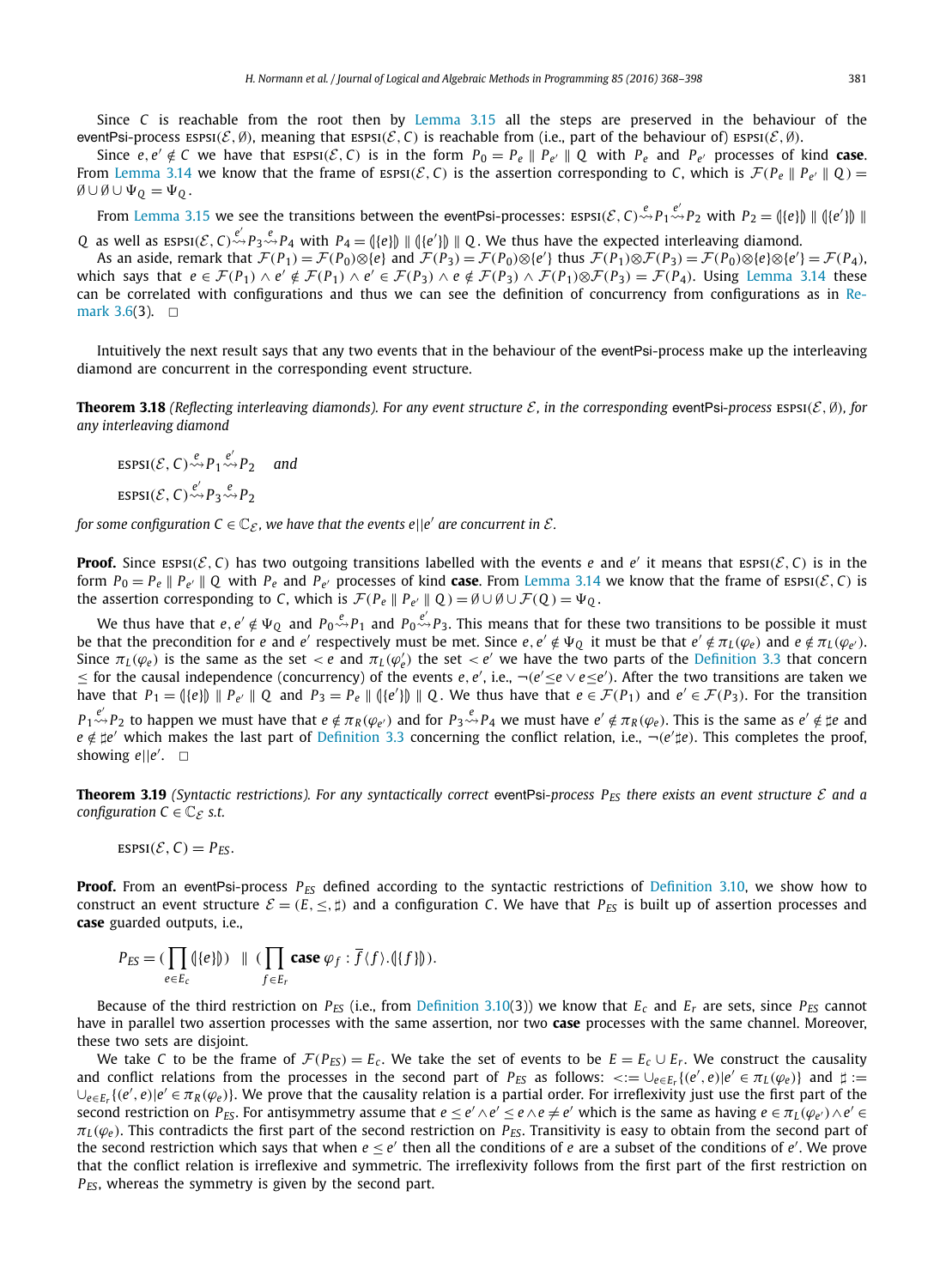<span id="page-14-0"></span>It is easy to see that for the constructed event structure and the configuration chosen above, we have  $ESIS(\mathcal{E}, C) = P_{ES}^C$ The encoding function espsi takes all events from *C* to the left part of the *P<sub>ES</sub>*, whereas the remaining events, i.e., from *E<sub>r</sub>* are taken from **case** processes where for each event  $f \in E_r$  the corresponding condition  $\varphi_f$  contains the causing events respectively the conflicting events. But these correspond to how we built the two relations above.  $\Box$ 

**Notation.** For a syntactically correct process *P* (i.e., restricted according to [Definition 3.10\)](#page-11-0) we will use the notation  $E<sub>P</sub>$  for the events associated to the process *P* as defined in the above proof, i.e.,  $E_P = E_C \cup E_r$ .

#### *3.3. Action refinement*

Below we show how to refine eventPsi processes corresponding to *action refinement* for labelled event structures [\[17\]](#page-29-0) as recalled below. The intuition of action refinement is to be able to give actions (which are thought of as possible abstractions) more structure, by replacing every event labelled by a particular action with a finite, conflict free event structure (with events possibly labelled by other actions). For example one action can be refined into a sequence of actions, or in general any deterministic finite concurrent process.

Since action refinement is defined using the action labels, we assume our eventPsi instances have labelled events of the form  $(e, l(e))$  for some labelling function  $l: E \rightarrow Act$ , and as usual write  $e^a$  for an event  $(e, a)$ .

A *refinement function ref* :  $Act \rightarrow \mathbb{E}_{\mathcal{H}}$  is then a function from the set of actions of event structures (denoted by Act) to conflict-free event structures (i.e., the conflict relation is empty) denoted by  $\mathbb{E}_{\mathcal{H}}$ . The function *ref* is considered as a given function to be used in the *refinement operation* denoted by **ref**.

**Definition 3.20** (Refinement for prime event structures). For an event structure E with events labelled by  $l: E \rightarrow Act$  a function *ref* : *Act* → E is called <sup>a</sup> *refinement function* (for prime event structures) iff ∀*<sup>a</sup>* ∈ *Act* : *ref(a)* is <sup>a</sup> non-empty, finite and conflict-free labelled prime event structure.

For  $\mathcal{E} \in \mathbb{E}$  and *ref* a refinement function, let **ref** $(\mathcal{E}) \in \mathbb{E}$  be the prime event structure defined by:

- $E_{\text{ref}(\mathcal{E})} := \{(e, e') | e \in E_{\mathcal{E}}, e' \in E_{\text{ref}(\mathcal{E}(e))}\}\$ , where  $E_{\text{ref}(\mathcal{E}(e))}$  denotes the set of events of the event structure  $\text{ref}(\mathcal{E}(e))$ ,
- $(d, d') \leq_{\text{ref}(\mathcal{E})}(e, e')$  iff  $d \leq_{\mathcal{E}} e$  or  $(d = e \wedge d' \leq_{\text{ref}(l_{\mathcal{E}}(d))} e'),$
- $(d, d')\sharp_{\text{ref}(\mathcal{E})}(e, e')$  iff  $d\sharp_{\mathcal{E}}e$ ,
- $l_{ref(\mathcal{E})}(e, e') := l_{ref(l_{\mathcal{E}}(e))}(e').$

**Example 3.21.** [Fig. 4\(](#page-15-0)a) provides an illustrative example (taken from [\[17\]\)](#page-29-0) of action refinement applied to a process which receives and sends data. We may think of giving more details to the sending event by refining it with a sequential process which first prepares the data and then carries out the actual sending. This refined process is shown in [Fig. 4\(](#page-15-0)b). In turn, Fig.  $4(c)$  shows a further refinement, where the preparation of data is refined by a process which in parallel formats the data and asks permission to send.

**Remark 3.22.** Action refinement as presented here was introduced by Wirth [\[16\]](#page-29-0) under the name of *stepwise refinement* and is quite different than the more recent notion of refinement in process algebras where the refined process is seen as an *implementation* of the abstract one. In these settings usually refinement is seen as an inclusion-like relation of the behaviours, such as trace inclusion or simulation.

We can define a refinement function  $ref^{\psi}: Act \to \mathbf{P}_{eventPsi}$  for eventPsi-processes from a given refinement function *ref* for event structures as follows:  $ref^{\psi}(a) = \text{ESPSI}(ref(a))$ . For syntactically correct eventPsi-processes these two functions are one-to-one inter-definable in the sense that for eventPsi-processes that represent finite conflict-free event structures (i.e., that have the right elements of the conditions always empty) we can define *ref* from  $ref^{\psi}$  by an analogous definition as before, going through [Theorem 3.19.](#page-13-0) In the rest of this section, we prefer to work with the simpler notation provided by *ref*.

We define an action refinement operation for eventPsi-process terms.

**Definition 3.23.** Given a refinement function *ref* for event structures over events *E*, we define an operation **ref***-* that refines an eventPsi-process over events *E* to a new one over the terms

$$
\mathbf{T}^{\Psi} = \{ (e, e') \mid e \in \mathbf{T}, e' \in E_{\text{ref}(l(e))} \}.
$$

A syntactically correct eventPsi-process P, built according to [Definition 3.10,](#page-11-0) with frame  $\mathcal{F}(P) = \Psi_P$ , is refined into a process

$$
\text{ref}^{\Psi}(P) = \prod_{(e,e') \in \mathbf{T}^{\Psi}} P_{(e,e')},
$$

and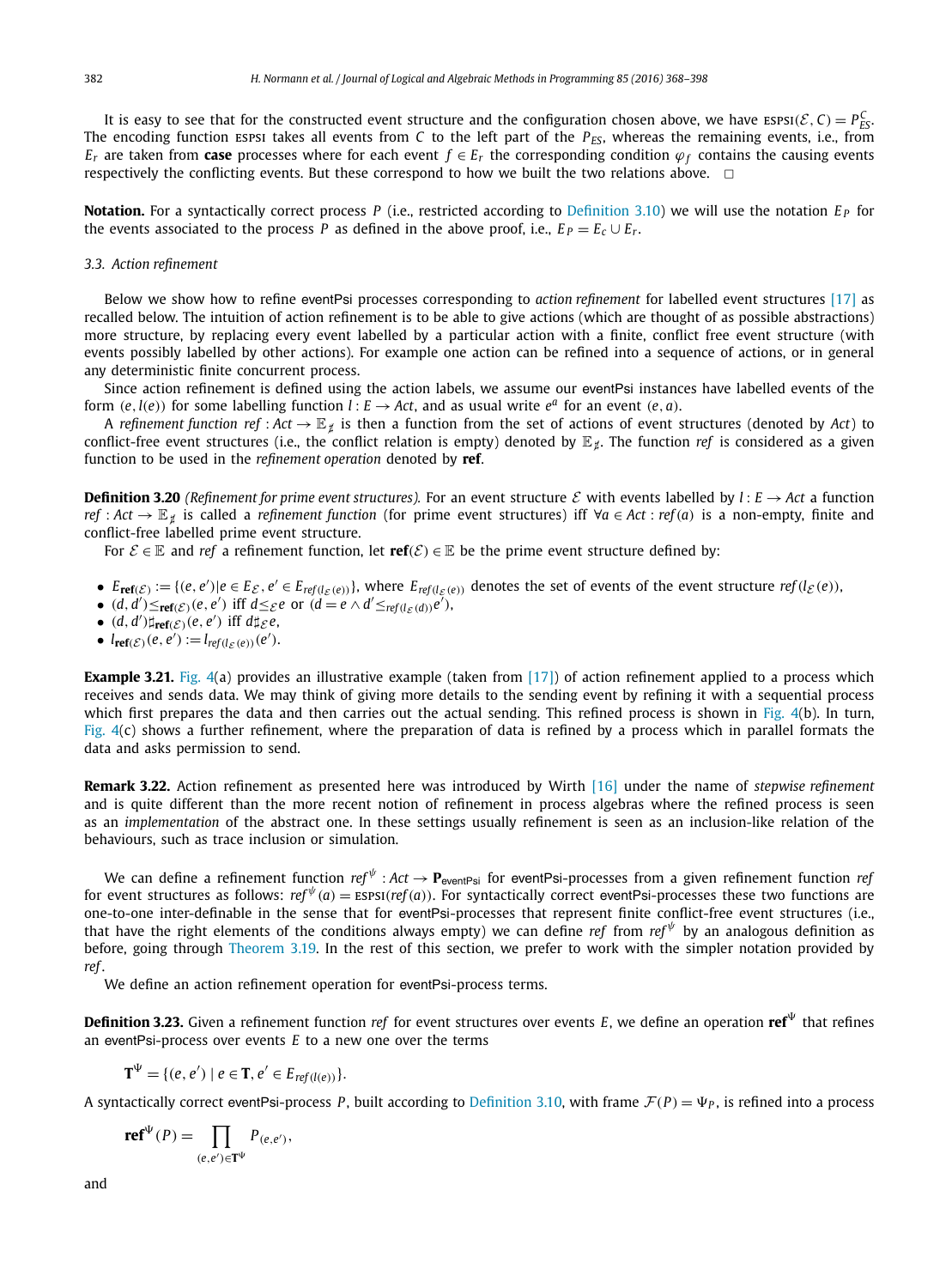<span id="page-15-0"></span>

Fig. 4. Example for action refinement from [\[17\].](#page-29-0)

$$
P_{(e,e')} = \begin{cases} \langle \{ \{ (e,e') \} \} \rangle & \text{if } e \in \Psi_P \\ \text{case } \varphi_{(e,e')} : \overline{(e,e')} \langle (e,e') \rangle . \langle \{ (e,e') \} \rangle & \text{otherwise} \end{cases}
$$

with the conditions being

$$
\varphi_{(e,e')} = (<(e,e'),\sharp(e,e')),
$$

where

$$
\langle e, e' \rangle = \{ (d, d') \mid d \in \pi_L(\varphi_e) \lor (d = e \land d' \prec_{\text{ref}(l(d))} e') \}
$$

and

$$
\sharp(e,e')=\{(d,d')|d\in\pi_R(\varphi_e)\}.
$$

The set of events (which constitute the terms) is the set of pairs of an event from the original process and one of the events from the refinement processes. Note that the above definition is still part of the eventPsi instance because we can map  $T^{\Psi}$  onto **T**. Take any total order  $<$  on E and define from it a total order  $(e,e') < (d,d')$  iff  $e < d \vee (e = d \wedge e' < d')$  on the pairs; map any pair to an event from E while preserving the order, thus making  $T^{\Psi}$  the same as the **T** of eventPsi.

We make new conditions for each event  $(e_1, e_2)$ , where  $\lt(e_1, e_2)$  contains all pairs of events  $(e'_1, e'_2)$  s.t. either  $e'_1 \lt e_1$ , or  $e'_1 = e_1 \wedge e'_2 < e_2$ . We define conflicts by  $\sharp(e_1, e_2) = \{(e'_1, e'_2) \mid e_1 \# e'_1\}$  (recalling that the refinement process is conflictfree). The refinement generates for each new pair one process which is either an assertion or a **case** process, depending on whether the first part of the event pair was in the frame of the old *P* respectively not.

**Theorem 3.24** (Refinement in eventPsi corresponds to that in ES). For any prime event structure  $\mathcal E$  we have that:

$$
\text{ESPSI}(\text{ref}(\mathcal{E}), \emptyset) = \text{ref}^{\Psi}(\text{ESPSI}(\mathcal{E}, \emptyset)).
$$

**Proof.** As  $T = E$  and  $T^{\Psi}$  is built from **T** in [Definition 3.23](#page-14-0) with rules analogous to those  $E_{ref}$  is built from E in [Defini-](#page-14-0) $\tau$  m 3.20, we have that  $T^{\Psi}=E_{ref}$ . Since the processes we work with are parallel compositions of assertion and **case** processes, it means we have to show that any assertion processes on the left is also found on the right of the equality (and vice versa), and the same for the **case** processes. Since we work with the empty initial configuration, then there are no assertion processes on either sides.

The **case** processes on the left side of the equality are those generated by espsi from the pairs of events returned by the **ref** from the event structure  $\mathcal{E}$ , i.e.,  $P_{(e,e')}$  = case  $\varphi_{(e,e')}$ :  $\overline{(e,e')}$   $\langle (e,e') \rangle$ .  $(\{(e,e'))$  with the condition  $\varphi_{(e,e')}$  = (<  $(e, e'), \sharp(e, e')$ ) which is build according to [Definition 3.20](#page-14-0) from  $\sharp_{\mathcal{E}}e$ ,  $\lessdot_{\mathcal{E}}e$ , and  $\lessdot_{\text{ref}(l(d))}e'$ . On the right side we have **case** processes for the original process before the refinement, with their respective conditions. But the **ref***-* replaces each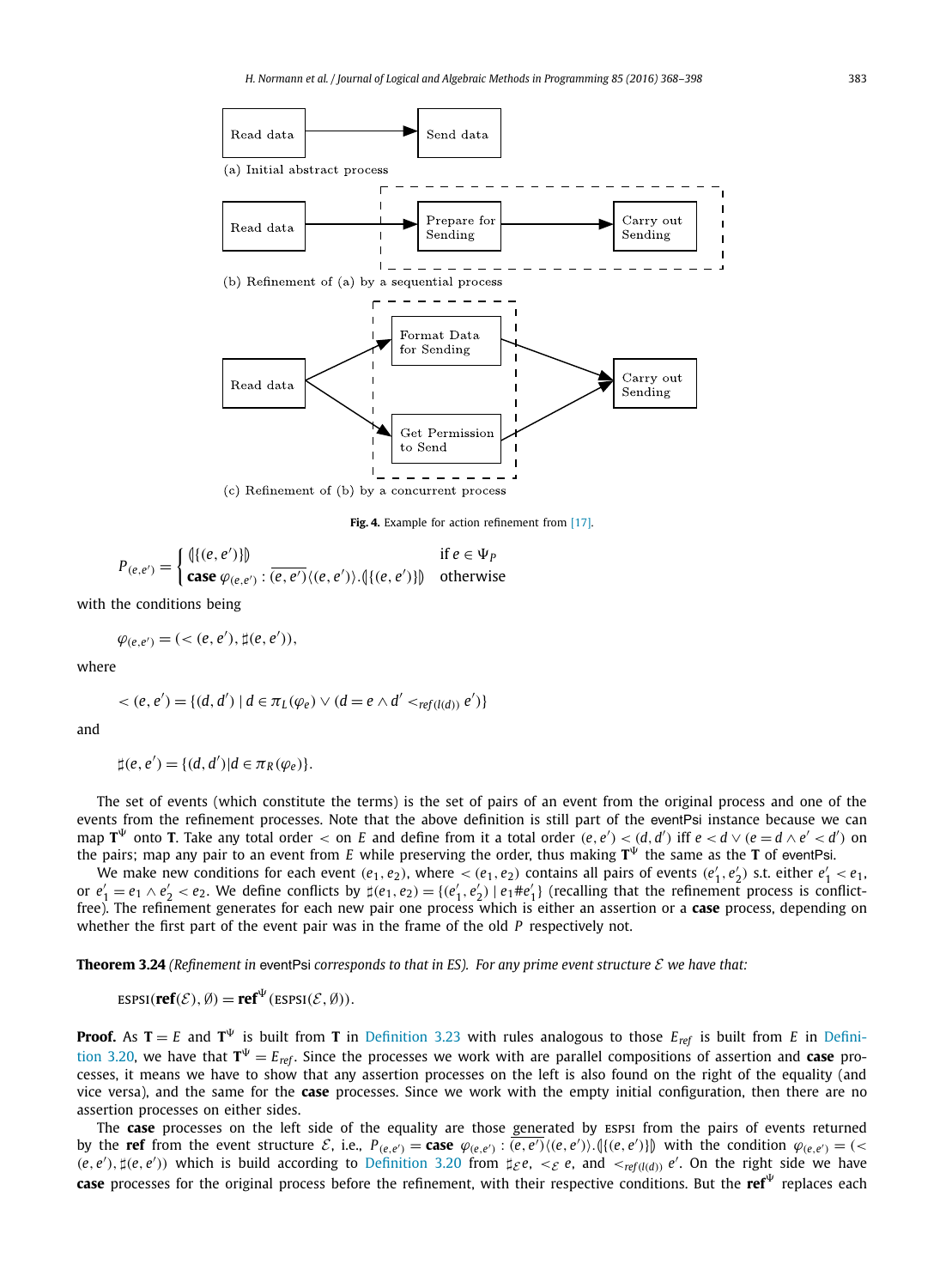<span id="page-16-0"></span>one of these  $P_e$  with several **case** processes, one for each new pair  $(e, e')$  that involves  $e$ . Therefore, according to [Defini](#page-14-0)[tion 3.23](#page-14-0) we will have  $P_{(e,e')}$  = case  $\varphi_{(e,e')}$  :  $\overline{(e,e')}$   $\langle (e,e') \rangle$ . ( $\{(e,e')\}$ ) with its condition being built from  $\pi_R(\varphi_e)$ ,  $\pi_L(\varphi_e)$ , and  $\langle$ <sub>ref</sub> $(l(d))$  e<sup> $\prime$ </sup>. These are respectively the same as the ones used on the left side. Checking that any case process from the right side is found in the left side is done similarly.  $\Box$ 

In this section we gave a representation of an encoding of the prime event structures into an instance of psi-calculi which preserves the causality relation and thereby also the notion of action refinement. To do this, we made special use of the logic of psi-calculi, i.e., of the assertions and conditions and the entailment between these, as well as the assertion processes. It is noteworthy that we have not used neither names nor the communication mechanism of psi-calculi, which is known to increase expressiveness.<sup>8</sup>

#### **4. DCR graphs as psi-calculi**

#### *4.1. Background on DCR graphs*

Dynamic Condition Response graphs (DCR graphs) [\[15,45\]](#page-29-0) is a model of concurrency which generalises event structures in two dimensions: Firstly, it allows finite models of (regular) infinite behaviour, while retaining the possibility of infinite models. The finite models are regular in the automata-theoretic sense, i.e. they (if concurrency is ignored) capture exactly the languages that are the union of a regular and an omega-regular language [\[46\].](#page-30-0) Finite DCR graphs have found applications in practice for the description, implementation and automated verification of flexible workflow systems [\[47,18\].](#page-30-0) Infinite DCR graphs allow for representation of non-regular behaviour and denotational semantics. Secondly, the DCR graphs model provides an event-based notion of acceptance criteria for both finite and infinite computations in terms of scheduled responses. In the present paper we focus on the first dimension, leaving the interesting question of representing event-based acceptance criteria for infinite computations to future work. We follow the notations for DCR graphs from [\[15,45\].](#page-29-0)

**Definition 4.1** (DCR graphs). We define a Dynamic Condition Response Graph to be a tuple  $\mathcal{D} = (E, M, \rightarrow \bullet, \rightarrow \rightarrow, \rightarrow \rightarrow, \rightarrow \ast, \rightarrow \mathbb{R})$ *L,l)* where

- 1. *E* is a set of events,
- 2.  $M \in 2^E \times 2^E \times 2^E$  is the initial marking,
- 3. →•*,* •→*,*→ *,*→+*,*→% ⊆ *E* × *E* are respectively called the *condition*, *response*, *milestone*, *include*, and *exclude* relations,
- 4.  $l: E \rightarrow L$  is a *labelling function* mapping events to labels taken from L.

For any relation  $\rightarrow \in \{\rightarrow \bullet, \bullet \rightarrow, \rightarrow \!\!\!\!\sim, \rightarrow \n!\!\!\!\sim\}$ , we use the notation  $e \rightarrow$  for the set  $\{e' \in E \mid e \rightarrow e'\}$  and  $\rightarrow e$  for the set  ${e' \in E \mid e' \rightarrow e}.$ 

A *marking*  $M = (Ex, Re, In)$  represents a state of the DCR graph. One should understand Ex as the set of *executed* events, *Re* the set of scheduled *response* events<sup>9</sup> that must happen sometime in the future or become excluded for the run to be accepting (see [Definition 4.4\)](#page-17-0), and *In* the set of currently *included* events. The five relations impose constraints on the events and dictate the dynamic inclusion and exclusion of events.

Intuitively, the condition relation *e*→•*e* requires the event *e* to have happened (at least once) or currently be excluded in order for *e*<sup> $\prime$ </sup> to happen. The response relation  $e \rightarrow e'$  means that if the event *e* happens, then the event *e*<sup> $\prime$ </sup> becomes scheduled as a response. The milestone relation  $e \rightarrow ee'$  imposes the constraint that  $e'$  cannot happen as long as  $e$  is a scheduled response and included. Finally, the exclusion and inclusion relations generalise the conflict relation from event structures. An event *e* that excludes another event *e'* can be thought as being in (one-sided) conflict; but another event may include *e* again, thus making the previous conflict only *transient*.

An event is thus *enabled* if it is included, all its included preconditions have been executed, and none of the included events that are milestones for it are scheduled responses. In particular, an event can happen an arbitrary number of times as long as it is enabled. We express the enabling condition formally as follows.

**Definition 4.2** (Enabling events). For a DCR graph  $\mathcal{D} = (E, M, \rightarrow \bullet, \rightarrow \rightarrow, \rightarrow \ast, \rightarrow \ast)$  with an initial marking  $M = (Ex, Re, In)$ , we say that an *event*  $e \in E$  *is enabled in M*, written  $M \vdash e$ , iff

*e* ∈ *In* ∧ *(In* ∩ →•*e*) ⊂ *Ex* ∧ *(In* ∩ → *e*) ⊂ *(E* \ *Re*).

Having defined when events are enabled, we can define an event labelled transition semantics for DCR graphs. Since the execution of an event only changes the marking, we define the transition relation between the markings of a given DCR graph and regard the marking *M* given in the DCR graph as the initial marking.

<sup>8</sup> In *π*-calculus communication of channel names allows to reach Turing completeness [\[43\],](#page-30-0) in contrast to CCS with only synchronisation and replication (called CCS<sub>1</sub>) where the expressiveness is weaker  $[44]$ .

<sup>&</sup>lt;sup>9</sup> Similar to the notion of restless events in  $[48, ch. 6.4.]$ .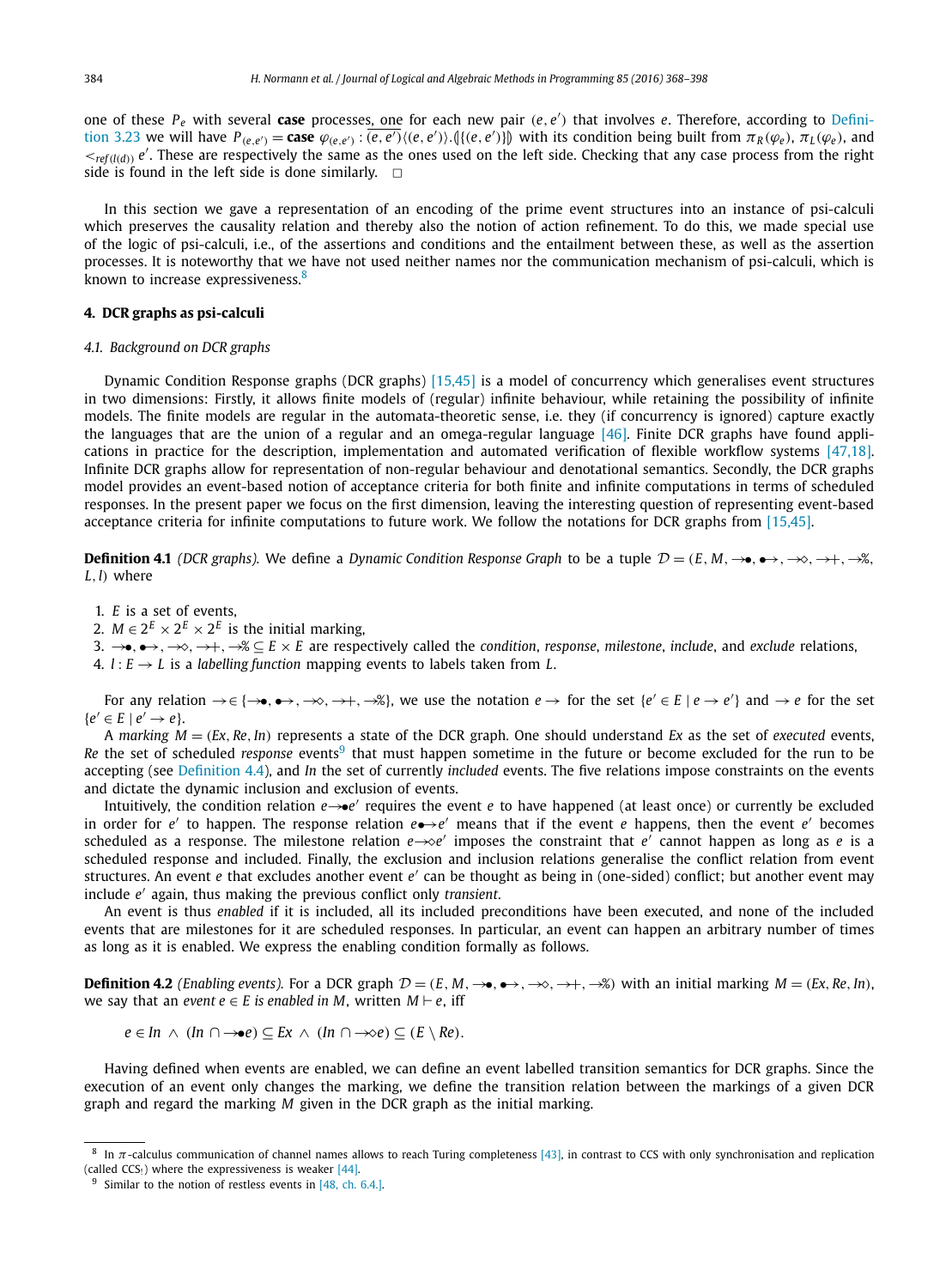

**Fig. 5.** Simple DCR graph of a read-send process.

<span id="page-17-0"></span>**Definition 4.3** *(Transitions).* The behaviour of a DCR graph is given through *transitions between markings* done by executing enabled events. The result of the execution in a DCR graph  $\mathcal{D} = (E, M_0, \rightarrow \bullet, \rightarrow \bullet, \rightarrow \rightarrow, \rightarrow \ast)$  from marking  $M = (Ex, Re, In)$ of an enabled event  $M \vdash e$  results in the new marking

 $M' \stackrel{\text{def}}{=} (Ex \cup \{e\}, (Re \setminus \{e\}) \cup e \rightarrowtail , (In \setminus e \rightarrow \%) \cup e \rightarrowtail )$ 

and is written as the *e*-labelled transition *M* <sup>*e\_</sup>>M'*. The (interleaving) semantics of the DCR graph is then defined as the</sup> event-labelled transition system with markings as states and  $M_0$  the initial state.

We can now define (possibly infinite) runs of DCR graphs and the acceptance criteria formally. As stated above, every event scheduled as response must either happen or be excluded in the future, in order for the run to be accepting. An event is no longer scheduled as a response after it has happened, unless it is related to itself by a response relation.

**Definition 4.4** *(Accepting runs [\[15\]\)](#page-29-0).* A *run* of a DCR graph with initial marking *M*<sup>0</sup> is a (possibly infinite) sequence of transitions  $M_i \xrightarrow{e_i} M_{i+1}$ , with  $0 \leq i \lt k$ ,  $k \in \mathbb{N} \cup \{\omega\}$ , and  $M_i = (Ex_i, Re_i, In_i)$ . A run of a DCR graph is accepting (or completed) if it holds that

$$
\forall i \geq 0, e \in Re_i. \exists j \geq i : (e = e_j \lor e \notin In_j)
$$

In words, a run of a DCR graph is accepting if no event scheduled as an response is included and pending forever without happening, i.e. it must either eventually happen on the run or become excluded.

Since in psi-calculi we do not have readily available a notion of accepting run, we will ignore this aspect for the rest of this paper. However, since our encoding captures the response and milestone relations of DCR graphs, it is prepared for adding a notion of accepting runs via scheduled responses to psi-calculi.

It is worth noting that the labelling function on events adds the possibility of non-determinism by taking the language of a DCR graph to be the sequences of labels of events (abstracting from the events) of accepting runs. This extra level of labelling increases the expressive power of finite DCR graphs, which have been shown to capture exactly the languages that are the union of a regular and an omega-regular language  $[46]$ . In contrast, by following an encoding along the lines of  $[49]$ unlabelled, finite DCR graphs can be represented by Linear-time Temporal Logic (LTL), which is known to be strictly less expressible than omega-regular languages.

As given by the mapping in Definition 4.5 below, prime event structure can be seen as a special case of a DCR graph (see [15, [Prop. 1&3\]](#page-29-0) for details) where the exclusion relation (capturing the conflict relation) is reflexive and symmetric, the condition relation (capturing the causality relation) is irreflexive and transitive, and the include, response, and milestone relations are empty. The initial marking has no executed events, no scheduled responses and all events are included. Hereto comes of course the two conditions on the causality and conflict relation of event structures, i.e. finite causes and hereditary conflict. The reflexivity of the exclusion relation and emptiness of the inclusion relation imply that events can be executed at most once.

**Definition 4.5** (Prime event structures as DCR graphs [\[15\]\)](#page-29-0). Define a mapping **dcr** which takes an event structure  $\mathcal{E} = (E, \leq, \sharp, l)$ and returns its presentation as a DCR graph  $(E, M, \langle \varphi, \emptyset, \emptyset, \emptyset, \sharp \cup \{(e, e) | e \in E\})$  with the marking  $M = (\emptyset, \emptyset, E)$ .

**Example 4.6.** Consider the small DCR graph  $D$  shown in Fig. 5, corresponding to the event structure of Fig.  $4(a)$  which was representing a process of first reading data  $(R)$  and then sending data  $(s)$ . The DCR graph is formalised as

 $\mathcal{D}_1 = (\{\text{R}, \text{S}\}, (\emptyset, \emptyset, \{\text{R}, \text{S}\}), \{(\text{R}, \text{S})\}, \emptyset, \emptyset, \emptyset, \{(\text{R}, \text{R}), (\text{S}, \text{S})\}).$ 

Here we can see that each event removes itself from the included set when it happens, and that for s to happen its prerequisite  $\bf{r}$  must happen. This corresponds to the causality relation in the event structure in [Fig. 4\(](#page-15-0)a).

In DCR graphs is possible to demand that if we read some data we will eventually send this data. This is modelled in the DCR graph of [Fig. 6](#page-18-0) formalised as

 $\mathcal{D}_2 = (\{R, S\}, (\emptyset, \emptyset, \{R, S\}), \{(R, S)\}, \{(R, S)\}, \emptyset, \emptyset, \{(R, R), (S, S)\}),$ 

where we added a response relation from  $R$  to s. This means that a run is only accepting if any  $R$  is eventually followed by an s, e.g., the empty run and the run R.s are accepting, while the run consisting of the single event R is not.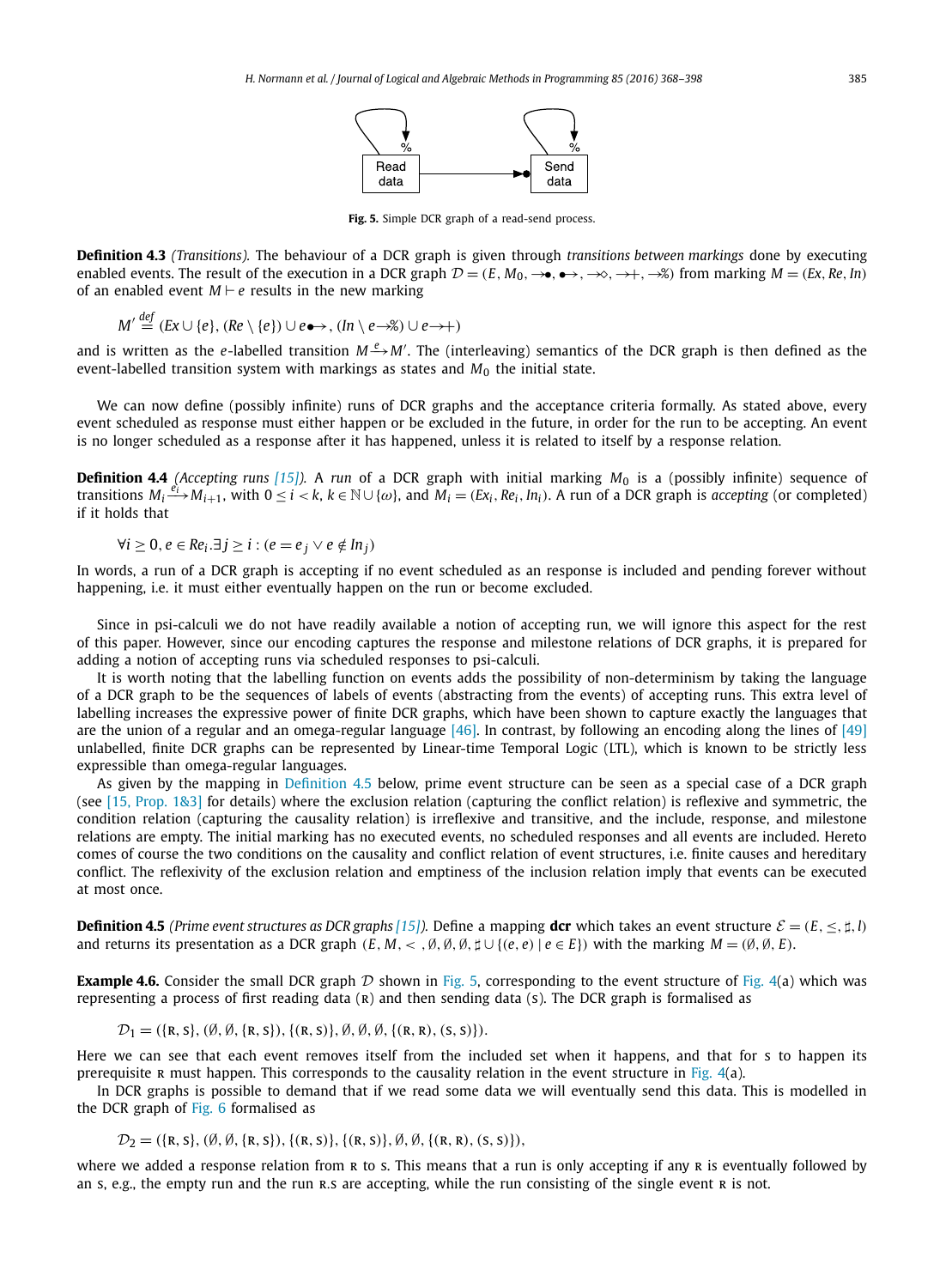<span id="page-18-0"></span>

**Fig. 7.** Message forwarder DCR graph with possible infinite execution.

The examples above only allow each event to happen once. However, as exemplified below, in DCR graphs the set of events needed for an event to be enabled can change during the run, as events are included or excluded. Moreover, the conflict in DCR graphs is not permanent as is the case with event structures. Conflict in DCR graphs is *transient* since an event can be included and later excluded during a run. So, already at the conflict and causality relations, the DCR graphs depart from event structures in a non-trivial manner.

**Example 4.7.** A message forwarding machine, where the events can happen several times, but alternating, can be represented by the DCR graph in Fig. 7 formalised as

## $\mathcal{D}_3 = (\{R, S\}, (\emptyset, \emptyset, \{R, S\}), \{(R, S)\}, \{(R, S)\}, \emptyset, \{(R, S), (S, R)\}, \{(R, R), (S, S)\}).$

Each time one of the two events happens it excludes itself but includes the other event, modelling the alternation between reading and sending. We still have that if r happens, eventually s must happen for the run to be accepting, but we make no requirements on how many times the events can happen, so the unique infinite execution and every finite execution of even length will be accepting.

#### *4.2. Encoding DCR graphs*

Below we provide an encoding of finite DCR graphs as a psi-calculi instance. As was done with configurations of event structures, markings are kept in the frame of the process. Also, similarly to the event structure representation, for each event of the DCR graph we use a **case** process, and conditions and entailment relation to capture the information needed to decide when events of a DCR graph are enabled in a marking.

However, in contrast to the encoding of event structures, it appears that we need the communication constructs on processes to keep track of the *current marking* of a DCR graph. The expressiveness of DCR graphs seems not to allow for a simple way of updating the marking, as was the case for event structures where union with the newly executed event was enough. But once we use the communication we get a nice natural encoding for DCR graphs in a psi-calculus instance. The idea is to internally communicate a term representing the current marking, and incorporate a generation (or age) of an assertion and then keep the assertion with the latest generation when composing assertions. Generations are inspired by [\[50\],](#page-30-0) where they are used in a similar way to represent the changing topology of a mobile communication network.

Since a step is now an internal communication, we can no longer observe the event that happened by just looking at the communication channel. Instead, we record all executed events in a multi-set part of the assertion. The underlying set of this multi-set corresponds to the set of executed events in the marking of the DCR graph. By recording also the multiplicity of each event one can identify, by multi-set subtraction, which event happened in a transition, as expressed formally below.

**Notation 4.8.** For a multi-set *S* we will denote its underlying set by  $|S|$  and write  $|S|$  for the number of elements of *S*, summing multiplicities.

**Definition 4.9** *(*dcrPsi *instance).* Given a set of *constants E* (denoting events), we define the dcrPsi instance over a set of names  $\mathcal N$  as:

$$
\mathbf{T} \stackrel{\text{def}}{=} \mathcal{N} \cup \mathbf{A} \cup \mathbb{N}_{op}^E \cup 2_{op}^E \cup \mathbb{N}_{op} \qquad \mathbf{A} \stackrel{\text{def}}{=} (\mathbb{N}_{op}^E \times 2_{op}^E \times 2_{op}^E \times \mathbb{N}_{op}) \cup \mathbf{1} \qquad \mathbf{1} \stackrel{\text{def}}{=} \perp
$$
  

$$
\mathbf{C} \stackrel{\text{def}}{=} (2_{op}^E \times 2_{op}^E \times E) \cup \mathbb{N}_{op} \cup \{M \leftrightarrow N \mid M, N \in \mathbf{T}\}.
$$

where  $\mathbb{N}_{op}^E$  are the multi-sets over *E* with the operators of [Example 2.19](#page-7-0) and possibly containing names from N,  $\mathbb{N}_{op}$  is the data structure capturing natural numbers from [Example 2.18,](#page-7-0) and ⊥ is a special constant term assertion. (We will refer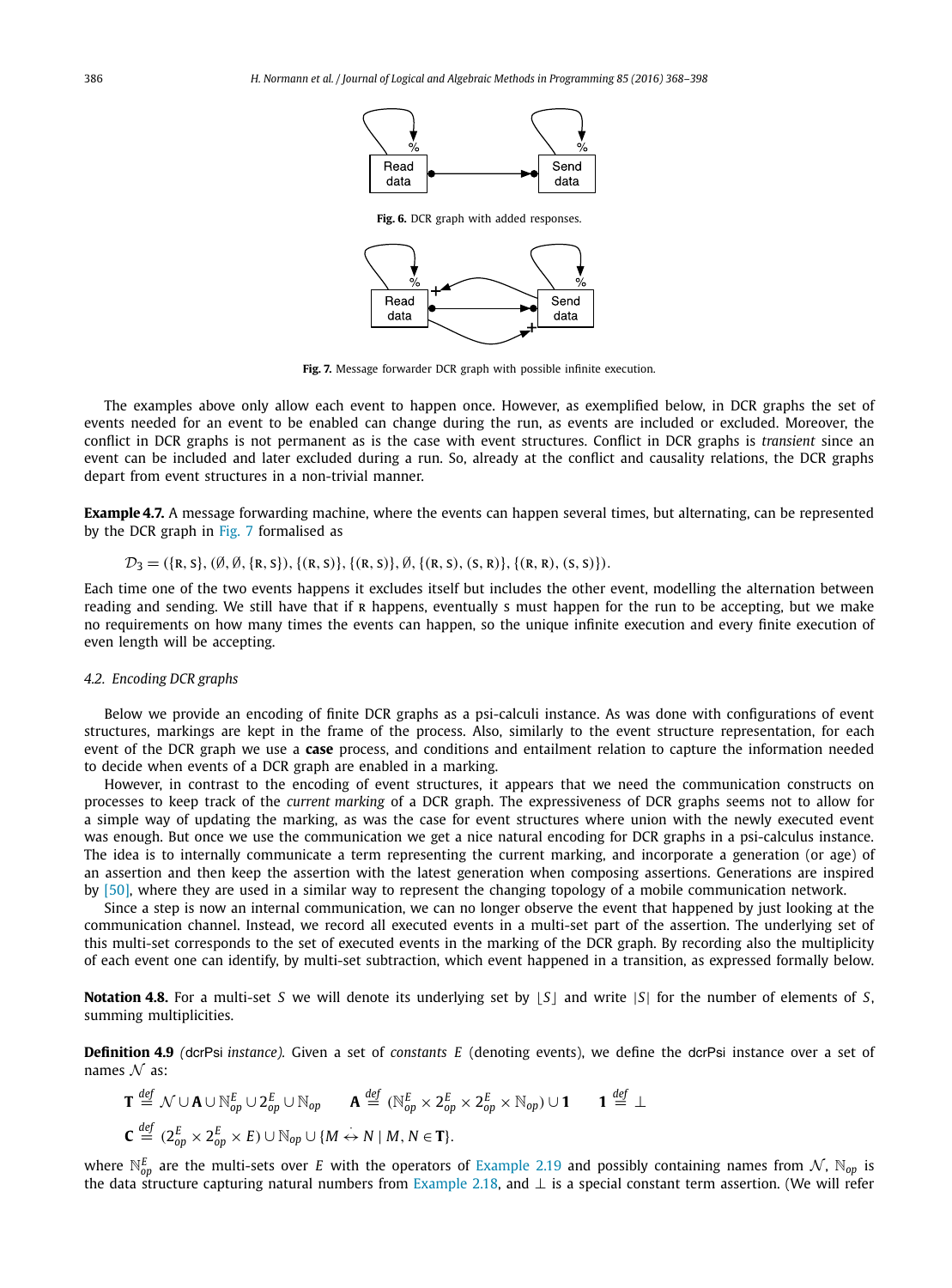to assertions containing only ground terms as ground assertions, and assertions containing names as open assertions.) For ground assertions, i.e., when *Ex, Re,In, g* denote ground terms, define

$$
(Ex, Re, In, g) \otimes (Ex', Re', In', g') \stackrel{\text{def}}{=} \begin{cases} (Ex, Re, In, g) & \text{if } g > g', \\ (Ex', Re', In', g') & \text{if } g < g', \\ (\emptyset, \emptyset, \emptyset, g) & \text{if } g = g', \end{cases}
$$

where the comparison  $g < g'$  is done using sub-term relation, e.g.,  $s(g) > g$  (we usually denote generations by  $g, k \in \mathbb{N}$ ). For the other cases define

$$
\Psi_a \otimes \Psi_b \stackrel{\text{def}}{=} \begin{cases} \Psi_a & \text{when } \Psi_b \text{ is open or 1, and } \Psi_a \text{ is ground,} \\ \Psi_b & \text{when } \Psi_a \text{ is open or 1, and } \Psi_b \text{ is ground,} \\ \mathbf{1} & \text{otherwise.} \end{cases}
$$

Entailment  $\vdash$  is defined as:

 $(EX, Re, In, g) \vdash (Co, Mi, e)$  iff  $e \in In \wedge (In \cap Co) \subseteq Ex \wedge ((In \cap Mi) \cap Re) = \emptyset$ 

 $(EX, Re, In, k)$   $\vdash$  *g* ∈ ℕ iff  $k = g$ 

 $(Ex, Re, Im, g) \vdash a \leftrightarrow b$  iff  $a, b \in \mathcal{N}$  and  $a = b$ .

For any other assertions (e.g. the open ones) or conditions the entailment is undefined.

**Notation 4.10.** We denote ground assertions, and the respective four ground terms, by *(Ex, Re,In, g)*. In the few cases where we need to talk about open terms we will use capital letters  $X_F$ ,  $X_R$ ,  $X_I$ ,  $X_G$  possibly indexed to indicate the respective component in the tuple, to stand for a name. We do not always mention explicitly if the assertions or terms are ground when this is clear from the context or the notation.

Terms can be either a name or assertions (and their components) which will be the data communicated. Assertions are four-tuples of one multi-set and two sets containing events, whereas the fourth element is a number which we intend to hold the *generation* of the assertion.<sup>10</sup> The multi-sets capture which events have been executed, and also count how many times each event has been executed. This will allow, in [Definition 4.23,](#page-23-0) to infer from the change in the frame, which event happened in an execution step. The second set holds those events that are pending responses, and the third set those events that are included. The multi-set and set operations in the terms allow us to construct terms for updating the sets when an event is executed. The underlying set of the multi-set represents the first set of a marking from DCRs, whereas the two other sets of an assertion represent the second and third set of a marking of a DCR graph. The generation number helps to get the properties of the assertion composition, which are somewhat symmetric, but still have the composition return only the latest marking/assertion (i.e., somewhat asymmetric).

The composition of two assertions keeps the assertion with highest generation if both are tuples of ground terms. For technical reasons, when we compose two ground assertions with the same generation we obtain an assertion where the first three elements are emptysets, and the generation number remains unchanged. Intuitively, we do not want two assertions with the same generation number to exist because this can be thought as an error in the process computation (i.e., assertion generations are supposed to constantly increase). But in our encodings and results this never happens, which can be easily checked. Moreover, technically it is a nice solution to make any two assertions with the same generation disappear.

When any of the assertions contain names (i.e., either one of the tuple elements is a name or a term contains a name) then the composition returns the ground assertion when it exists or the identity assertion, when both assertions contain names. In other words, we are interested only in the ground assertions, those containing the actual data, without undefined parts. This makes the composition operation associative, commutative, compositional wrt. assertion equivalence.<sup>11</sup> and with identity being the special constant term  $\perp$ .

The conditions are tuples of two sets of events and a single event as the third tuple component. The first set is intended to capture the set of events that are conditions for the single event. The second set is intended to capture the set of events that are milestones for the single event.

As in [\[50\],](#page-30-0) we added the set of natural numbers as conditions for technical reasons, so that assertion equivalence will be compositional. Without this we would have  $(EX, Re, In, 0) \simeq (Ex, Re, In, 2)$ , but when composed with another assertion  $(EX', Re', In', 1)$ , where  $In \cap In' = \emptyset$ , we would get  $(EX, Re, In, 0) \otimes (Ex', Re', In', 1) \not\simeq (Ex, Re, In, 2) \otimes (Ex', Re', In', 1)$  which contradicts compositionality: On the left side we would keep the assertion with highest generation 1 whereas on the right side we would keep the one with 2. As the sets of *included* events are different we have that they cannot entail the same conditions. With the natural numbers as conditions we can distinguish between the two assertions  $(Ex, Re, In, 0) \not\cong (Ex, Re, In, 2)$ since we have that  $(Ex, Re, In, 0) \neq 2$  but  $(Ex, Re, In, 2) \vdash 2$ .

<sup>&</sup>lt;sup>10</sup> For all these terms we allow operators to be present, but for simplicity we work with their mathematical presentation, and assume that when evaluated

the equations of the respective operators would produce the ground final form, like numbers, sets, multi-sets.

<sup>&</sup>lt;sup>11</sup> Recalling from Section [2,](#page-2-0) compositionality refers to:  $\Psi \simeq \Psi' \Rightarrow \Psi'' \otimes \Psi \simeq \Psi'' \otimes \Psi'$ .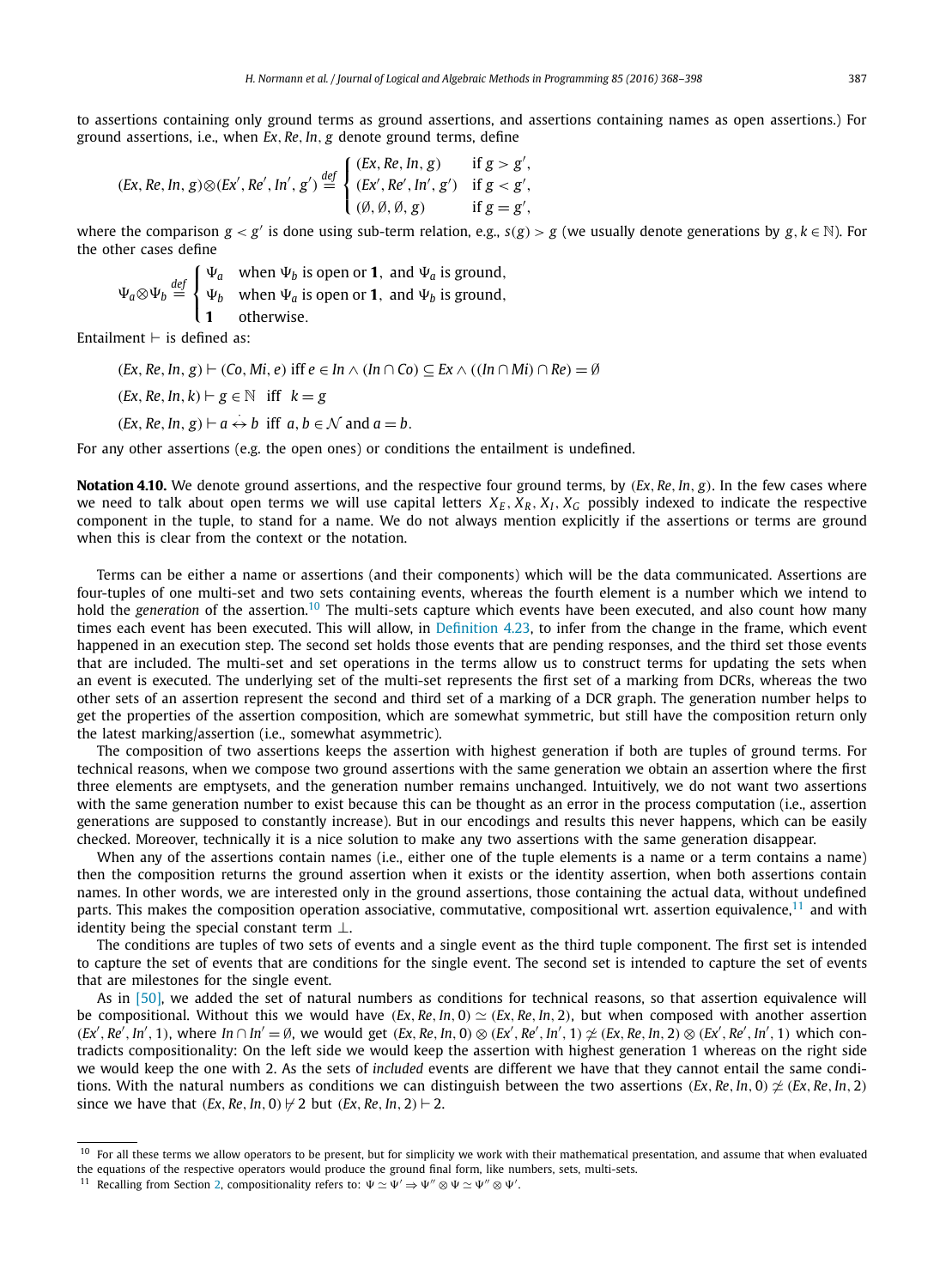**Remark 4.11** *(On sorting).* We rely on sorting to properly define in dcrPsi the terms, substitutions, matching, etc. We rarely mention sorting aspects, only when necessary for clarifications, and rely on the intuition in most cases. For instance, in [Definition 4.9](#page-18-0) we silently use sorts for several aspects: to distinguish the different kinds of terms (like a sort for natural numbers, another sort for multi-sets); several corresponding name sorts; the assertion tuple operand is multi-sorted; the substitution takes care that names on the respective place in a tuple are replaced by terms of respective sort. We thus make careful use of notation to be in accordance with the sorting aspects; e.g., the notation *(a,a,a, b)* is unacceptable, opposed to *(a, c, c, b)* which allows both second and third elements of a tuple to be the same term.

**Lemma 4.12.** For two assertions  $\Psi = (Ex, Re, In, g), \Psi' = (Ex', Re', In', g')$  we have that  $\Psi \simeq \Psi' \Rightarrow g = g'.$ 

**Proof.** Since  $\Psi \simeq \Psi'$  and  $\Psi \vdash g$  then also  $\Psi' \vdash g$  which means that  $g' = g$ .  $\Box$ 

**Lemma 4.13** (Correctness of dcrPsi). The dcrPsi instance fulfils the requirements of being a psi-calculi instance, cf. [Definitions 2.2](#page-2-0) *[and 2.4.](#page-2-0)*

**Proof.** We have to show that the channel equivalence and the composition of assertions conform with the requirements from [Definition 2.4.](#page-3-0) We also need to show that the operators and nominal datatypes of [Definition 2.2](#page-2-0) are well defined.

For the channel equivalence it is easy to see that symmetry and transitivity are respected since in [Definition 4.9](#page-18-0) (last line) channel equivalence is defined in terms of name equality.

For assertion composition we have to look at three different scenarios, one where all the assertions are open or **1**, one where we have a mix of open or **1** and ground assertions, and last where we have only ground assertions.

We first point out that all open assertions are assertion equivalent through the fact that they cannot entail any conditions (i.e., entailment in [Definition 4.9](#page-18-0) is undefined for open assertions). The same goes for **1** which also does not entail any conditions, and thus assertion equivalent with all open assertions. Whenever we compose two open assertions we obtain **1**, i.e., composition of open assertions results in the identity assertion that is assertion equivalent with all open assertions. (From here on we will refer to **1** as an open assertion for the sake of simplicity because we only care about assertion equivalence for the correctness proofs). Since the four requirements from [Definition 4.9](#page-18-0) on assertion composition are defined in terms of assertion equivalence, then they are trivially satisfied when only open assertions are involved.<sup>12</sup>

For the case where we have a mix of open and ground assertions, the composition returns the ground assertion (i.e., open assertions are absorbed by any ground ones). It is easy to check the four requirements from [Definition 4.9.](#page-18-0) Also note that it is not possible for any ground assertion to be equivalent with any open assertion since the ground assertion will at least entail the condition *g* when is its generation.

When we have only ground assertions the composition will maintain the one with the highest generation, when composing assertions with different generations; otherwise, if we have two ground assertions with the same generation *g* we obtain the assertion *(*∅*,* ∅*,* ∅*, g)*.

For commutativity it is easy to see that when the generations are the same we will always get the same assertion, independent of the order we compose them. When the assertions have different generations, keeping the one with the highest generation is independent of its place in the composition.

For compositionality we know, by Lemma 4.12, that if two assertions  $\Psi$ ,  $\Psi'$  are equivalent then they have the same generation g. Therefore, when composed with another assertion  $\Psi''$  with generation  $g''$  we must treat three cases. If  $g < g''$ then for both  $\Psi \otimes \Psi''$  and  $\Psi' \otimes \Psi''$  we obtain  $\Psi''$ . If  $g = g''$  then on both sides we obtain the assertion  $(\emptyset, \emptyset, \emptyset, g)$ . When  $g > g''$  we have that  $\Psi \otimes \Psi'' = \Psi$  and  $\Psi' \otimes \Psi'' = \Psi'$  which are equivalent by assumption.

For associativity, when all the generations are different we remain with the assertion that has the highest generation (i.e., by virtue of the associativity of the *max* function on natural numbers). When two or more assertions have the same generation *g* the result depends on whether this is the largest generation or not. When *g* is the largest we obtain the assertion  $(\emptyset, \emptyset, \emptyset, g)$ . Otherwise, the assertion with highest generation will be returned, on both sides.

To make sure that the nominal datatypes and operators of the instance are well defined consider the following observations. Assertion composition always returns a correct assertion term, whereas channel equality operation always returns a condition by virtue of the definition including all terms  $M \leftrightarrow N$ .

It is not difficult to see that **T***,***A** and **C** are nominal datatypes when the correct sorting is used. In particular, assertions are four-tuple terms that can take a name of sort multiset, two names of sort set, and one of sort natural numbers; each of which can be substituted with terms of corresponding data sorts. All these terms have finite support since they are finite. Terms can be either names, assertion tuples, or the individual terms that can be used by the substitution functions. There are then closed under name swapping, as well as under substitutions that respect the sorting discipline.  $\Box$ 

As stated in the lemma below, the entailment mimics the definition in DCR graphs for when an event (i.e., the third component of the conditions) is enabled in a marking (i.e., the first three components of the assertions).

<sup>&</sup>lt;sup>12</sup> For example the *identity* is satisfied since  $\Psi \otimes \mathbf{1} \stackrel{def}{=} \mathbf{1}$  and  $\mathbf{1} \simeq \Psi$  when  $\Psi$  is open.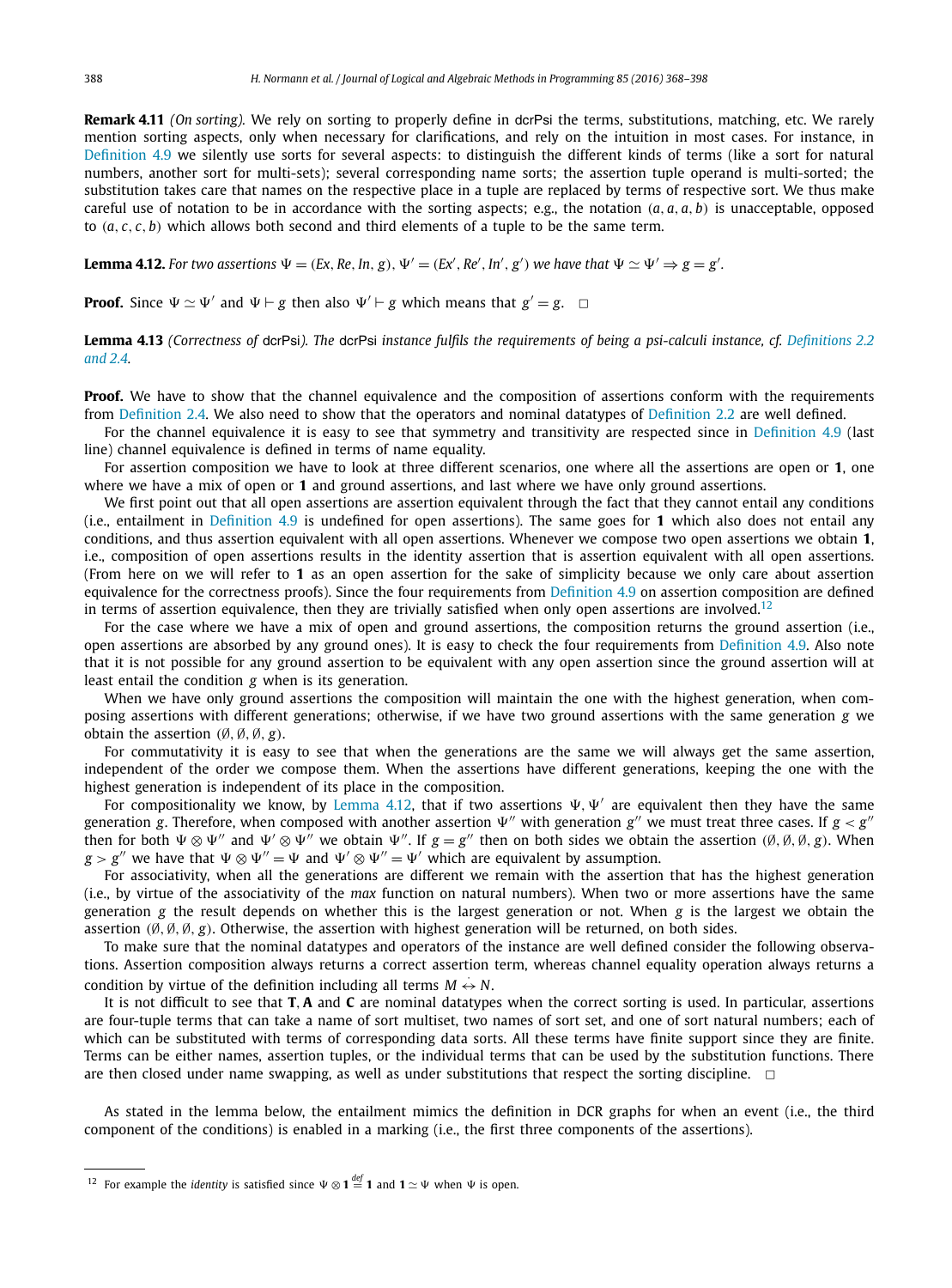<span id="page-21-0"></span>**Lemma 4.14** *(Correlation between entailment in DCRs and* dcrPsi*). For any DCR graph* D *we have that*

(*Hi*, *Re*, *In*, *g*) 
$$
\vdash (\rightarrow \bullet e, \rightarrow \!\!\infty e, e)
$$
 *iff* ( $\lfloor Hi \rfloor$ , *Re*, *In*)  $\vdash e$ .

**Proof.** Follows directly from [Definition 4.2](#page-16-0) and [Definition 4.9](#page-18-0)  $\Box$ 

We are now ready to provide the mapping of DCR graphs to dcrPsi. To facilitate proving the semantical correspondence we provide a slightly more general mapping that takes a DCR graph and a multi-set history of executed events.

**Definition 4.15** (DCR-graphs to derPsi). We define a function  $DCRPSI(D, Hi)$  which takes a DCR  $D = (E, M \rightarrow \bullet, \bullet \rightarrow, \rightarrow \bullet, \rightarrow \bullet, \bullet)$  $\rightarrow$ %, *L*, *l*), with initial marking  $M = (Ex, Re, In)$ , and a multi-set *Hi* representing the history of events that have happened, with underlying set  $|Hi| = Ex$ , and returns a dcrPsi process

$$
P_{dcr} = (\nu m)(P_k \parallel P_E)
$$

where

$$
P_k = \langle (Hi, Re, In, |Hi |) \rangle \parallel \overline{m} \langle (Hi, Re, In, |Hi |) \rangle . \mathbf{0} \quad \text{and} \quad P_E = \prod_{e \in E} P_e
$$

with

$$
P_e = !(\text{case } \varphi_e : \underline{m} \langle (X_E, X_R, X_I, X_G) \rangle.
$$
  
\n
$$
(\overline{m} \langle (X_E + \{e\}, (X_R \setminus \{e\}) \cup e \rightarrowtail , (X_I \setminus e \rightarrow \mathscr{C}) \cup e \rightarrowtail , s(X_G)) \rangle. \mathbf{0} \parallel
$$
  
\n
$$
\langle (X_E + \{e\}, (X_R \setminus \{e\}) \cup e \rightarrowtail , (X_I \setminus e \rightarrow \mathscr{C}) \cup e \rightarrowtail , s(X_G)) \rangle))
$$

where  $\varphi_e = (\rightarrow \bullet e, \rightarrow \infty e, e)$  and  $X_E, X_R, X_I, X_G$  are names.

The process  $P_{dcr}$  resulting from DCRPSI contains the process  $P_k$  that models the initial marking of the encoded DCR graph as an assertion process, and also communicates this assertion on the channel name *m*. We give this assertion the generation |*Hi*|. The rest of the process, i.e., *P <sup>E</sup>* , captures the events and relations of the DCR graph as a parallel composition of processes  $P_e$  for each of the events of the encoded DCR graph. We will write  $D_c$   $D_c$  for  $D_c$  $D_c$  $H$ *i*), when  $H$ *i* = *Ex*.

Each event is encoded, following the ideas for event structures, using the **case** construct with a single guard  $\varphi$ <sub>*e*</sub>. The guard contains the information for the event *e* that needs to be checked against the current marking (i.e., the assertion) to decide if the event is enabled: The set of events that are prerequisites for  $e$  (i.e.,  $\rightarrow e$ ) and must either be executed or excluded, the set of milestones related to  $e$  (i.e.,  $\rightarrow ee$ ) that must either be excluded or not be scheduled as responses, and the event *e* itself, that must be included. The events in a DCR graph can happen multiple times, hence the use of the replication operation as the outermost operator.

As for event structures, there may be several events enabled by a marking, hence several of the parallel **case** processes may have their guards entailed by the current assertion. Only one of these input actions will communicate with the single output action on *m*, and will receive in the four variables the current marking. After the communication, the input process will leave behind an assertion process containing an updated marking, and also a process ready to output on *m* this updated marking. In fact, after a communication, what is left behind is something looking like a *Pk* process, but with an updated marking and an increased generation number. The updating of the marking follows the same definition from the DCR graphs. We also guard the channel name *m* so that no other input or output transitions can happen on this channel, except the internal communications.

**Notation 4.16.** In the context of Definition 4.15, i.e., when encoding a DCR through the DCRPSI, we will use the following shorthand notation to stand for the often and similar way of updating a marking:

$$
\mathsf{U}_{e}(X_{E}, X_{R}, X_{I}, X_{G}) \stackrel{\text{def}}{=} (X_{E} + \{e\}, (X_{R} \setminus \{e\}) \cup e \rightarrowtail (X_{I} \setminus e \rightarrow X) \cup e \rightarrowtail (X_{G})).
$$

The updating notation is parametrised by an event *e* which is enough to extract the sets of events that are used in the denoted term. The four names can be substituted as in any term, thus a substitution

$$
\bigcup_{e} (X_E, X_R, X_I, X_G)[X_E := Ex, X_R := Re, X_I := In, X_G := g]
$$

would produce the term

$$
(Ex + \{e\}, (Re \setminus \{e\}) \cup e \rightarrowtail , (In \setminus e \rightarrow \%) \cup e \rightarrowtail , s(g)),
$$

*def*

and we usually just write  $U_e$  (*Ex, Re, In, g*).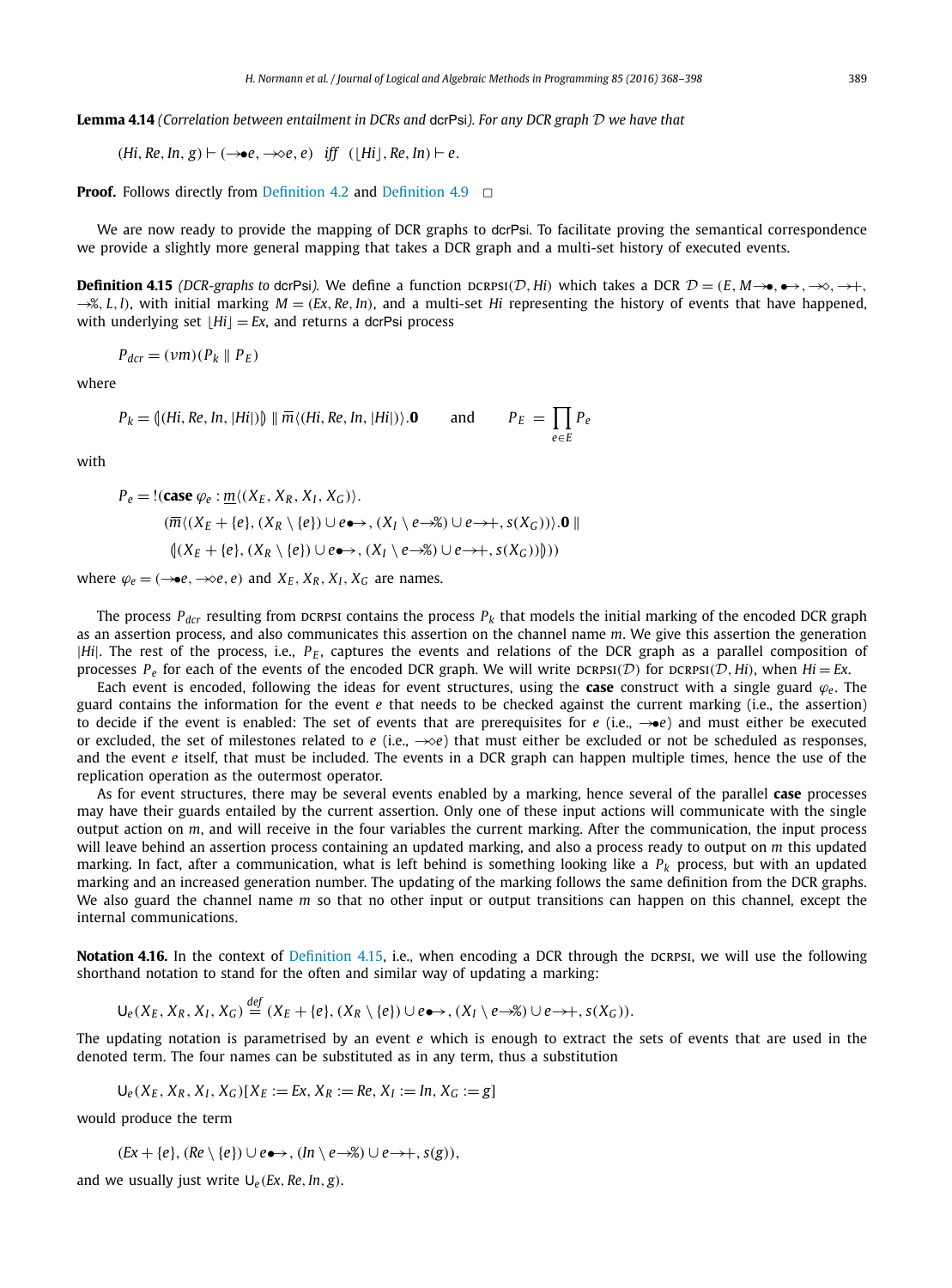<span id="page-22-0"></span>**Example 4.17.** Taking the DCR graph  $\mathcal{D}_1$  from [Fig. 5,](#page-17-0) we can create a dcrPsi-process  $P = DCRPSI(\mathcal{D}_1, \emptyset)$ , with initial generation  $|\emptyset| = 0$ , as follows

$$
P = (\nu m)((\emptyset, \emptyset, \{R, s\}, 0)) \parallel \overline{m}\langle (\emptyset, \emptyset, \{R, s\}, 0) \rangle \cdot \mathbf{0} \parallel
$$
  
!(case ( $\emptyset, \emptyset, R) : \underline{m}\langle (X_E, X_R, X_I, X_G) \rangle \cdot (\langle \bigcup_R (X_E, X_R, X_I, X_G) \rangle \parallel \overline{m}\langle \bigcup_R (X_E, X_R, X_I, X_G) \rangle \cdot \mathbf{0}) \rangle \parallel$   
!(case ( $\{R\}, \emptyset, s) : \underline{m}\langle (X_E, X_R, X_I, X_G) \rangle \cdot (\langle \bigcup_S (X_E, X_R, X_I, X_G) \rangle \parallel \overline{m}\langle \bigcup_S (X_E, X_R, X_I, X_G) \rangle \cdot \mathbf{0}) \rangle).$ 

From the entailment we can see that this process may only have a synchronisation between the output  $\overline{m}(\emptyset, \emptyset, \{R, S\}, 0)$ . and the input guarded by the **case**  $(\emptyset, \emptyset, \mathbb{R})$ , making a transition  $P \xrightarrow{\tau} P'$  with

 $P' = (\nu m)(\langle (\emptyset, \emptyset, \{R, s\}, 0) \rangle \parallel \mathbf{0} \parallel$  $((\{\mathbb{R}\}, \{\mathbb{S}\}, \{\mathbb{S}\}, \{1\}) \parallel \overline{m} \langle (\{\mathbb{R}\}, \{\mathbb{S}\}, \{\mathbb{S}\}, \{1\}) \rangle. \mathbf{0}$  $\exists$ (case  $(\emptyset, \emptyset, R)$ :  $m\langle (X_E, X_R, X_I, X_G) \rangle$ .  $(\Vert U_R(X_E, X_R, X_I, X_G) \Vert \Vert \overline{m} \langle U_R(X_E, X_R, X_I, X_G) \rangle$ .0)  $\Vert$  $!(\mathbf{case}(\{R\}, \emptyset, S) : \underline{m}\langle (X_E, X_R, X_I, X_G) \rangle \cdot ((\bigcup_S (X_E, X_R, X_I, X_G)) \parallel \overline{m} \langle U_S(X_E, X_R, X_I, X_G) \rangle \cdot \mathbf{0})))$ .

The other input was blocked from synchronisation with the output by the entailment relation.

**Definition 4.18** *(Syntactic restrictions for* dcrPsi*).* We define a dcrPsi-process *P* to be *syntactically correct* for a set of events *E* if it is of the following form, up to structural congruence:

$$
P = (\nu m)((\prod_{0 \le k \le g \le k'} (\Psi_g)) \parallel \overline{m} \langle (Ex_{k'}, Re_{k'}, In_{k'}, k') \rangle . \mathbf{0} \parallel (\prod_{e \in E} P_e))
$$

with  $k \in \mathbb{N}$  and

$$
\Psi_g := \langle (Ex_g, Re_g, In_g, g) \rangle \text{ where } |Ex_g| = g,
$$

$$
P_e := \text{!(case } \varphi_e : \underline{m} \langle (X_E, X_R, X_I, X_G) \rangle . (\overline{m} \langle U_e(X_E, X_R, X_i, X_G) \rangle . \mathbf{0} \parallel (\mathsf{U}_e(X_E, X_R, X_i, X_G) \parallel)) \;,
$$

with  $\varphi_e = (\rightarrow \bullet e, \rightarrow \infty e, e)$ , where the indexed Ex are multi-sets of events, and the indexed Re, In, as well as  $\rightarrow \bullet e, \rightarrow \infty e$  are sets of events.

The lemma below states some easy observations that we will use in the following.

**Lemma 4.19.** *In a syntactically correct* dcrPsi*-process P we have that:*

- 1. Different assertion processes have different generations, not necessarily starting at 0, and less or equal to the assertion in the *unique output at the top level.*
- 2. *Each Pe sub-process corresponds to a unique event.*
- 3. There is a unique sub-process  $\overline{m}(\langle Ex, Re, In, g \rangle)$ . **O** at top level, and moreover,  $\mathcal{F}(P) = (Ex, Re, In, g)$ .
- 4. The process P needs only five names  $\{m, X_E, X_R, X_I, X_G\}$  since in each  $P_e$  the names  $\{X_E, X_R, X_I, X_G\}$  are bound by the input *construct.*

In the following when we refer to a dcrPsi-process we will assume that it is a syntactically correct process, over some finite set *E* of event constants. In [Theorem 4.28](#page-24-0) we prove that for any syntactically correct *P* there exists a DCR graph which is bisimilar to *P*. Before that we need a few preparatory results.

**Lemma 4.20.** For any  $D$  and Hi, the dcrPsi-process  $DCRPSI(D, Hi)$ , if defined, is syntactically correct.

**Proof.** Follows directly from [Definition 4.15](#page-21-0) of DCRPSI.  $\Box$ 

**Lemma 4.21** *(Frame-marking correspondence). For any* D *and Hi, then the following statements are equivalent*

- *the frame of DCRPSI* $(D, Hi)$  *is*  $(Hi, Re, In, |Hi|)$
- *the marking of*  $D$  *is* ( $[Hi]$ *, Re, In).*

**Proof.** The DCRPSI $(D, Hi)$  returns a dcrPsi process with only one assertion  $(Hi, Re, In, |Hi|)$  which forms the frame. This assertion is made directly from the marking  $(Ex, Re, In)$  of  $D$ , together with the given generation  $|Hi|$ , and we know that  $|Hi| = Ex. \square$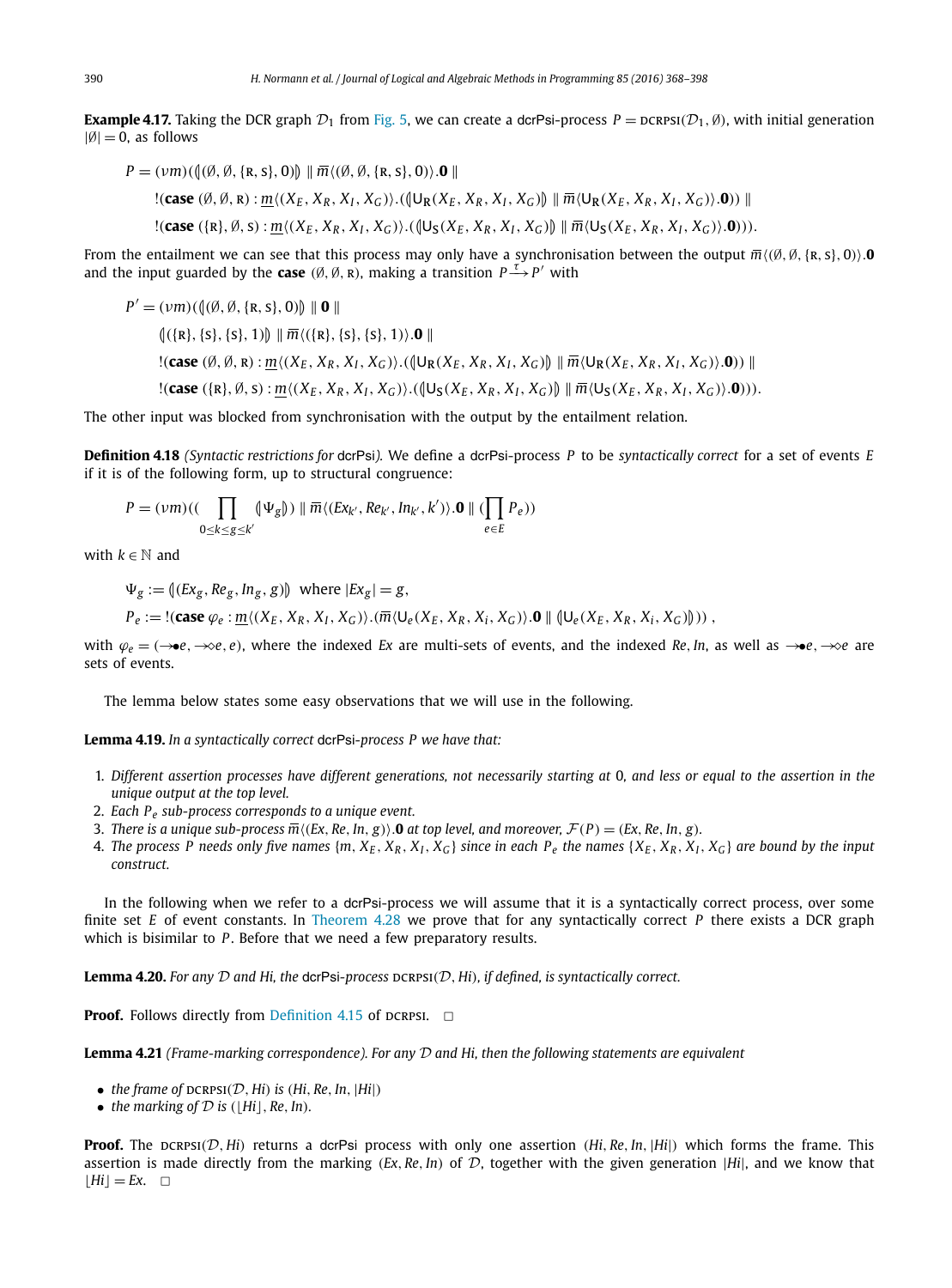<span id="page-23-0"></span>**Lemma 4.22** *(Transitions preserve syntactic correctness). For any syntactically correct* dcrPsi*-process*

$$
P_0 \equiv (\nu m)((\prod_{k \le g \le g_0} (\Psi_g)) \parallel \overline{m} \langle (Ex_0, Re_0, In_0, g_0) \rangle \cdot \mathbf{0} \parallel (\prod_{e \in E} P_e))
$$

if  $1 \triangleright P_0 \xrightarrow{\alpha} P_1$  and  $\mathcal{F}(P_i) = (Ex_i, Re_i, In_i, g_i)$ , for  $i \in \{0, 1\}$ , then

$$
1.~\alpha=\tau
$$

2.

$$
P_1 \equiv (\nu m)((\prod_{k \le g \le g_0+1} (\Psi_g)) \parallel \overline{m} \langle (Ex_1, Re_1, In_1, g_1) \rangle \cdot \mathbf{0} \parallel (\prod_{e \in E} P_e))
$$

3.  $\exists e \in E$  such that:  $Ex_1 = Ex_0 + \{e\}$ ,  $Re_1 = (Re_0 \setminus \{e\}) \cup e \rightarrow \emptyset$ ,  $In_1 = (In_0 \setminus e \rightarrow \emptyset) \cup e \rightarrow + \emptyset$ ,  $g_1 = s(g_0)$ . *In particular, it follows that transitions of syntactically correct* dcrPsi*-processes preserve syntactic correctness.*

#### **Proof.**

- 1. In psi-calculi there are three different types of transitions: input, output, and *τ* transitions. Syntactically correct dcrPsi-processes communicate over only one channel name *m* which is guarded, and therefore there cannot exist input nor output transitions. Thus the only possibility is  $\tau$ -transitions.
- 2. To see that  $P_1$  is syntactically correct note that any transition in  $P_0$  is between the unique top level output  $\overline{m}$  $\langle$ (*Ex*<sub>0</sub>*, Re*<sub>0</sub>*, In*<sub>0</sub>*, g*<sub>0</sub> $)$ *).***0** and a **case** -guarded input

case  $\varphi_e : m\langle (X_E, X_R, X_I, X_G) \rangle .(\overline{m} \langle U_e(X_E, X_R, X_i, X_G) \rangle . \mathbf{0} \parallel (\mathsf{U}_e(X_E, X_R, X_i, X_G)))$ 

coming from the replication of some *Pe* . After the transition and substitution updating the marking, the output becomes **0**, whereas the **case** process becomes  $\overline{m}(\{Ex_1, Re_1, In_1, g_1)\}$ . **0**  $\|(\{Ex_1, Re_1, In_1, g_1)\}$  where  $Ex_1, Re_1, In_1, g_1$  are as in the statement, cf. [Definition 4.15](#page-21-0) and [Notation 4.16.](#page-21-0) Since  $Ex_1 = Ex_0 + \{e\}$  we can find the event *e* responsible for the current *τ* -transition through  $Ex_1 \setminus Ex_0 = \{e\}$ . In consequence:

- (a) The single output of  $P_0$  has been reduced in  $P_1$  to **0** and we obtained exactly one new output of the correct form, as required.
- (b) Since no assertions from  $P_0$  were removed, we can write the assertions in  $P_1$  as  $\prod_{k\leq g\leq g_0}(\Psi_g)\parallel (Ex_1,Re_1,In_1,Im_2)$  $s(g_0))$ ), which can be written as  $\prod_{k \le g \le s(g_0)} (\Psi_g)$ .
- (c) The application of rule (rep) reduces *Pe* to itself in parallel with the **case**-process that participated in the communication above. Therefore, the product of *Pe* processes remains the same, whereas the case process becomes the new output and a new assertion process.
- 3. Follows directly from the [Notation 4.16](#page-21-0) for  $U_e$  after substitutions.  $\Box$

Based on Lemma 4.22 we can define transitions labelled by event constants between two dcrPsi-processes as follows.

**Definition 4.23** (Event transitions). Define  $P \stackrel{e}{\leadsto} P'$  iff  $1 \triangleright P \stackrel{\tau}{\longrightarrow} P'$  and  $Ex' \setminus Ex = \{e\}$  from  $\mathcal{F}(P) = (Ex, Re, In, g)$  and  $\mathcal{F}(P') =$  $(Ex', Re', In', g')$ . Define *event-labelled transition systems*, denoted  $LTS$ , to have as states all dcrPsi-processes and transitions between states defined by the above event-labelled transitions. For some dcrPsi-process *P* , we call the event-labelled transition system of *P*, denoted  $\mathcal{L} \mathcal{T} \mathcal{S}(P)$ , only the part of  $\mathcal{L} \mathcal{T} \mathcal{S}$  reachable from *P*.

We are now ready to show that the dcrPsi-mapping preserves the behaviour.

**Proposition 4.24** *(Preserving behaviour). For*

$$
P \equiv (\prod_{k \le g < |Hi|} (\Psi_g)) \parallel \text{DCRPSI}(\mathcal{D}, Hi)
$$

*then*

 $P \stackrel{e}{\leadsto} P' \iff \mathcal{D} \stackrel{e}{\to} \mathcal{D}'$ 

*s.t.*

 $P' \equiv (\prod_{\alpha} |\Psi_{g}|) \parallel (\mathcal{F}(\text{DCRPSI}(\mathcal{D}, Hi))) \parallel \text{DCRPSI}(\mathcal{D}', Hi + \{e\}).$ *k*≤*g<*|*Hi*|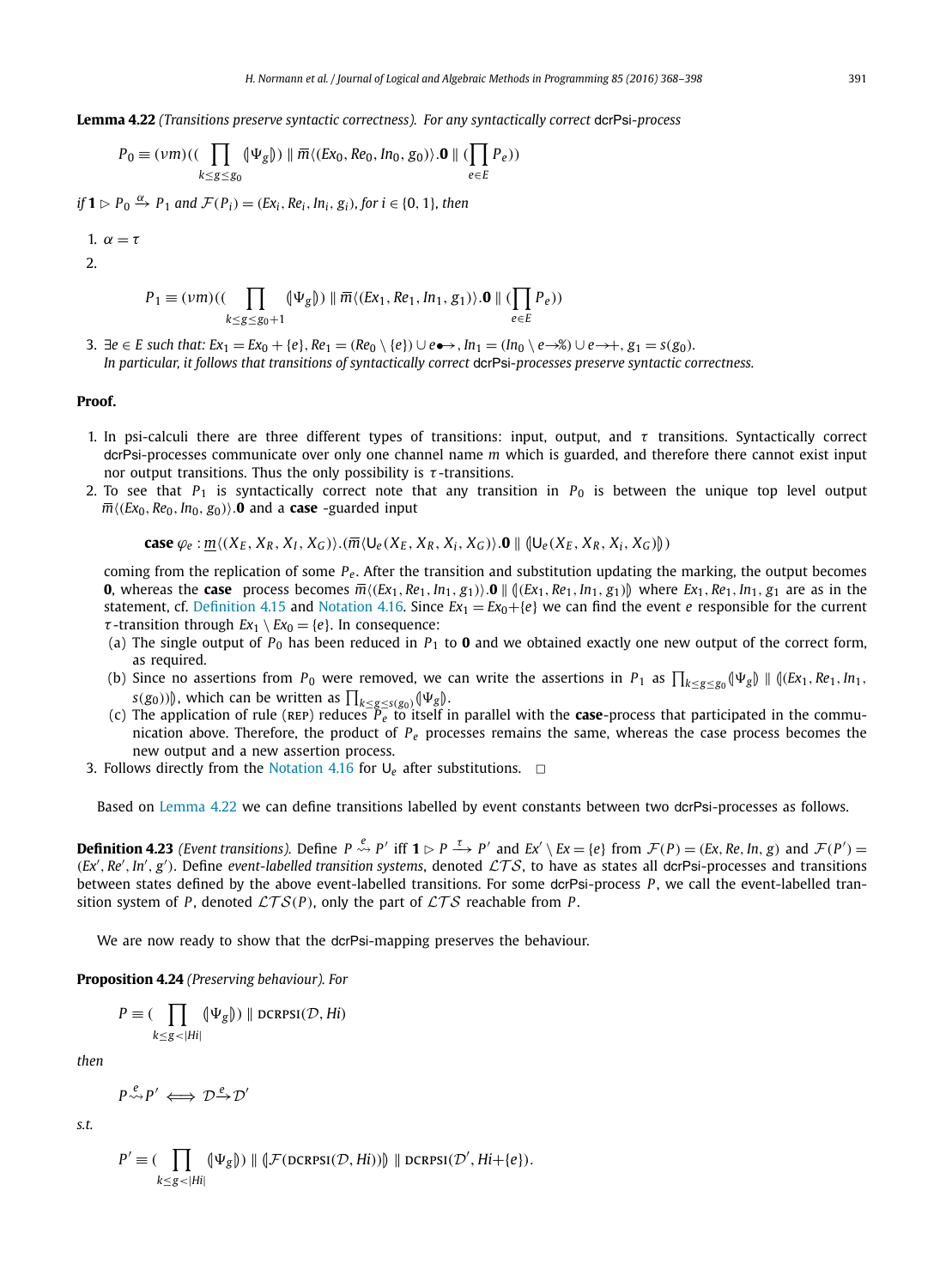<span id="page-24-0"></span>**Proof.** First it is easy to see that  $\mathcal{F}(P) = \mathcal{F}(DCRPSI(\mathcal{D}, Hi))$  from [Definitions 4.15 and 4.18.](#page-21-0)

From [Definitions 4.2, 4.9 and 4.15,](#page-16-0) and [Lemma 4.21,](#page-22-0) we can see that an event is enabled in *P* iff it is enabled in D. Therefore, whenever a transition exists on one side of the double implication, it exists on the other side as well.

It is easy to see from [Definitions 4.3 and 4.15,](#page-17-0) that after a transition  $P \stackrel{e}{\leadsto} P'$ , the updates to the frame  $\mathcal{F}(P) =$  $(EX, Re, In, g)$  that we see in the frame of  $\mathcal{F}(P')$  are the same as when updating the marking to  $M' = (Ex', Re', In')$  in the transition  $D \xrightarrow{e} D'$ , with the exception of *Ex* being a multi-set and the generation *g*. In particular,  $Ex' = Ex + \{e\}$ , which in a marking it means that *e* is added to *Ex* if it was not already there, whereas in the assertion the multiplicity of *e* is increased

Therefore,  $P'$  is the same as  $P$  with the addition of the above new assertion process  $(\Psi_{|Hi+{e}|})$  left behind by the communication, and that the output has been changed to match the new state. Since this has highest generation, it becomes the frame of *P'*. Moreover, this assertion together with  $DCRPSI(D, Hi)$  are the same as  $DCRPSI(D', Hi + \{e\})$ .

**Definition 4.25** *(Event bisimulation)*. We define event bisimulation ∼ between dcrPsi-processes *P* ∼ *Q*, to be the standard bisimulation between their corresponding event-labelled transition systems  $\mathcal{L}TS(P) \sim \mathcal{L}TS(Q)$ . This particularly means that there exists a relation  $R \subseteq \mathcal{LTS}(P) \times \mathcal{LTS}(Q)$  between the states of the two transition systems such that  $(P, Q) \in R$ and for any *e*

1. if  $P \stackrel{e}{\leadsto} P'$  then  $\exists Q' \in$  s.t.  $Q \stackrel{e}{\leadsto} Q'$  and  $(P', Q') \in R$ ; 2. if  $Q \stackrel{e}{\leadsto} Q'$  then  $\exists P' \in$  s.t.  $P \stackrel{e}{\leadsto} P'$  and  $(P', Q') \in R$ .

The same notion of event bisimulation can be defined for DCR graphs over their event-labelled transition systems.

**Theorem 4.26.** For a DCR graph  $D$  with marking  $M = (Ex, Re, In)$  then

 $\mathcal{L} \mathcal{TS}(\mathcal{D}) \stackrel{\bullet}{\sim} \mathcal{L} \mathcal{TS}(\text{DCRPSI}(\mathcal{D}, Ex)).$ 

**Proof.** We denote by  $\vec{\hat{E}}$  a sequence of events, and by  $\frac{\vec{\hat{E}}}{2}$  a sequence of transitions labelled by the respective evens in the sequence  $\vec{E}$ . Indexes are used to refer to elements in such sequences.

We show that the following set is a bisimulation:

$$
\{(\mathcal{D}_k, P_k) \mid \mathcal{D} \xrightarrow{\vec{\underline{E}}} \mathcal{D}_k, \text{DCRPSI}(\mathcal{D}, Ex) \xrightarrow{\vec{\underline{E}}} P_k \}.
$$

This is equivalent to the single steps coinductive statement of Definition 4.25. The initial pair, for the empty sequence, is *(*D*,*dcrpsi*(*D*, Ex))*.

Proving that all pairs respect the requirements of Definition 4.25 is easy by induction over the length *k*. The induction has as basis the above initial pair. The [Proposition 4.24](#page-23-0) ensures that whenever a transition exists from one element of the pair, then the same transition exists from the other element. By the above construction, this new pair is in our bisimulation relation, thus respecting Definition 4.25.  $\Box$ 

Proposition 4.27 (Determinism in dcrPsi). Syntactically correct dcrPsi-processes are deterministic; i.e., in the execution graph, at any *point* P if  $P \stackrel{e}{\leadsto} P'$  then  $P'$  is unique.

**Proof.** For any syntactically correct dcrPsi-processes we know that there is only one output process, cf. [Lemma 4.19\(](#page-22-0)3), and all input processes have a unique event *e*, cf. [Lemma 4.19\(](#page-22-0)2). Since event-labelled transitions are communications between one input and the single output, cf. [Definition 4.23,](#page-23-0) then there can be at most one transition labelled by *e*. [Lemma 4.22](#page-23-0) ensures that any point in the execution graph is a syntactically correct process, thus finishing the proof.  $\Box$ 

Theorem 4.28 (Syntactic restrictions). For any syntactically correct derPsi-process P<sub>DCR</sub>, i.e., built according to the syntactic restric*tions in [Definition 4.18,](#page-22-0) there exists a DCR graph* D *s.t.*

$$
\mathcal{LTS}((\mathcal{D})) \stackrel{\bullet}{\sim} \mathcal{LTS}() (P_{DCR}).
$$

**Proof.** We take the set of events of the DCR graph to be the set of event constants of the dcrPsi instance. We know from [Definition 4.18](#page-22-0) that *P<sub>DCR</sub>* is built as

$$
P = (\nu m)((\prod_{k \le g \le k'} (\Psi_g)) \parallel \overline{m} \langle (Ex_{k'}, Re_{k'}, In_{k'}, k') \rangle . \mathbf{0} \parallel (\prod_{e \in E} P_e))
$$

where  $P_e$  is of the form

 $!(\text{case }\varphi:\underline{m}\langle (X_E,X_R,X_I,X_G)\rangle.(\overline{m}\langle U_e(X_E,X_R,X_I,X_G)\rangle.\mathbf{0} \parallel (\vert U_e(X_E,X_R,X_I,X_G)\vert))$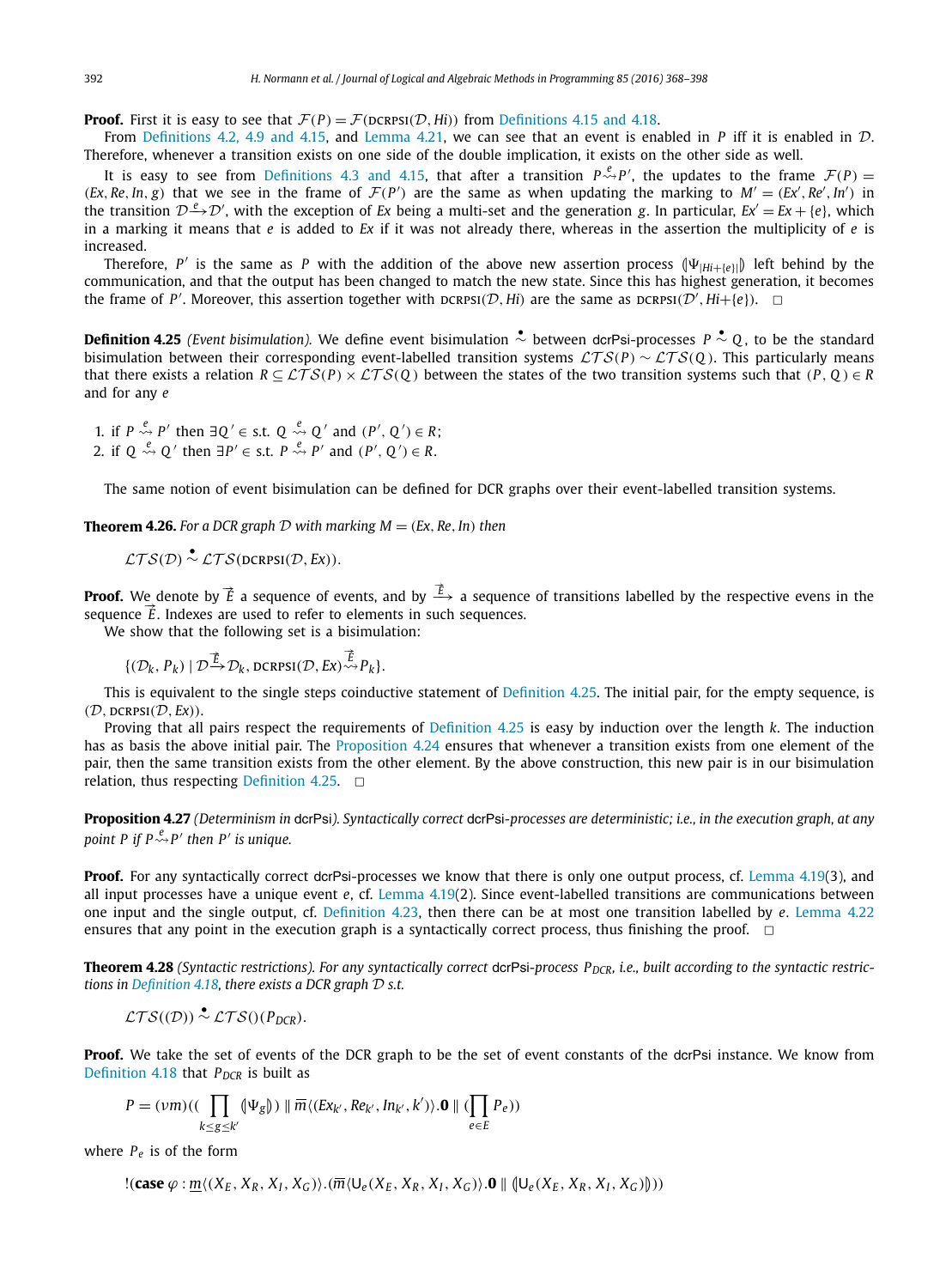<span id="page-25-0"></span>with  $\varphi = (\rightarrow e, \rightarrow e, \rightarrow e, e)$  and  $U_e(X_E, X_R, X_I, X_G) = (X_E \cup \{e\}, (X_R \setminus \{e\}) \cup e \rightarrow (X_I \setminus e \rightarrow X \setminus e \rightarrow (X_G))$  for  $\rightarrow e, \rightarrow e, \rightarrow e, e \rightarrow (X_G \setminus e \rightarrow Y \setminus e \rightarrow (X_G \setminus e \rightarrow Y \setminus e \rightarrow (X_G \setminus e \rightarrow (X_G \setminus e \rightarrow (X_G \setminus e \rightarrow (X_G \setminus e \rightarrow (X_G \setminus e \rightarrow (X_G \setminus e \rightarrow (X_G \setminus e \rightarrow (X_G \setminus e \rightarrow (X_G$  $e \rightarrow 0$ ,  $e \rightarrow +$  some subsets of *E*. We define the relations of the DCR graph  $D$  from these subsets, i.e. for  $e, e' \in E$  define  $e' \rightarrow e$ if  $e' \in \rightarrow e$ , and similarly for the other relations.

Finally, define the marking *M* of *D* by taking the frame of the process  $P_{DCR}$ . The bisimulation follows easily from [Theorem 4.26.](#page-24-0)  $\Box$ 

#### *4.3. Correlation between* dcrPsi *and* eventPsi

An interesting problem is to look more closely at the encoding of event structures through the espsi and the encoding through dcrpsi when seen as a special case of DCR graphs; a question on these lines could be:

#### are  $ESPSI(E)$  and  $DCRPSI(\textbf{dcr}(E))$  similar in any way?

Answering this question is not immediate. First of all, ESPSI translates into the eventPsi instance, whereas DCRPSI into the dcrPsi instance, and these two instances work with different terms and operator definitions. Even more, the encoding of event structures exhibits behaviour through *labelled transitions*, whereas for the encoding of DCRs we need to look into the frames of the processes before and after a transition to find the event that made this transition (cf. [Lemma 4.22\)](#page-23-0). Therefore, to find the correspondence that we are looking for we need to work in the same psi-instance, or establish correlations between the instances.

Let us first see how the  $\text{DCR}(\mathcal{E})$  process looks like, and then we will see a correlation between this and an eventPsi-process for the same  $\mathcal{E}$ .

**Lemma 4.29.** For an event structure  $E$  the dcrPsi-process DCRPSI( $\textbf{dcr}(\mathcal{E})$ ) has:

- 1. *all conditions of the form (Co,* ∅*, e) (for arbitrary Co and e) and*
- 2. *the initial assertion (*∅*,* ∅*, E,* 0*).*

**Proof.** From [Definition 4.5](#page-17-0) we know that the DCR graph  $\textbf{dcr}(\mathcal{E})$  has  $\rightarrow \infty = \emptyset$ , which implies that the encoding function DCRPSI produces conditions  $(Co, \emptyset, e)$  with the second element always empty. The initial assertion is made directly from the initial marking in the start process  $P_{|H_i|}$  in [Definition 4.15,](#page-21-0) which in the case of **dcr**( $\mathcal{E}$ ) is  $(\emptyset, \emptyset, E)$ , cf. [Definition 4.5.](#page-17-0)  $\Box$ 

**Lemma 4.30.** If  $\text{DCRPSI}(\text{dcr}(\mathcal{E}), Ex) \leadsto^* P \stackrel{e}{\leadsto} P'$  and frame  $\mathcal{F}(P) = (Ex, \emptyset, In, g)$ , then the new frame is

$$
\mathcal{F}(P') = (Ex + \{e\}, \emptyset, \ln \setminus (\sharp e \cup \{e\}), s(g)).
$$

**Proof.** The fact that the generation increases to *s(g)* is easy to see from how the assertions are created on transitions. The proof of [Lemma 4.22](#page-23-0) shows that the first element of the updated frame will be  $Ex' = Ex + \{e\}$ . From [Definition 4.5](#page-17-0) of  $\mathbf{dcr}(\mathcal{E})$  we have  $-\mathcal{X} = \mathbf{\sharp} \cup \{ (e, e) \mid e \in E \}$  which implies that  $-\mathcal{X}e = (\mathbf{\sharp}e \cup \{e\})$ . Since  $-\mathbf{\sharp} = \emptyset$ , we have that the update of the third element of an assertion, when event e happens, is  $In' = (In \setminus e \rightarrow\%) \cup e \rightarrow\ += (In \setminus (te \cup \{e\})) \cup \emptyset = In \setminus (te \cup \{e\})$ . From [Definition 4.5](#page-17-0) we also have  $\rightarrow$  = Ø, which implies that the second element of the new frame is  $Re' = (\emptyset \setminus \{e\}) \cup \emptyset = \emptyset$ .  $\Box$ 

**Lemma 4.31.** For a dcrPsi-process DCRPSI( $der(\mathcal{E}), Ex \rightarrow^* P$ , if  $\mathcal{F}(P) = (Ex, Re, In, g)$  then

1.  $Re = \emptyset$ , 2.  $Ex \cap In = \emptyset$ , 3. *In* = *E*  $\setminus$  (∪*e*∈*Ex*( $\sharp$ *e* ∪ {*e*}))*.* 

Proof. For each of the three points of the statement we use an inductive argument. For 1 the base case is given by Lemma 4.29(2) which shows that in the execution of the process initially we have  $Re = \emptyset$ . For the inductive case we use Lemma 4.30.

For 2 the base case is given by Lemma 4.29 which says that initially *Ex*∩*In* is the same as ∅∩*E* = ∅. For the inductive case assume that the frame is  $\mathcal{F}(P) = (Ex, \emptyset, In, g)$ , with  $Ex \cap In = \emptyset$  from the induction hypothesis. Consider a transition  $P \stackrel{e}{\leadsto} P'$ and we show that the second claim holds for  $P'$ . Having the transition implies that the event  $e$  is enabled in the frame of *P*; i.e., [Definition 4.23](#page-23-0) implies a communication with a **case** process  $P_e$  for which the  $\varphi_e$  is enabled by  $\mathcal{F}(P)$ , which by [Definition 4.9](#page-18-0) implies that  $e \in In$ . From Lemma 4.30 we know that  $\mathcal{F}(P') = (Ex' = Ex + \{e\}, Re' = \emptyset, In' = In \setminus (\sharp e \cup \{e\}), s(g))$ which only adds {*e*} to *Ex*<sup>'</sup> compared to *Ex*. Since  $e \in In$  it means that  $Ex' \cap In = \{e\}$ . But for *In'* we remove *e* from *In*, thus we have that  $Ex' \cap In' = \emptyset$ .

For 3 the base case is given by Lemma 4.29 which says that initially  $In = E$  and  $Ex = \emptyset$ , thus allowing for the equality  $In = E \setminus (\bigcup_{e \in \emptyset} (\sharp e \cup \{e\}).$  For the induction case we assume that we have a process P with frame  $(EX, \emptyset, In, g)$  where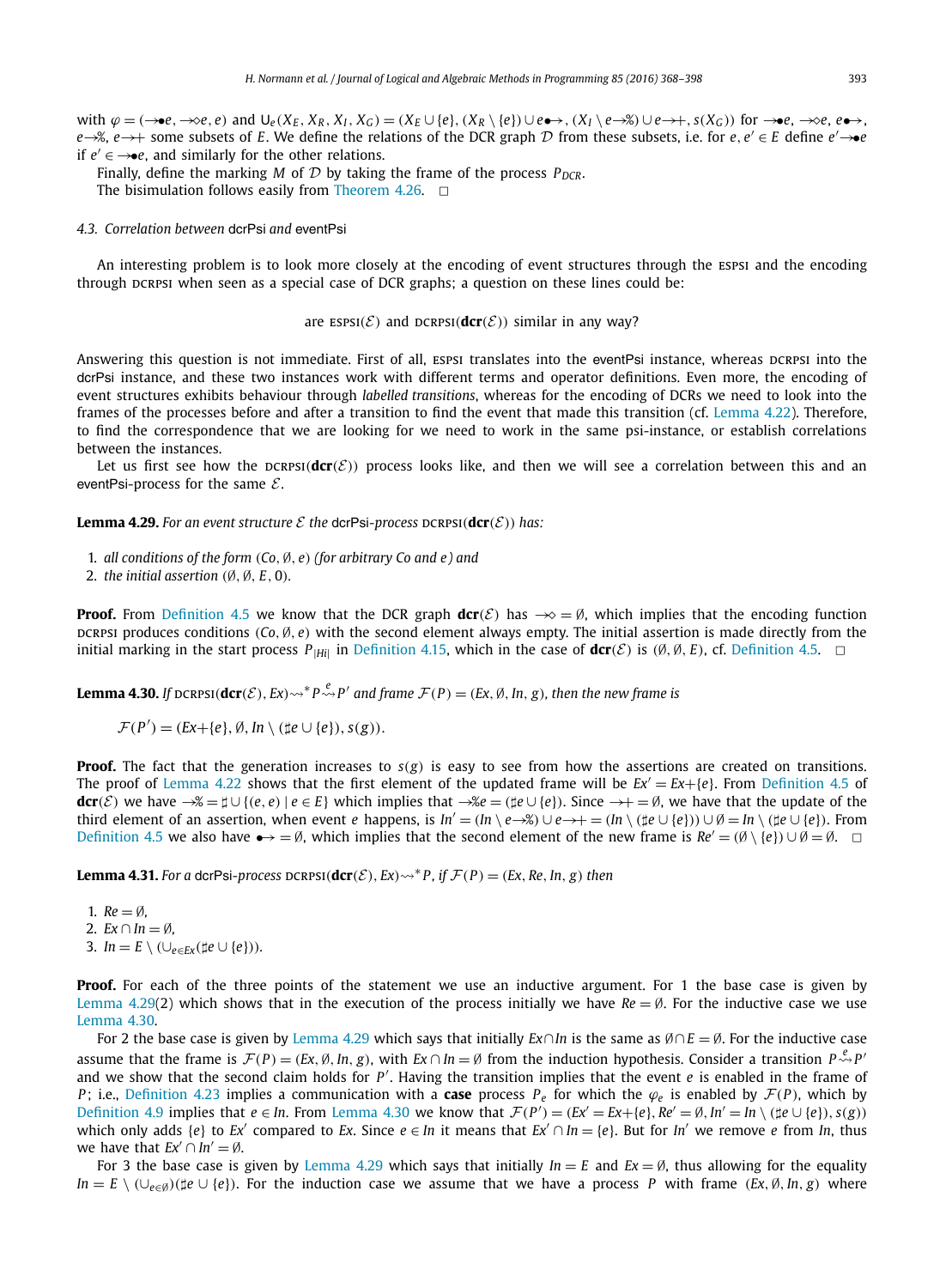<span id="page-26-0"></span> $In = E \setminus (\bigcup_{e \in Ex} (\sharp e \cup \{e\})).$  Consider a transition  $P \stackrel{f}{\leadsto} P'$ , implying by definition that  $f \in In$ , and the new frame  $\mathcal{F}(P') =$  $(EX' = EX + \{f\}, \emptyset, In', s(g))$  which has  $In' = In \setminus (\#f \cup \{f\})$  by [Lemma 4.30.](#page-25-0) Using the induction hypothesis, this is equal to *E*  $\setminus$  (∪*e*∈*Ex*( $\sharp$ *e* ∪ {*e*}))  $\setminus$  ( $\sharp$ *f* ∪ {*f*}) = *E*  $\setminus$  (∪*e∈Ex'*( $\sharp$ *e* ∪ {*e*})). ◯

From the lemmas above we can define an embedding  $emb^g$ , parametrised by some natural number  $g \in \mathbb{N}$ , from the assertions in eventPsi to the assertions in dcrPsi as follows.

**Definition 4.32** *(Correlations between assertions).* For  $\Psi_C$  an assertion of eventPsi and  $g \in \mathbb{N}$  a natural number define

$$
\text{emb}^g(\Psi_C)=(\Psi_C,\emptyset,(E\setminus \Psi_C)\setminus (\cup_{e\in \Psi_C}\sharp e),g).
$$

We used the notation  $\Psi_C$  to remind that the assertion in eventPsi is a set of events corresponding to a configuration *C* in the event structure, cf. [Lemma 3.14.](#page-12-0) The above definition of embedding is motivated by [Lemma 4.31,](#page-25-0) in particular, having the second element of the assertion being  $\emptyset$  comes from [Lemma 4.31\(](#page-25-0)2) and the shape of the third element is because of [Lemma 4.31\(](#page-25-0)3).

The opposite direction of the embedding from Definition 4.32 is obvious the projection on the first element of the dcrPsi assertion, keeping only the support set of the multi-set; denote this projection by **prj***(-)*.

From [Lemma 4.29](#page-25-0) we can define a similar embedding of conditions, which we will also denote by **emb***<sup>e</sup>* . We use these embeddings in the proofs and definitions later on.

**Definition 4.33** *(Correlations between conditions).* For some event constant *e* and condition  $(S_{\leq}, S_{\sharp})$  of eventPsi define

**emb**<sup>*e*</sup></sup>  $((S_{\lt}, S_{\sharp})) = (S_{\lt}, \emptyset, e).$ 

We can also define an opposite embedding ←−−−− **emb***<sup>S</sup>* , parametrised by <sup>a</sup> set of events *<sup>S</sup>*, taking <sup>a</sup> condition *(Co,* <sup>∅</sup>*, <sup>e</sup>)* of dcrPsi and returning a condition in eventPsi as follows:

 $\text{emb}_{S}((C_{0}, \emptyset, e)) = (C_{0}, S).$ 

**Lemma 4.34** (Correlation between entailment relations). For an event structure  $E$  and its encoding  $ESPSI(E)$ , and one of its conditions  $\varphi_e = (*e*, \sharp *e*)$  *entailed by some assertion*  $\Psi$ *, then* 

 $\Psi \vdash \varphi_e \Rightarrow \textbf{emb}^g(\Psi) \vdash \textbf{emb}^e(\varphi_e)$ 

*in* dcrPsi, *under the assumption that*  $e \notin \Psi$ *, and for some arbitrary*  $g \in \mathbb{N}$ *.* 

**Proof.** We need to prove that

 $emb^g(\Psi) = (\Psi, \emptyset, (E \setminus \Psi) \setminus (\cup_{e' \in \Psi} \sharp e'), g) \vdash (*e, \emptyset, e*) = emb^e(\varphi_e)$ 

under the assumptions that  $\lt e \subseteq \Psi$  and  $\sharp e \cap \Psi = \emptyset$ , coming from the definition of entailment for eventPsi. For proving the above, the definition of entailment for dcrPsi requires that we prove three points (see [Definition 4.9\)](#page-18-0)

1.  $e \in In = (E \setminus \Psi) \setminus (\cup_{e' \in \Psi} \sharp e')$ ; 2.  $In \cap \langle e \subseteq \Psi;$ 3.  $(ln \cap \emptyset) \cap \emptyset = \emptyset$ ;

(after obvious simplifications coming from the fact that we have special assertions and conditions, i.e., containing empty sets). It is easy to see that the second point holds because we already have that  $\lt e \subseteq \Psi$ . The third point is trivial since the sets of milestones and responses are empty in our case.

For the first point, the assumption that  $e \notin \Psi$  implies that  $e \in E \setminus \Psi$ . To finish the proof it means we are left with proving the fact  $e \notin \bigcup_{e' \in \Psi} \{e'' \in E \setminus \Psi_C \mid e' \in \sharp e''\}$ , thus implying that  $e \in In$ . We do this proof by reductio ad absurdum and assume the contrary, i.e., ∃e' ∈  $\Psi$  : e ∈ ‡e'. We know from the fact that in event structures the conflict relation is symmetric, that if  $e \in \sharp e'$  then also  $e' \in \sharp e$ . This, together with the fact that  $e' \in \Psi$ , implies that  $\sharp e \cap \Psi \neq \emptyset$ , which is a contradiction, thus making our assumption false and finishing the proof.  $\Box$ 

In a dcrPsi-processes generated by the encoding function  $DCRPSI$  any event (i.e., the associated **case** processes  $P_e$ ) may happen (i.e., participate in a communication) infinitely many times, as long as it is enabled. On the other hand, in an event structure an event can happen at most once.

**Lemma 4.35.** No event in a process  $DCRPSI(\textbf{dcr}(\mathcal{E}))$  can happen more than once.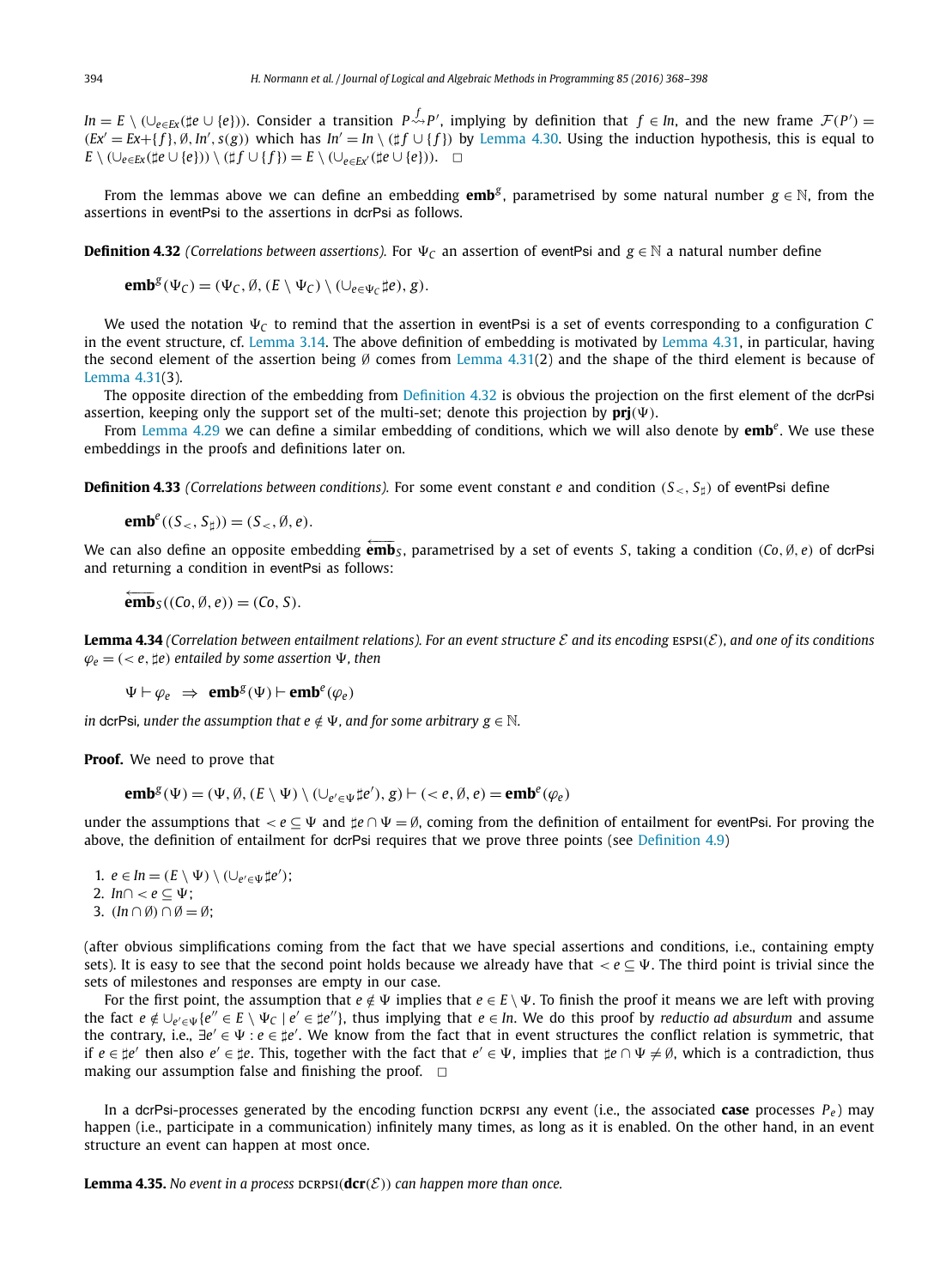**Proof.** For an event to be enabled the corresponding condition must be enabled by the assertion and the frame of the process, which from the definition implies that *e* ∈ *In*. We also know that initially there are no events that have happened and  $Ex = \emptyset$ . From [Lemma 4.30](#page-25-0) we know that after a transition the respective event is added to the new Ex and from [Lemma 4.31](#page-25-0) we know that any events in *Ex* cannot simultaneously be in *In*. Since *Ex* does not decrease we thus have that if an event  $e$  has happened it will never be enabled again.  $\Box$ 

We are now ready to define an embedding of eventPsi processes in the context of [Theorem 3.19,](#page-13-0) i.e., generated by ESPSI, into dcrPsi-processes. Assertions in eventPsi are sets and in the next definition we use the number of elements of the set  as the *g* parameter that the **emb***<sup>g</sup>* requires when applied over assertions.

**Definition 4.36** *(Embedding* eventPsi *into* dcrPsi*).* We define an embedding function **emb** which takes an eventPsi-processes espsi*(*E*)* generated from an event structure <sup>E</sup>, which according to [Definition 3.9](#page-11-0) is espsi*(*E*)* =*e*∈*<sup>E</sup> Pe* with

 $P_e = \begin{cases} {\langle e \rangle} & \text{if } e \in C \\ \cos \theta & \text{if } e \in C \end{cases}$ **case**  $\varphi_e : \overline{e} \langle e \rangle$ .  $(\{e\})$  otherwise

where  $\varphi$ <sub>*e*</sub> = (< *e*, *te*); and returns the dcrPsi-process **emb**( $ESPSI(E)$ ) as follows:

$$
emb(\text{ESPSI}(\mathcal{E})) := (vm)(emb(\|_{e \in C} (\{e\})) \| \overline{m} \langle emb(\{\otimes_{e \in C} \{e\}\}) \rangle.0 \| \|_{P_e} emb(P_e))
$$

where **emb**( $(\Psi)$ ) :=  $(\mathbf{emb}^g(\Psi))$ , with  $g = |\Psi|$ , and  $P_e$  ranges over all the **case** processes from  $ESPSI(\mathcal{E})$  with **emb**( $P_e$ ) being defined as:

$$
emb(P_e) := \{ (case~emb^e(\varphi_e) : \underline{m} \langle (X_E, X_R, X_I, X_G) \rangle . (\overline{m} \langle U_e(X_E, X_R, X_I, X_G) \rangle . 0 \parallel (\underline{U}_e(X_E, X_R, X_I, X_G)) ) )
$$

with  $\bigcup_{e}(X_E, X_R, X_I, X_G) = (X_E \cup \{e\}, (X_R \setminus \{e\}) \cup \emptyset, (X_I \setminus (\{e\} \cup \{e\}) \cup \emptyset, s(X_G))$ . When  $C = \emptyset$ , the empty composition becomes the minimal assertion **1**.

**Theorem 4.37.** For an event structure  $\mathcal E$  and an initial empty configuration  $C = \emptyset$ , we have:

 $emb$ *(***ESPSI***(***E**)) = DCRPSI(**dcr**(**E**), Ø).

**Proof.** On the left side of the equality the process  $ESPSI(\mathcal{E})$  looks like  $\|e \in E$  case  $\varphi_e : \overline{e}(e) \cdot (\{e\})$ , without any assertion process because the initial configuration is  $C = \emptyset$ . This process is embedded into dcrPsi, using Definition 4.36, as:

 $(vm)(emb^0(1) \parallel \overline{m}$  $\langle \mathbf{emb}^0(1) \rangle$ .0  $\parallel_{e \in \mathbb{F}} \mathbf{emb}(P_e)$ ).

Since the assertion  $\mathbf{1} = (\emptyset, \emptyset, \emptyset, 0)$  then **emb**<sup>0</sup>(1) ||  $\overline{m}$  (**emb**<sup>0</sup>(1)). 0 becomes  $(\emptyset, \emptyset, E, 0)$ ||  $\overline{m}$  (( $\emptyset, \emptyset, E, 0$ )). 0. Each of the  $P_e$  are translated as in Definition 4.36.

On the right side of the equality, the [Definition 4.5](#page-17-0) for **dcr** says that the DCR  $\mathbf{dcr}(\mathcal{E}) = (E, M, \langle \theta, \emptyset, \emptyset, \emptyset, \emptyset, \emptyset | e \in E)$ has the initial marking  $M = (\emptyset, \emptyset, E)$ . This means that the  $P_k$ ,  $k = 0$ , generated by DCRPSI( $\text{der}(\mathcal{E})$ , 0) is the same as what we had on the left side above, i.e.,  $(\emptyset, \emptyset, E, 0) \parallel \overline{m} \langle (\emptyset, \emptyset, E, 0) \rangle$ .0.

It remains to check that the processes  $P_e$  that [Definition 4.15](#page-21-0) of DCRPSI generates are the same as  $emb(P_e)$ , when considering the empty sets that **dcr** generates. Recall that the *Pe* generated by dcrpsi, on the right of the equality, are:

 $!(\mathsf{case}\ \varphi_e:m\langle (X_F, X_R, X_I, X_G)\rangle \cdot (\overline{m}\langle \mathsf{U}_e(X_F, X_R, X_I, X_G)\rangle \cdot \mathbf{0} \parallel (\mathsf{U}_e(X_F, X_R, X_I, X_G))) )$ 

with  $\varphi_e = (\rightarrow e, \rightarrow \infty e, e)$  and  $U_e(X_E, X_R, X_I, X_G) = (X_E \cup \{e\}, (X_R \setminus \{e\}) \cup e \rightarrow (X_I \setminus e \rightarrow X) \cup e \rightarrow (X_G)).$ Since the response, milestone, and include relations are empty, then the above has  $\varphi_e = (\rightarrow \bullet e, \emptyset, e)$  and

 $\bigcup_{e}(X_{F}, X_{R}, X_{I}, X_{G}) = (X_{F} \cup \{e\}, (X_{R} \setminus \{e\}) \cup \emptyset, (X_{I} \setminus e \rightarrow X) \cup \emptyset, s(X_{G}))$ 

where *e*→% is the same as {*e*} ∪ *e*. This shows it is equal with **emb***(Pe)* since **emb***<sup>e</sup> (ϕe)* is, by [Definition 4.33,](#page-26-0) the same as  $(*e*, ∅, *e*)$ , and  $→ \bullet = *i*n our case. □$ 

We must make sure that the embedding from Definition 4.36 is correct in the sense that it preserves behaviour, as expressed below.

**Proposition 4.38** (Embedding preserves behaviour). For an event structure  $\mathcal{E}$ , then  $ESPSI(\mathcal{E})$  and  $emb(ESPSI(\mathcal{E}))$  have the same be*haviour, i.e.:*

 $\mathcal{LTS}(\text{ESPSI}(\mathcal{E}))$   $\stackrel{\bullet}{\sim}$   $\mathcal{LTS}(\textbf{emb}(\text{ESPSI}(\mathcal{E}))).$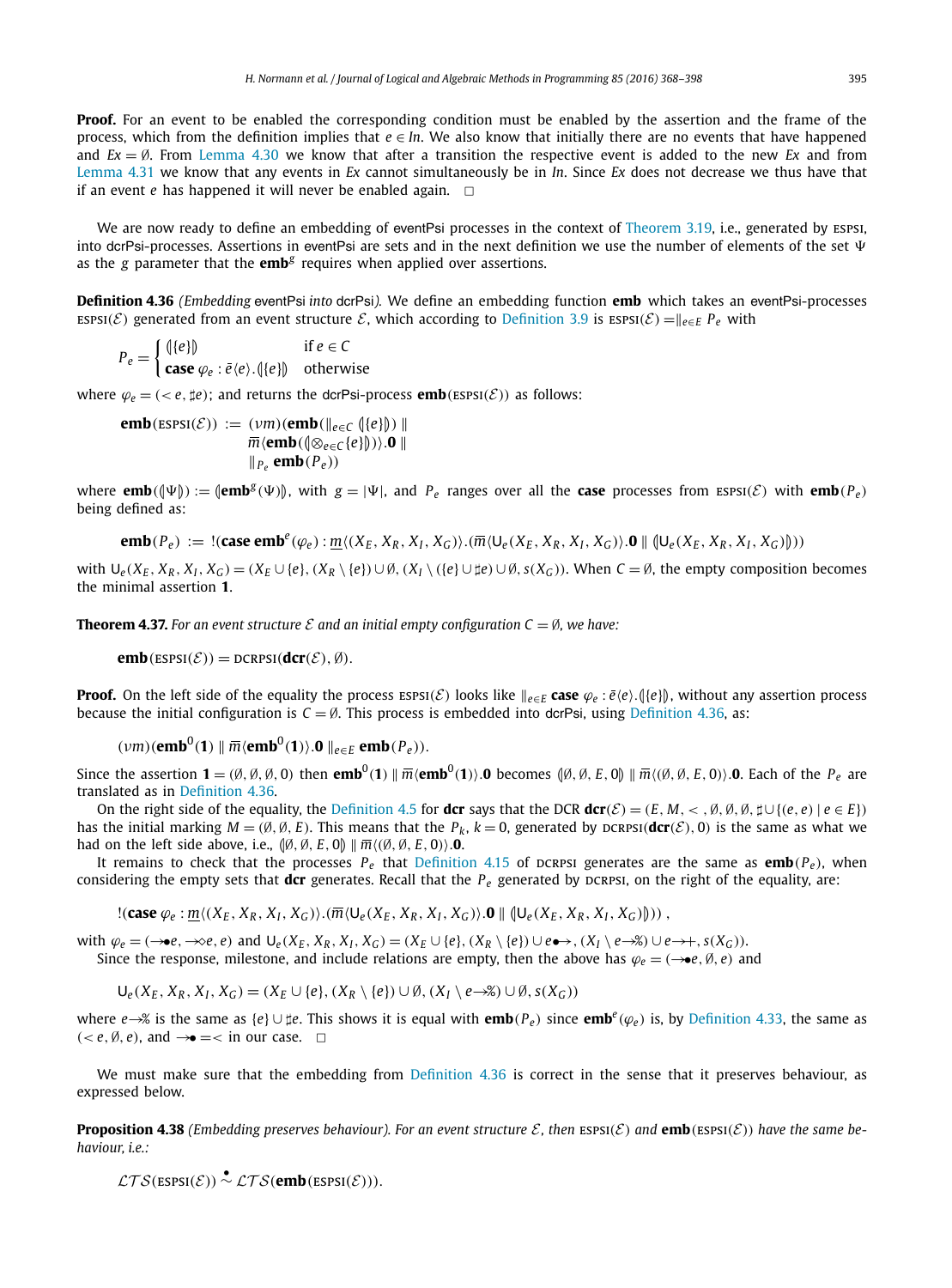<span id="page-28-0"></span>**Proof.** In short, the proof follows from [Lemma 4.34](#page-26-0) that correlates the entailment relations, thus showing that whenever an event is enabled in the eventPsi-process then it is also enabled in its embedding.

Construct the bisimulation relation  $\stackrel{\bullet}{\sim}$  between the states of the two event-labelled transition systems as follows; and then show that this respects the requirements of being a bisimulation. We take  $\text{ESPSI}(\mathcal{E}) \sim \text{emb}(\text{ESPSI}(\mathcal{E}))$  to be the initial points. We continue the construction procedure exactly as in the proof of [Theorem 4.26.](#page-24-0) Therefore, for any *E*' reachable from  $ESISI(\mathcal{E})$  by some event *e*, take the process *P'* reachable from **emb**( $ESPSI(\mathcal{E})$ ) by the same *e*, if one such exists, and put *E*<sup> $'$ </sup>  $\sim$  *P*<sup> $\prime$ </sup>. The *E*<sup> $\prime$ </sup> and *P*<sup> $\prime$ </sup> are necessarily unique. In the proof all we are interested in is the structure of building this relation, which is given by the above procedure.

We are left with proving that for any pair *E, P* in the bisimulation, we have the following two statements

- 1. if  $E \stackrel{e}{\leadsto} E'$  then there exists the transition  $P \stackrel{e}{\leadsto} P'$
- 2. if  $P \stackrel{e}{\leadsto} P'$  then there exists the transition  $E \stackrel{e}{\leadsto} E'$

These are enough since the determinism and uniqueness of the construction of the relation  $\stackrel{\bullet}{\sim}$  ensure that the reachable states *E'* and *P'* are bisimilar (for both statements), thus completing the requirements of [Definition 4.25.](#page-24-0)

For the first statement we use [Lemma 4.34.](#page-26-0)

For the second statement we need to prove  $emb^g(\Psi) \vdash emb^e(\varphi_e) \Longrightarrow \Psi \vdash \varphi_e$ . This is the same as proving **prij** $(\text{emb}^{g}(\Psi)) = \Psi$  and  $\overline{\text{emb}}_{g}(\text{emb}^{g}(\varphi_{e})) = \varphi_{e}$ . These are both easy to see from the definition of the embedding functions, and we have the second statement.  $\Box$ 

#### **5. Conclusions and outlook**

We have presented encodings of the declarative event-based models for concurrency of finite prime event structures and finite DCR graphs, a generalisation of event structures allowing finite representations of infinite computations, into corresponding instances of psi-calculi. We proved that computation in the event structures and DCR graph models corresponds to reduction steps in the corresponding psi-processes. Moreover, for both encodings we made use of the expressive logic that psi-calculus provides to capture the causality and conflict relations of the prime event structures and DCR graphs. This made it possible to prove that action refinement is respected by the encoding of event structures.

For the encoding of DCR graphs we made use of the communication mechanism of psi-calculi, whereas for prime event structures this was not needed.

For both encodings we gave the syntactic restrictions that capture the psi-processes that correspond precisely to prime event structures respectively DCR graphs.

Finally, we proved that the encoding of DCR graphs conservatively generalises the encoding of event structures. For this we showed that the two psi-processes obtained by (i) mapping an event structure first to DCR graphs and then to the dcrPsi-calculus, respectively (ii) mapping the same event structure first to the eventPsi-calculi and then embed this in the dcrPsi-calculus, are event-labelled bisimilar.

The purpose of our investigations was to provide psi-calculi models of event based, non-interleaving (or causal) concurrency models as a first step towards a study of adaptable, distributed and mobile computational artefacts. We believe that we succeeded showing that the psi-calculi is indeed well suited for representing causal, non-interleaving models for concurrency.

#### *5.1. Further work*

Nevertheless, the encodings leave open issues. Firstly, a discrepancy remains between the interleaving semantics based on SOS rules of psi-calculi, and the non-interleaving nature of the two models we considered. Further investigations would look for a non-interleaving concurrency semantics for psi-calculi (with initial results presented as [\[51\]\)](#page-30-0). Secondly, it is not completely satisfactory that the behaviour of the dcrPsi-processes is observed by a somewhat intentionally constructed event-labelled transition semantics. An improvement could be to consider a more compositional definition of event structures and DCR graphs as considered in [\[46\].](#page-30-0) Thirdly, it would be interesting to look into adding responses to psi-calculi as introduced in DCR graphs, allowing to represent liveness/progress properties, continuing along the lines of the work in [\[52\]](#page-30-0) for Transition Systems with Responses.

The next steps towards studying adaptable, distributed and mobile computational artefacts will be to consider cases of workflows identified in field studies within the CompArt project and the notion of run-time refinement and adaptation supported by DCR graphs as presented in [\[46\].](#page-30-0) By embedding DCR graphs in the richer framework of psi-calculi we anticipate being able to experiment with richer process models, e.g. representing locations, mobility and resources used by actors in workflows.

**Remark 5.1** *(On infinite set of events).* If one would want to apply our encoding to infinite event structures then the set *E* may be infinite, hence the process and individual elements of **A** and **C** may be infinite terms (i.e., infinite sets). In the encoding produced by espsi, the conditions  $\pi_l(\varphi_e)$  would be finite, because of the principle of finite causes of [Definition 3.1](#page-8-0) that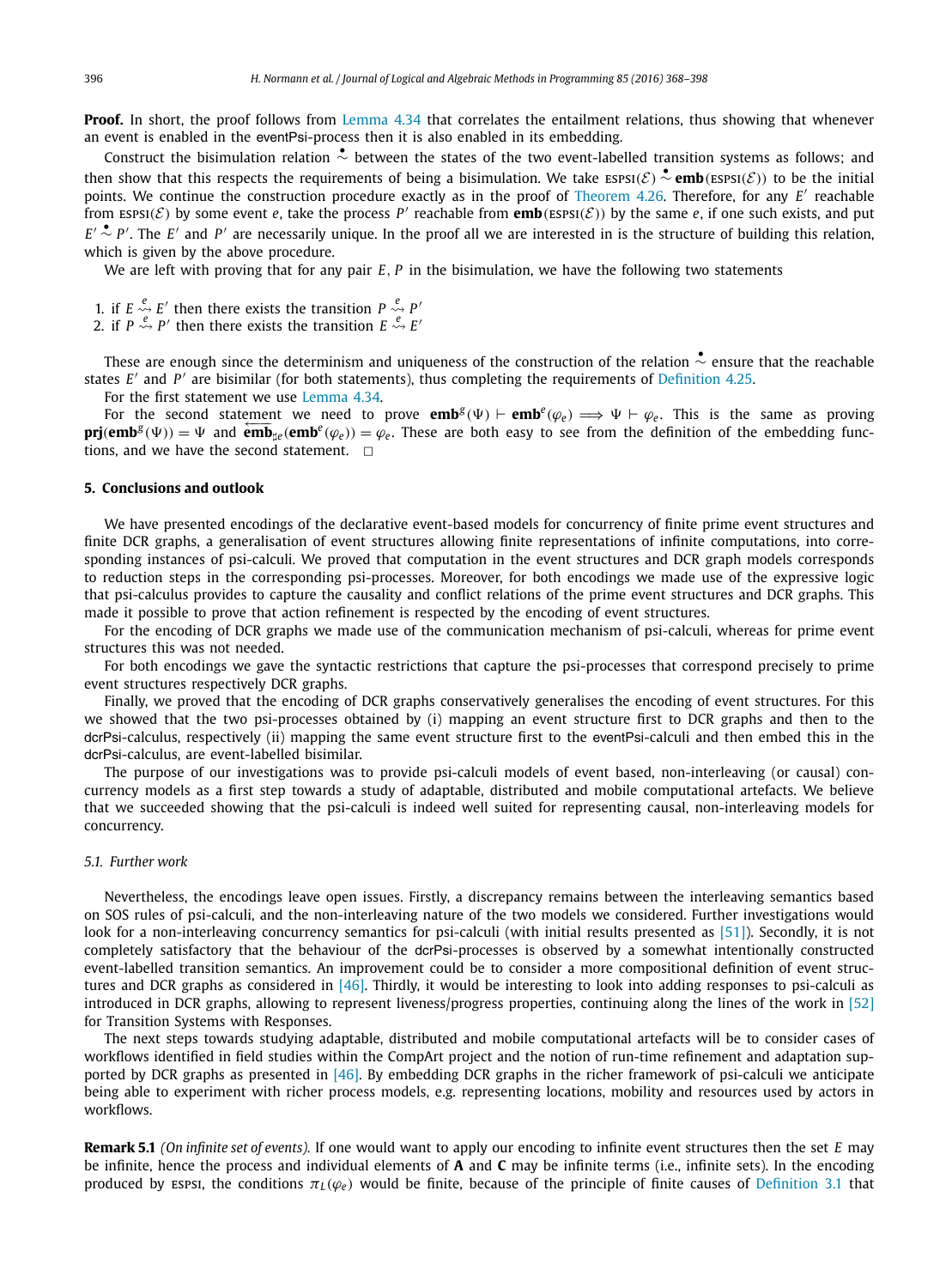

<span id="page-29-0"></span>**Fig. 8.** Example of cancelling infinitely many different events coming from a loop unfolding. On the left we used a process graph view; on the right the event structures representation.

event structures respects. Still, the  $\pi_R(\varphi_e)$  may be infinite, because there is no restriction on the conflict relation in event structures, and thus an event can be in conflict with infinitely many events.

A simple example where this would appear is pictured in Fig. 8, where we have a labelled transition system on the left and its unfolding as a labelled event structure on the right. The loop is unfolded into infinitely many sequential events, and for every second event we have a branch with a new *c*-labelled event which is in conflict with the rest of the infinite *a, b* labelled sequence. Executing one of these *c*-labelled events would mean cancelling all the infinitely many events that encode this branch. That is to say, the single event is in conflict with all the events on the looping branch, which are infinitely many.

Assertion terms from **A**, produced by espsi, are always finite because they encode, cf. [Lemma 3.14,](#page-12-0) configurations, which are finite sets. Still, it is problematic to have the infinite right part of the conditions, since it is used in deciding the entailment relation where one needs to decide if the intersection of an infinite and finite set is empty.

Besides this, the encoding espsi would result in infinitely many parallel processes if the set of events is infinite, since a process is created for each *e* ∈ *E*. For practical use, infinite terms are not desirable, but for a theoretical encoding they could be fine, just like e.g. infinite summation in Milner's work on SCCS, infinite case construct for psi-calculi, or infinite conjunctions in some logics.

When building infinite nominal terms and infinite psi-processes one has to take care of not using infinitely many different free names, i.e., not to have infinite support for the nominal terms. Otherwise essential properties like alpha-renaming fail to work [\[53\].](#page-30-0)

#### **References**

- [1] M. Bravetti, C.D. Giusto, J.A. Pérez, G. Zavattaro, Adaptable processes, Log. Methods Comput. Sci. 8 (4) (2012), [http://dx.doi.org/10.2168/](http://dx.doi.org/10.2168/LMCS-8(4:13)2012) [LMCS-8\(4:13\)2012.](http://dx.doi.org/10.2168/LMCS-8(4:13)2012)
- [2] M.D. Preda, M. Gabbrielli, S. Giallorenzo, I. Lanese, J. Mauro, Developing correct, distributed, adaptive software, in: Special Issue on New Ideas and Emerging Results in Understanding Software, Sci. Comput. Program. 97 (Part 1) (2015) 41–46, [http://dx.doi.org/10.1016/j.scico.2013.11.019.](http://dx.doi.org/10.1016/j.scico.2013.11.019)
- [3] J.C. Godskesen, T.T. Hildebrandt, Extending Howe's method to early [bisimulations](http://refhub.elsevier.com/S2352-2208(15)00153-4/bib476F64736B6573656E483035s1) for typed mobile embedded resources with local names, in: R. [Ramanujam,](http://refhub.elsevier.com/S2352-2208(15)00153-4/bib476F64736B6573656E483035s1) S. Sen (Eds.), Foundations of Software Technology and Theoretical Computer Science (FSTTCS), in: LNCS, vol. 3821, Springer, 2005, [pp. 140–151.](http://refhub.elsevier.com/S2352-2208(15)00153-4/bib476F64736B6573656E483035s1)
- [4] M. Bravetti, M. Carbone, T.T. [Hildebrandt,](http://refhub.elsevier.com/S2352-2208(15)00153-4/bib427261766574746943484C4D505A3133s1) I. Lanese, J. Mauro, J.A. Pérez, G. Zavattaro, Towards global and local types for adaptation, in: S. Counsell, M. Núñez (Eds.), Software [Engineering](http://refhub.elsevier.com/S2352-2208(15)00153-4/bib427261766574746943484C4D505A3133s1) and Formal Methods (SEFM), in: LNCS, vol. 8368, Springer, 2014, pp. 3–14.
- [5] R.R. Mukkamala, T. Hildebrandt, T. Slaats, Towards trustworthy adaptive case [management](http://refhub.elsevier.com/S2352-2208(15)00153-4/bib65646F6332303133s1) with dynamic condition response graphs, in: 17th IEEE International Enterprise Distributed Object Computing Conference (EDOC), IEEE, 2013, [pp. 127–136.](http://refhub.elsevier.com/S2352-2208(15)00153-4/bib65646F6332303133s1)
- [6] J. Bengtson, M. Johansson, J. Parrow, B. Victor, Psi-calculi: a framework for mobile processes with nominal data and logic, Log. Methods Comput. Sci. 7 (1) (2011), [http://dx.doi.org/10.2168/LMCS-7\(1:11\)2011](http://dx.doi.org/10.2168/LMCS-7(1:11)2011).
- [7] R. Milner, J. Parrow, D. Walker, A calculus of mobile processes, I–II, Inf. Comput. 100 (1) (1992) 1–77, [http://dx.doi.org/10.1016/0890-5401\(92\)90008-4](http://dx.doi.org/10.1016/0890-5401(92)90008-4).
- [8] A.M. Pitts, Nominal Sets: Names and Symmetry in Computer Science, Cambridge Tracts in [Theoretical](http://refhub.elsevier.com/S2352-2208(15)00153-4/bib70697474735F626F6F6B5F6E6F6D696E616Cs1) Computer Science, vol. 57, Cambridge Univ. Press, [2013.](http://refhub.elsevier.com/S2352-2208(15)00153-4/bib70697474735F626F6F6B5F6E6F6D696E616Cs1)
- [9] M. Abadi, A.D. Gordon, A calculus for cryptographic protocols: the spi calculus, Inf. Comput. 148 (1) (1999) 1–70, [http://dx.doi.org/10.1006/](http://dx.doi.org/10.1006/inco.1998.2740) [inco.1998.2740](http://dx.doi.org/10.1006/inco.1998.2740).
- [10] M. Abadi, C. Fournet, Mobile values, new names, and secure communication, in: C. Hankin, D. Schmidt (Eds.), 28th ACM [SIGPLAN-SIGACT](http://refhub.elsevier.com/S2352-2208(15)00153-4/bib41626164694630316170706C6965645F7069s1) Symposium on Principles of [Programming](http://refhub.elsevier.com/S2352-2208(15)00153-4/bib41626164694630316170706C6965645F7069s1) Languages (POPL), ACM, 2001, pp. 104–115.
- [11] M.G. Buscemi, U. Montanari, CC-Pi: a [constraint-based](http://refhub.elsevier.com/S2352-2208(15)00153-4/bib42757363656D694D303763637069s1) language for specifying service level agreements, in: R. De Nicola (Ed.), 16th European Symposium on [Programming,](http://refhub.elsevier.com/S2352-2208(15)00153-4/bib42757363656D694D303763637069s1) Programming Languages and Systems (ESOP'07), in: LNCS, vol. 4421, Springer, 2007, pp. 18–32.
- [12] R. De Nicola, G.L. Ferrari, U. Montanari, R. Pugliese, E. Tuosto, A process calculus for QoS-aware [applications,](http://refhub.elsevier.com/S2352-2208(15)00153-4/bib4E69636F6C61464D50543035716F7343437069s1) in: J.-M. Jacquet, G.P. Picco (Eds.), 7th International Conference on Coordination Models and Languages [\(COORDINATION\),](http://refhub.elsevier.com/S2352-2208(15)00153-4/bib4E69636F6C61464D50543035716F7343437069s1) in: LNCS, vol. 3454, Springer, 2005, pp. 33–48.
- [13] M. Nielsen, G. Plotkin, G. Winskel, Petri nets, event structures and domains, in: Semantics of Concurrent [Computation,](http://refhub.elsevier.com/S2352-2208(15)00153-4/bib4E69656C73656E505737396576656E7473747275637475726573s1) in: LNCS, vol. 70, Springer, 1979, [pp. 266–284.](http://refhub.elsevier.com/S2352-2208(15)00153-4/bib4E69656C73656E505737396576656E7473747275637475726573s1)
- [14] G. Winskel, Event structures, in: W. Brauer, W. Reisig, G. Rozenberg (Eds.), Advances in Petri Nets: Central Models and Their [Properties,](http://refhub.elsevier.com/S2352-2208(15)00153-4/bib57696E736B656C3836657874656E6465644553s1) Part II, in: LNCS, vol. 255, Springer, 1987, [pp. 325–392.](http://refhub.elsevier.com/S2352-2208(15)00153-4/bib57696E736B656C3836657874656E6465644553s1)
- [15] T.T. [Hildebrandt,](http://refhub.elsevier.com/S2352-2208(15)00153-4/bib48696C64656272616E6474313044435273s1) R.R. Mukkamala, Declarative event-based workflow as distributed dynamic condition response graphs, in: K. Honda, A. Mycroft (Eds.), 3rd Workshop on Programming Language Approaches to Concurrency and [communication-cEntric](http://refhub.elsevier.com/S2352-2208(15)00153-4/bib48696C64656272616E6474313044435273s1) Software (PLACES), in: EPTCS, vol. 69, 2010, [pp. 59–73.](http://refhub.elsevier.com/S2352-2208(15)00153-4/bib48696C64656272616E6474313044435273s1)
- [16] N. Wirth, Program [development](http://refhub.elsevier.com/S2352-2208(15)00153-4/bib776972746837317374657077697A655F726566696E656D656E74s1) by stepwise refinement, Commun. ACM 14 (4) (1971) 221–227.
- [17] R. van Glabbeek, U. Goltz, Refinement of actions and equivalence notions for concurrent systems, Acta Inform. 37 (4/5) (2001) 229–327, [http://](http://dx.doi.org/10.1007/s002360000041) [dx.doi.org/10.1007/s002360000041](http://dx.doi.org/10.1007/s002360000041).
- [18] T. Slaats, R. Mukkamala, T. Hildebrandt, M. Marquard, Exformatics declarative case [management](http://refhub.elsevier.com/S2352-2208(15)00153-4/bib536C616174734D484D313344435273427573696E6573s1) workflows as DCR graphs, in: F. Daniel, J. Wang, B. Weber (Eds.), Business Process [Management,](http://refhub.elsevier.com/S2352-2208(15)00153-4/bib536C616174734D484D313344435273427573696E6573s1) in: LNCS, vol. 8094, Springer, 2013, pp. 339–354.
- [19] S. Debois, T. Hildebrandt, T. Slaats, M. Marquard, A case for declarative process modelling: agile [development](http://refhub.elsevier.com/S2352-2208(15)00153-4/bib4465626F697332303134s1) of a grant application system, in: G. Grossmann, S. Hallé, D. [Karastoyanova,](http://refhub.elsevier.com/S2352-2208(15)00153-4/bib4465626F697332303134s1) M. Reichert, S. Rinderle-Ma (Eds.), 18th IEEE International Enterprise Distributed Object Computing Conference Workshops and [Demonstrations](http://refhub.elsevier.com/S2352-2208(15)00153-4/bib4465626F697332303134s1) (EDOC Workshops), IEEE, 2014, pp. 126–133.